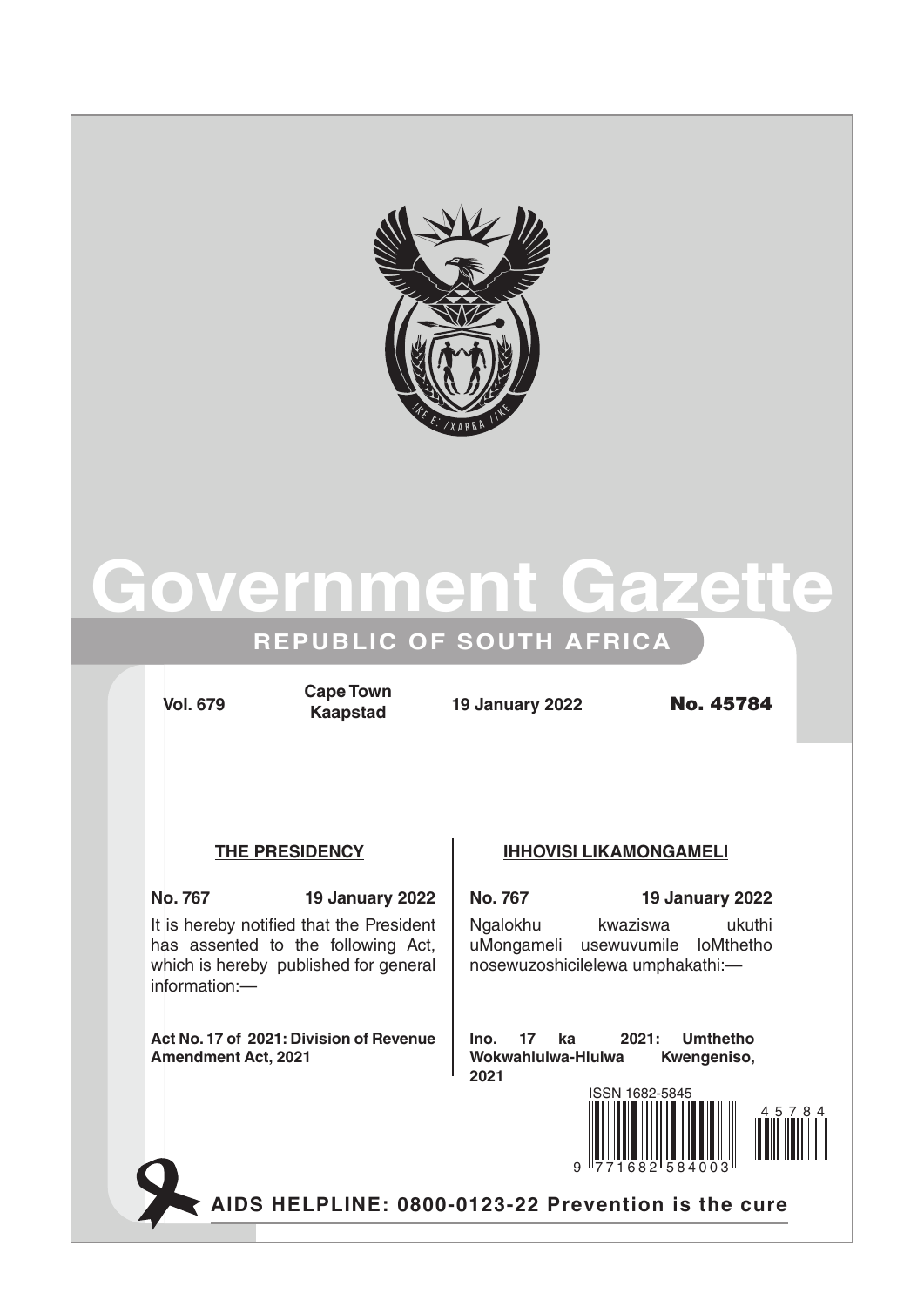**Act No. 17 of 2021** Division of Revenue Amendment Act, 2021

 $\overline{2}$ 

*(English text signed by the President) (Assented to 14 January 2022)*

### **ACT**

### **To amend the Division of Revenue Act, 2021, in accordance with the Money Bills and Related Matters Act, 2009; and to provide for matters connected therewith.**

### **PREAMBLE**

**WHEREAS** section 214(1) of the Constitution of the Republic of South Africa, 1996, requires an Act of Parliament to provide for—

- *(a)* the equitable division of revenue raised nationally among the national, provincial and local spheres of government;
- *(b)* the determination of each province's equitable share of the provincial share of that revenue; and
- *(c)* any other allocations to provinces, local government or municipalities from the national government's share of that revenue, and any conditions on which those allocations may be made;

**WHEREAS** the Division of Revenue Act, 2021 (Act No. 9 of 2021), gives effect to section 214(1) of the Constitution in respect of the 2021/22 financial year;

**AND WHEREAS** section 12(4) of the Money Bills and Related Matters Act, 2009 (Act No. 9 of 2009), requires the Minister of Finance to table a Division of Revenue Amendment Bill with a revised fiscal framework if the adjustments budget effects changes to the Division of Revenue Act for the relevant year,

**BE IT THEREFORE ENACTED by the Parliament of the Republic of South Africa,** as follows:—

### **Substitution of Column A of Schedules 1 and 2, Part B of Schedule 5 and Parts A and B of Schedule 6 to Act 9 of 2021**

**1.** (1) Column A of Schedule 1 to this Act is hereby substituted for Column A of Schedule 1 to the principal Act, setting out the equitable division of revenue raised nationally among the national, provincial and local spheres of government for the 2021/22 financial year. 5

(2) Column A of Schedule 2 to this Act is hereby substituted for Column A of Schedule 2 to the principal Act, setting out the determination of each provincial sphere's 10 equitable share of the provincial sphere's share of revenue raised nationally for the 2021/22 financial year.

(3) Column A of Part B of Schedule 5 to this Act is hereby substituted for Column A of Part B of Schedule 5 to the principal Act, specifying the specific-purpose allocations to municipalities for the 2021/22 financial year.

15

(4) Column A of Part A of Schedule 6 to this Act is hereby substituted for Column A of Part A of Schedule 6 to the principal Act, specifying the allocations-in-kind to provinces for designated special programmes for the 2021/22 financial year.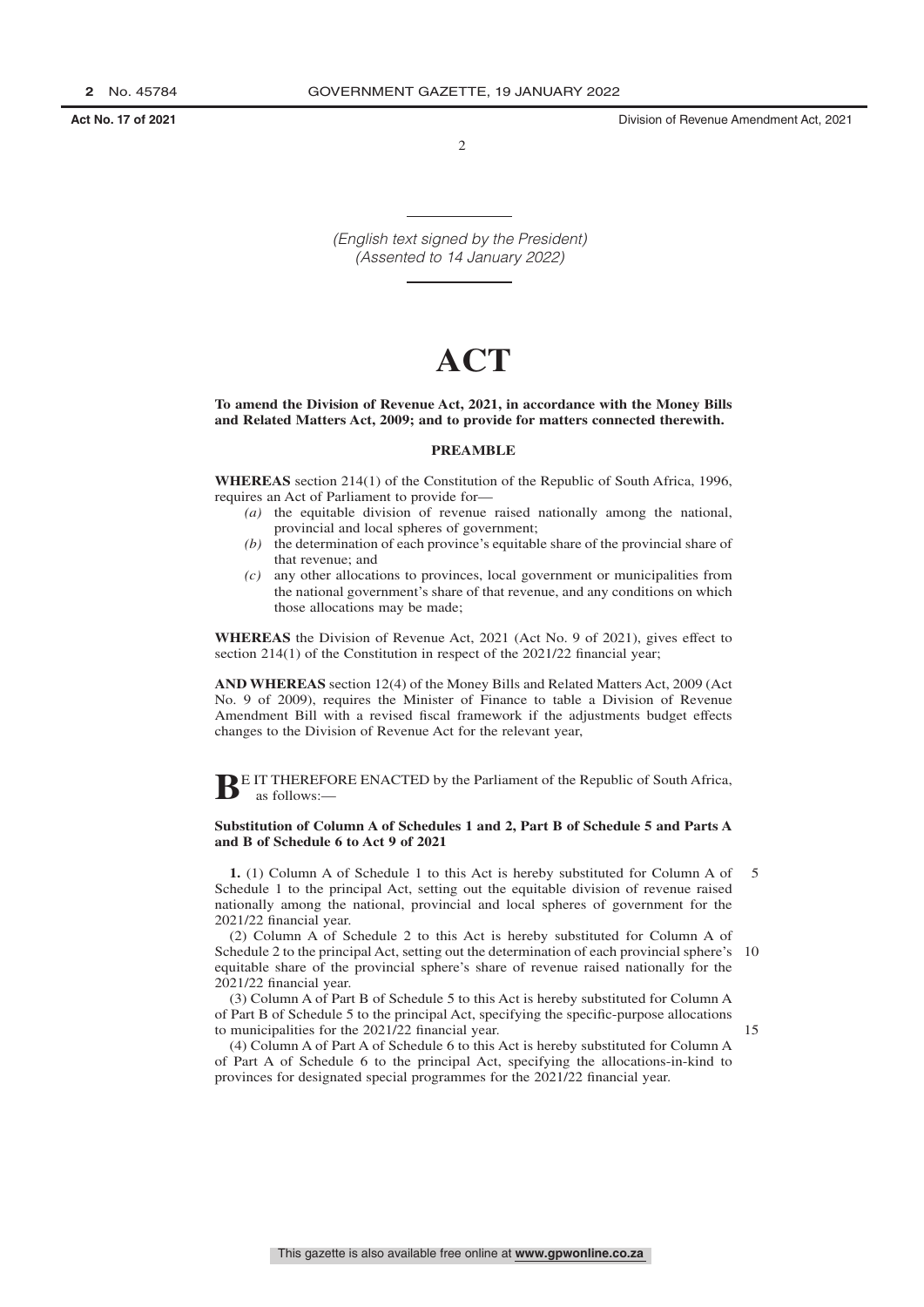Umthetho Wokwahlulwa-Hlulwa Kwengeniso, 2021 **Ino. 17 ka 2021**

3

*(English text signed by the President) (Assented to 14 January 2022)*

### **UMTHETHO**

**Injongo kukwenza utshintsho kuMthetho Wokwahlulwa-hlulwa Kwengeniso, ka-2021, ngokuvumelana ne***Money Bils and Related Matters Act* **ka-2009; nokulungiselela imicimbi enxibelelene noku.**

### **INTSHAYELELO**

**NJENGOKO** icandelo 214(1) loMgaqo-siseko weRiphablikhi yoMzantsi-Afrika lifuna ukuba uMthetho wePalamente uthethe—

- *(a)* ngokwahlulwa-hlulwa okwanelisayo kwengeniso eqokelelwe elizweni lonke kumanqanaba karhulumente welizwe, koorhulumente bamaphondo nakoorhulumente basekuhlaleni;
- *(b)* ngokuqingqwa kwesabelo esanelisayo sephondo ngalinye kwisabelo sephondo saloo ngeniso;
- *(c)* nangazo zonke ezinye izabelo-mali eziya kumaphondo, kurhulumente wasekuhlaleni okanye koomasipala zisuka kwisabelo sikarhulumente welizwe lonke saloo ngeniso, kwakunye nemiqathango ezinokuthi zenziwe ngayo ezo zabelo-mali;

**NJENGOKO** uMthetho Wokwahlulwa-hlulwa Kwengeniso 9 ka-2021 uphumeza icandelo 214(1) loMgaqo-siseko malunga nonyaka-mali ka-2021/22;

**NANJENGOKO** icandelo 12(4) le*Money Bills and Related Matters Act* 9 ka-2009 lifunisa ukuba uMphathiswa Wezimali athi thaca uMthetho Oyilwayo Wokwenza Utshintsho Ekwahlulwa-hlulweni Kwengeniso ukuba uhlengahlengiso kulwabiwo-mali luchaphazela utshintsho kuMthetho Wokwahlulwa-hlulwa Kwengeniso kunyaka lowo,

**N**GOKO KE KUQULUNQWA umthetho yiPalamente yeRiphablikhi yoMzantsi-Afrika ngale ndlela ilandelayo:—

### **Kufakelwa uMhlathi A weShedyuli 1 neyesi-2, iNxalenye B yeShedyuli 5 nenxalenye A no-B yeShedyuli 6 yoMthetho 9 ka-2021**

**1.** (1) Indawo yoMhlathi A weShedyuli 1 yoMthetho ekwaqalwa ngawo ithatyathwa nguMhlathi A weShedyuli 1 yalo Mthetho, kuxelwa ukwahlulwa-hlulwa okwanelisayo kwengeniso eqokelelwe elizweni lonke kumanqanaba oorhulumente owelizwe, nabamaphondo, nabasekuhlaleni kungowonyaka-mali ka-2021/22. 5

(2) Indawo yoMhlathi A weShedyuli 2 yoMthetho ekwaqalwa ngawo ithatyathwa nguMhlathi A weShedyuli 2 yalo Mthetho, kuxelwa ukuqingqwa kwesabelo esanelisayo 10 ngasinye senqanaba lephondo sesabelo sengeniso sephondo eqokelelwe elizweni lonke isesonyaka-mali ka-2021/22.

(3) Indawo yoMhlathi A weNxalenye B yeShedyuli 5 yoMthetho ekwaqalwa ngawo ithatyathwa nguMhlathi A weNxalenye B yeShedyuli 5 yalo Mthetho, kuxelwa izabelo-mali zenjongo ekhethekileyo eziya koomasipala izezonyaka-mali ka-2021/22. 15

(4) Indawo yoMhlathi A weNxalenye A yeShedyuli 6 yoMthetho ekwaqalwa ngawo ithatyathwa nguMhlathi A weNxalenye A yeShedyuli 6 yalo Mthetho, kuxelwa izabelo ezingeyomali eziya kumaphondo izezamaphulo akhethekileyo awalathiweyo onyakamali ka-2021/22.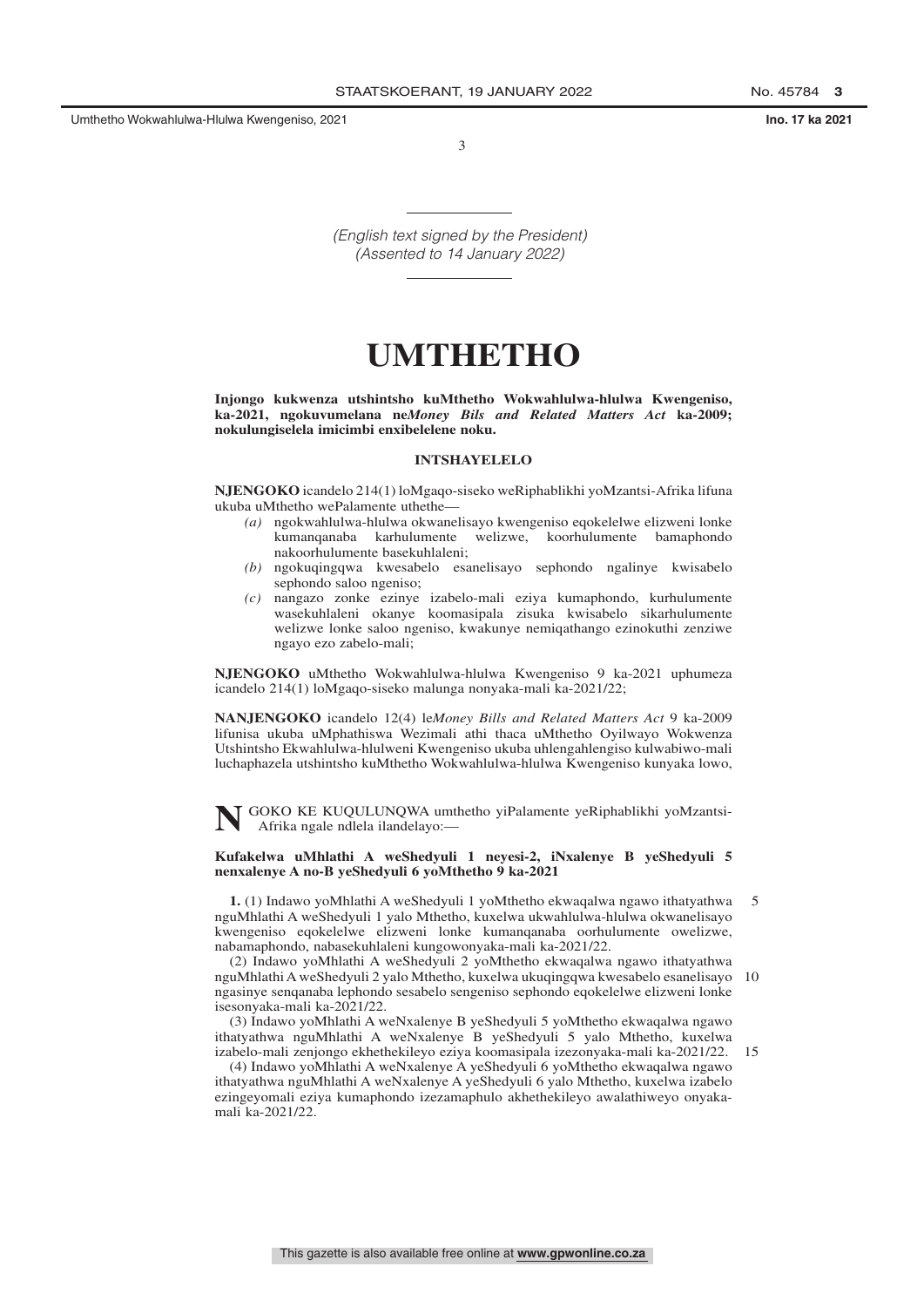**Act No. 17 of 2021** Division of Revenue Amendment Act, 2021

(5) Column A of Part B of Schedule 6 to this Act is hereby substituted for Column A of Part B of Schedule 6 to the principal Act, specifying the allocations-in-kind to municipalities for designated special programmes for the 2021/22 financial year.

### **Substitution of Part A of Schedule 5 to Act 9 of 2021**

2. Part A of Schedule 5 to this Act is hereby substituted for Part A of Schedule 5 to the 5 principal Act, specifying the specific-purpose allocations to provinces.

### **Short title**

**3.** This Act is called the Division of Revenue Amendment Act, 2021.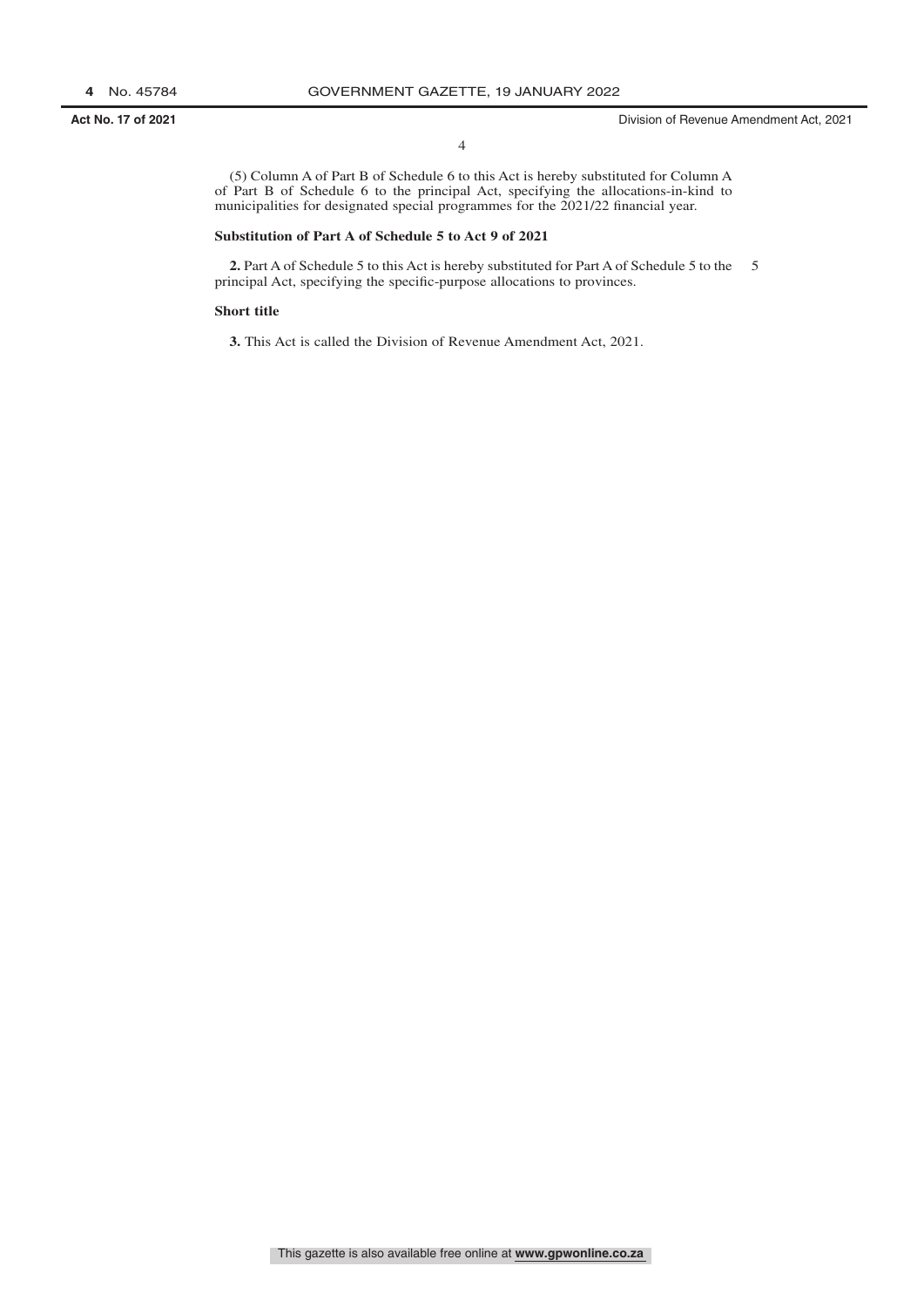(5) Indawo yoMhlathi A weNxalenye B yeShedyuli 6 yoMthetho ekwaqalwa ngawo ithatyathwa nguMhlathi A weNxalenye B yeShedyuli 6 yalo Mthetho, kuxelwa izabelo ezingeyomali eziya koomasipala izezamaphulo akhethekileyo awalathiweyo onyakamali ka-2021/22.

### **Kufakelwa iNxalenye A yeShedyuli 5 yoMthetho 9 ka-2021**

5

**2.** Indawo yeNxalenye A yeShedyuli 5 yoMthetho ekwaqalwa ngawo ithatyathwa yiNxalenye A yeShedyuli 5 yalo Mthetho, kuxelwa izabelo-mali zenjongo ekhethekileyo eziya kumaphondo.

### **Igama lawo**

**3.** Lo Mthetho ubizwa ngokuba nguMthethio Wokwenza Utshintsho Ekwahlulwa-10 hlulweni Kwengeniso, ka-2021.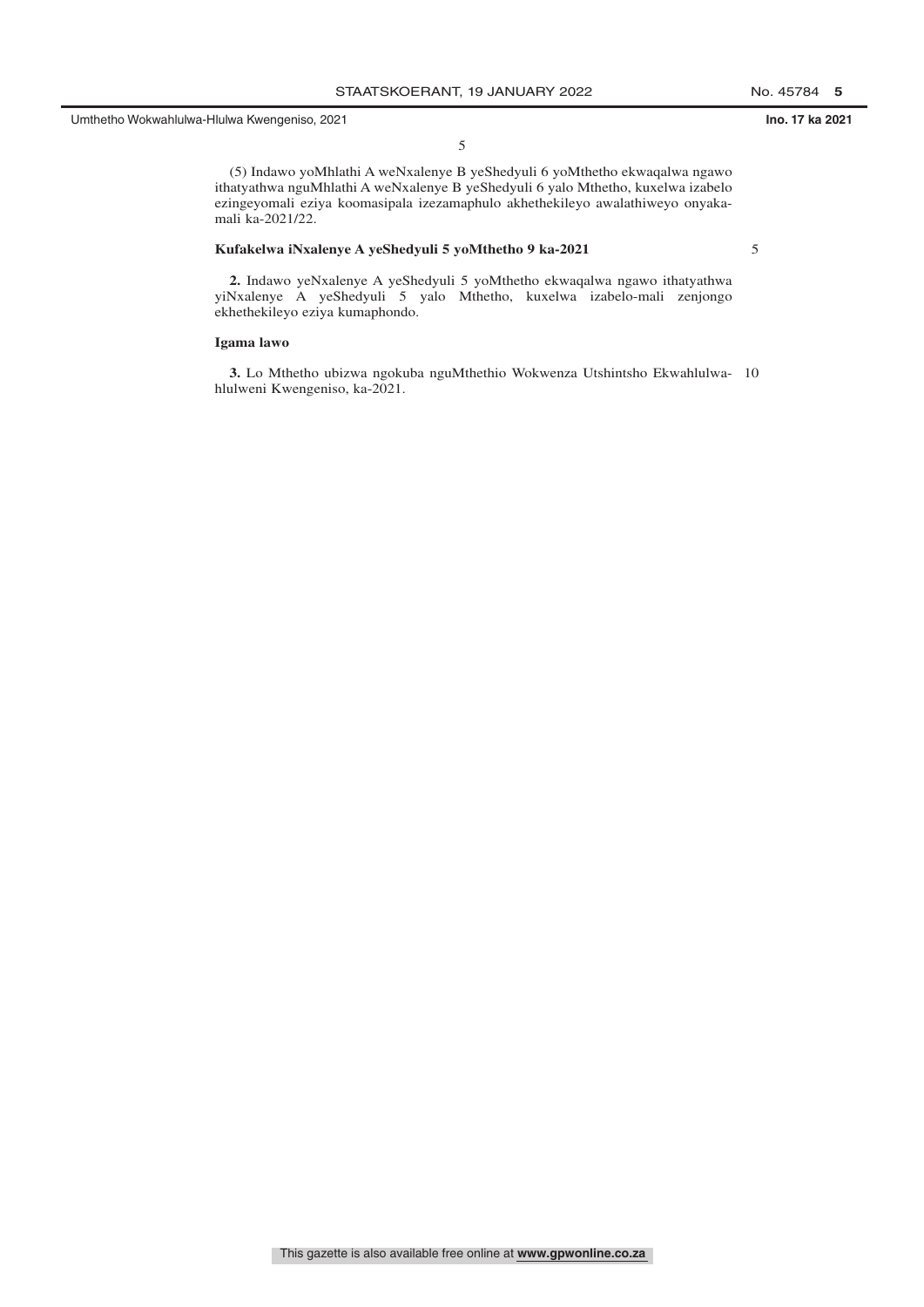### **SCHEDULE 1**

### **EQUITABLE DIVISION OF REVENUE RAISED NATIONALLY AMONG THE THREE SPHERES OF GOVERNMENT**

|                              |                                      | <b>Column A</b> |                                                 |
|------------------------------|--------------------------------------|-----------------|-------------------------------------------------|
| <b>Spheres of Government</b> | 2021/22<br>Main<br><b>Allocation</b> | Adjustment      | 2021/22<br><b>Adjusted</b><br><b>Allocation</b> |
|                              | R'000                                | R'000           | R'000                                           |
| National <sup>1,2,3</sup>    | 1 232 566 664                        | 43 977 021      | 1 276 543 685                                   |
| Provincial                   | 523 686 351                          | 21 148 560      | 544 834 911                                     |
| Local                        | 77 999 135                           |                 | 77 999 135                                      |
| <b>TOTAL</b>                 | 1 834 252 150                        | 65 125 581      | 1899 377 731                                    |

*1. National share includes conditional allocations to provincial and local spheres, general fuel 1. levy sharing with metropolitan municipalities, debt-service costs, the contingency reserve 1. and provisional allocations*

*2. The direct charges for the provincial equitable share are netted out*

*3. Adjustment for national share includes money added in the Second Special Appropriation Bill*

### **SCHEDULE 2**

### **DETERMINATION OF EACH PROVINCE'S EQUITABLE SHARE OF THE PROVINCIAL SPHERE'S SHARE OF REVENUE RAISED NATIONALLY (as a direct charge against the National Revenue Fund)**

|                   |                                      | Column A      |                                                 |
|-------------------|--------------------------------------|---------------|-------------------------------------------------|
| <b>Province</b>   | 2021/22<br>Main<br><b>Allocation</b> | Adjustment    | 2021/22<br><b>Adjusted</b><br><b>Allocation</b> |
|                   | R'000                                | R'000         | R'000                                           |
| Eastern Cape      | 68 060 484                           | 2 8 8 9 2 1 3 | 70 949 697                                      |
| <b>Free State</b> | 29 054 563                           | 1 287 798     | 30 342 361                                      |
| Gauteng           | 111 429 473                          | 4 191 687     | 115 621 160                                     |
| KwaZulu-Natal     | 107 126 399                          | 4 4 6 5 3 6 3 | 111 591 762                                     |
| Limpopo           | 60 027 513                           | 2 5 2 8 6 9 8 | 62 556 211                                      |
| Mpumalanga        | 42 828 079                           | 1 7 1 4 9 3 8 | 44 543 017                                      |
| Northern Cape     | 13 919 027                           | 550 116       | 14 469 143                                      |
| North West        | 36 792 613                           | 1 501 543     | 38 294 156                                      |
| Western Cape      | 54 448 200                           | 2 0 19 2 0 4  | 56 467 404                                      |
| <b>TOTAL</b>      | 523 686 351                          | 21 148 560    | 544 834 911                                     |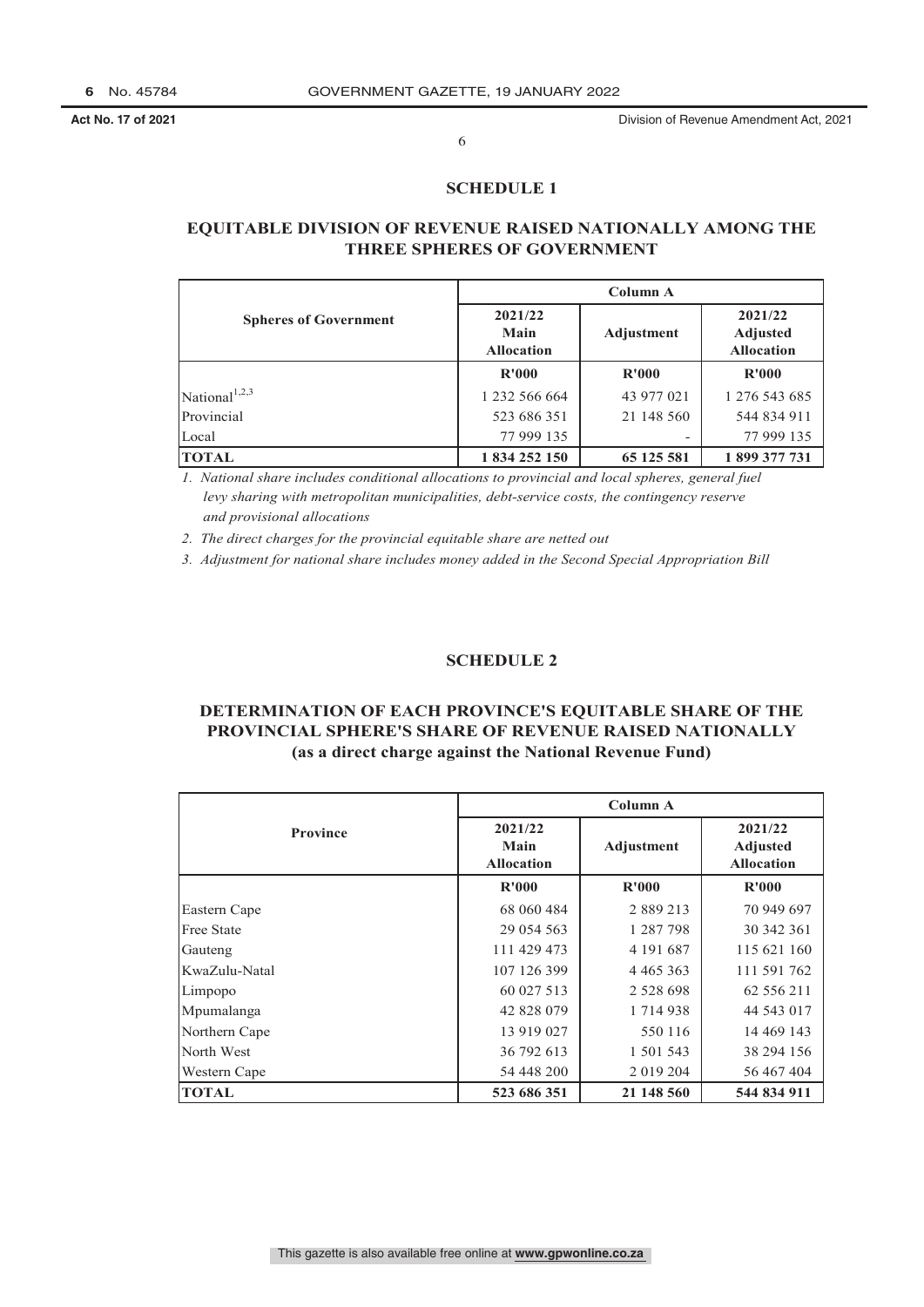### **ISHEDYULI 1**

### **UKWAHLULWA OKWANELISAYO KWENGENISO EQOKELELWE ELIZWENI LONKE KUMANQWANQWA OMATHATHU OORHULUMENTE**

|                          |                                        | uMhlathi A      |                                           |
|--------------------------|----------------------------------------|-----------------|-------------------------------------------|
| Amangwangwa kaRhulumente | 2021/22<br>Isabelo-mali<br>esivintloko | Uhlengahlengiso | 2021/22<br>Isabelo-mali<br>esilungisiweyo |
|                          | R'000                                  | R'000           | R'000                                     |
| Owelizwe $1,2,3$         | 1 232 566 664                          | 43 977 021      | 1 276 543 685                             |
| Abamaphondo              | 523 686 351                            | 21 148 560      | 544 834 911                               |
| Abasekuhlaleni           | 77 999 135                             | ۰               | 77 999 135                                |
| <b>IYONKE</b>            | 1834252150                             | 65 125 581      | 1899 377 731                              |

*1. Isabelo sezwelonke siquka izabelo-mali ezixhomekeke kwiimeko eziya kwinqwanqwa lamaphondo neloomasipal intlawulo-jikelele yezinto ezinjengepetroli kusabelwana noomasipala abambaxa, iindleko zokuhlawulwa kwamatyala, ebekelwe imeko kaxakeka nezabelo-mali zethutyana*

*2. Iimali ezitsalwa ngqo zesabelo esanelisayo sephondo sezitsalwe irhafu*

*3. Uhlengahlengiso lwesabelo selizwe luquka imali eyongezwe kuMthetho Oyilwayo Wesibini Wolwabiwo Olukhethekileyo*

### **ISHEDYULI 2**

### **UKUQINGQWA KWESABELO ESANELISAYO SEPHONDO NGALINYE SESABELO SENQWANQWA LEPHONDO SENGENISO EQOKELELWE ELIZWENI LONKE**

### **(esitsalwe ngqo kwiNgxowa-mali yeNgeniso yeZwelonke)**

|                 |                                        | uMhlathi A      |                                           |
|-----------------|----------------------------------------|-----------------|-------------------------------------------|
| <b>Iphondo</b>  | 2021/22<br>Isabelo-mali<br>esiyintloko | Uhlengahlengiso | 2021/22<br>Isabelo-mali<br>esilungisiweyo |
|                 | R'000                                  | R'000           | R'000                                     |
| iMpuma-Koloni   | 68 060 484                             | 2 889 213       | 70 949 697                                |
| iFrevistata     | 29 054 563                             | 1 287 798       | 30 342 361                                |
| iRhawuti        | 111 429 473                            | 4 191 687       | 115 621 160                               |
| KwaZulu-Natal   | 107 126 399                            | 4 4 6 5 3 6 3   | 111 591 762                               |
| iLimpopo        | 60 027 513                             | 2 5 2 8 6 9 8   | 62 556 211                                |
| iMpumalanga     | 42 828 079                             | 1 7 1 4 9 3 8   | 44 543 017                                |
| uMntla-Koloni   | 13 919 027                             | 550 116         | 14 469 143                                |
| uMntsha-Ntshona | 36 792 613                             | 1 501 543       | 38 294 156                                |
| iNtshona-Koloni | 54 448 200                             | 2 019 204       | 56 467 404                                |
| <b>IYONKE</b>   | 523 686 351                            | 21 148 560      | 544 834 911                               |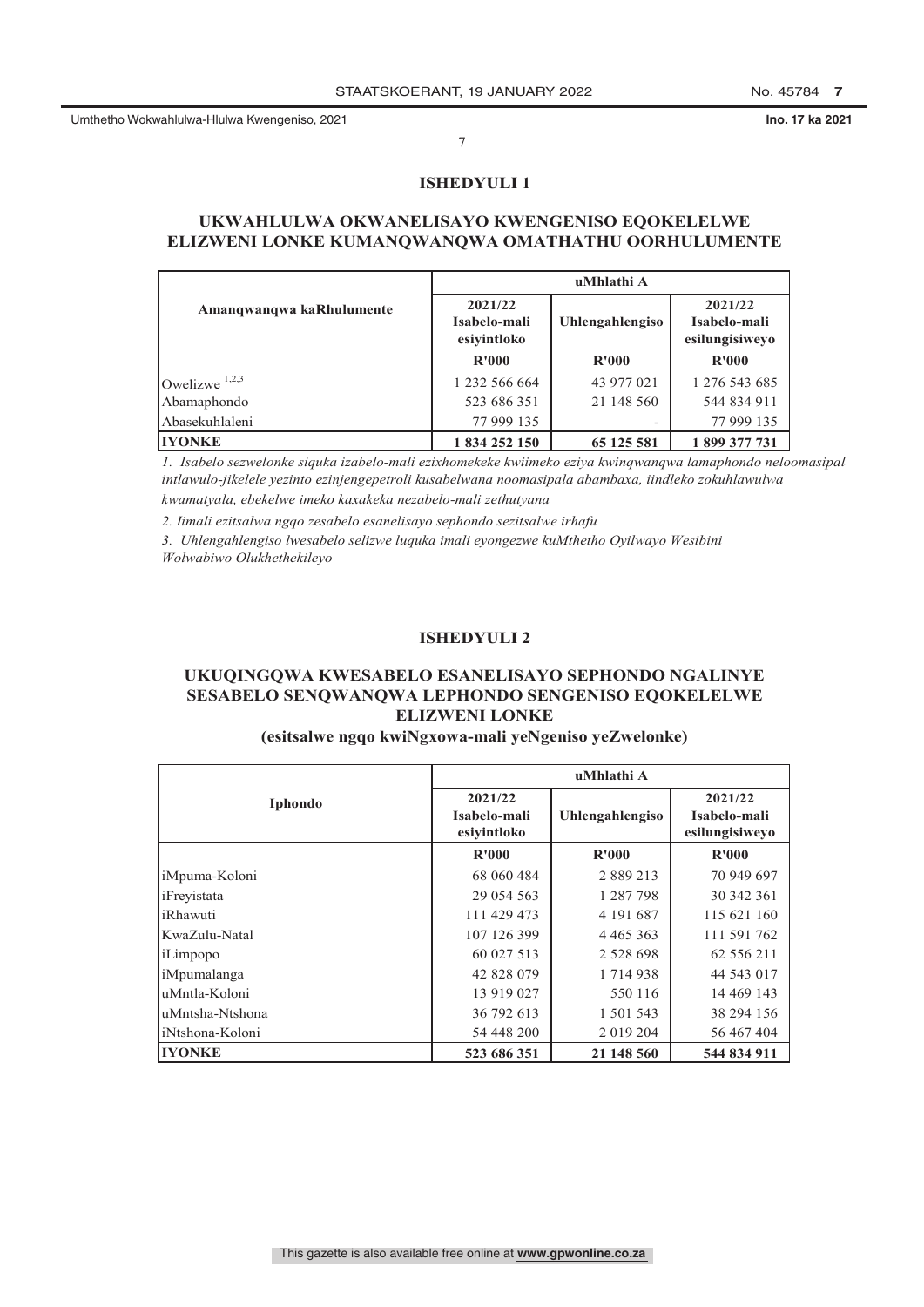|                                    |                                        |                                                                                                                                                                                        | <b>SCHEDULE 5, PART A</b>                 |                                 |                                    |            |                                       |                            |                               |
|------------------------------------|----------------------------------------|----------------------------------------------------------------------------------------------------------------------------------------------------------------------------------------|-------------------------------------------|---------------------------------|------------------------------------|------------|---------------------------------------|----------------------------|-------------------------------|
|                                    |                                        |                                                                                                                                                                                        | SPECIFIC PURPOSE ALLOCATIONS TO PROVINCES |                                 |                                    |            |                                       |                            |                               |
|                                    |                                        |                                                                                                                                                                                        |                                           |                                 |                                    | Column A   |                                       | Column B                   |                               |
| Vote                               | Name of allocation                     | Purpose                                                                                                                                                                                | Type of allocation                        | Province                        | <b>Mocation</b><br>2021/22<br>Main | Adjustment | <b>Adjusted Allocation</b><br>2021/22 | Forward estimates          |                               |
|                                    |                                        |                                                                                                                                                                                        |                                           |                                 |                                    |            |                                       | 2022/23                    | 2023/24                       |
|                                    |                                        |                                                                                                                                                                                        |                                           |                                 | R'000                              | R'000      | R'000                                 | R'000                      | R'000                         |
| Agriculture, Land Reform           | (a) Comprehensive Agricultural Support | To provide effective agricultural support services, promote and facilitate agricultural                                                                                                | Conditional allocation                    | iastern Cape                    | 246 610                            |            | 246 610                               | 251233                     | 255336                        |
| and Rural Development<br>(Vote 29) | Programme Grant                        | other black producers who have acquired land through private means and are engaged in<br>development by targeting beneficiaries of land reform, restitution and redistribution, and    |                                           | ree State                       | 185 645                            |            | 185 645                               | 190375                     | 193485                        |
|                                    |                                        | value-adding enterprises domestically, or involved in export; to revitalise agricultural                                                                                               |                                           | <b>CwaZulu-Natal</b><br>Gauteng | 99 113<br>214 053                  |            | 99 113<br>214 053                     | 218604<br>101359           | 103 014                       |
|                                    |                                        | colleges into centres of excellence.                                                                                                                                                   |                                           | ododurr                         |                                    |            | 233 511                               | 237816                     | 222 175<br>241 700<br>167 729 |
|                                    |                                        |                                                                                                                                                                                        |                                           | Mpumalanga                      | 233 511<br>161 005                 |            | 161 005                               | 165034                     |                               |
|                                    |                                        |                                                                                                                                                                                        |                                           | Vorthern Cape                   | 120382                             |            | 120 382                               | 122803                     | 124811                        |
|                                    |                                        |                                                                                                                                                                                        |                                           | <b>Vorth West</b>               | 180 488                            |            | 180 488                               | 185 123                    | 188 147                       |
|                                    |                                        |                                                                                                                                                                                        |                                           | <b>Nestern</b> Cape             | 116753                             |            |                                       | 119697                     | 121 652                       |
|                                    |                                        |                                                                                                                                                                                        |                                           | <b>TATOT</b>                    | 557 560                            |            | 116 753                               | 592044                     |                               |
|                                    | b) Ilima/Letsema Projects Grant        | To assist vulnerable South African farming communities to achieve an increase in                                                                                                       | Conditional allocation                    | Jastern Cape                    | $\frac{74}{71}$ $\frac{567}{601}$  |            |                                       | 76209                      |                               |
|                                    |                                        | agricultural production and invest in infrastructure that unlocks agricultural production<br>within strategically identified grain, livestock, horticulture and aquaculture production |                                           | Free State                      |                                    |            | $\frac{74}{70}$ 567                   | 73178<br>37262             | $\frac{77482}{74401}$         |
|                                    |                                        |                                                                                                                                                                                        |                                           | Gauteng                         | 36 459<br>73 790<br>73 709         |            | 36 459<br>73 799                      |                            |                               |
|                                    |                                        | areas.                                                                                                                                                                                 |                                           | KwaZulu-Natal                   |                                    |            |                                       | 75424                      | 76 685                        |
|                                    |                                        |                                                                                                                                                                                        |                                           | Limpopo                         |                                    |            | 73 709                                | 75333                      | $76592$                       |
|                                    |                                        |                                                                                                                                                                                        |                                           | Apumalanga                      | 68980                              |            | 68980                                 | 70499                      | 71678                         |
|                                    |                                        |                                                                                                                                                                                        |                                           | Vorthern Cape                   | 68980                              |            | 68 980                                |                            |                               |
|                                    |                                        |                                                                                                                                                                                        |                                           | <b>North West</b>               | 71310                              |            | 71310                                 | 70 499<br>72 881<br>58 993 | 71 677<br>74 099<br>59 979    |
|                                    |                                        |                                                                                                                                                                                        |                                           | <b>Nestern</b> Cape             | 57721                              |            | 57721                                 |                            |                               |
|                                    |                                        |                                                                                                                                                                                        |                                           | <b>LYTOL</b>                    | 597 126                            |            | 597 126                               | 610278                     | 620478                        |
|                                    | c) Land Care Programme Grant: Poverty  | To promote sustainable use and management of natural resources by engaging in                                                                                                          | Conditional allocation                    | Eastern Cape                    | 12513                              |            | 12513                                 | 12700                      | 12935                         |
|                                    | Relief and Infrastructure Development  | community based initiatives that support the pillars of sustainability (social, economic                                                                                               |                                           | Tee State                       | 8 366                              |            | 8 366                                 | 8516                       | 8616                          |
|                                    |                                        | and environmental), leading to greater productivity, food security, job creation and better                                                                                            |                                           | Gauteng                         | 5016                               |            | 5 016                                 | 5219                       | 5360                          |
|                                    |                                        | well-being for all.                                                                                                                                                                    |                                           | KwaZulu-Natal                   | 13 022                             |            | 13 022                                | 13110                      | 13310<br>13480                |
|                                    |                                        |                                                                                                                                                                                        |                                           | Limpopo                         | 13016                              |            | 13016                                 | 13303                      |                               |
|                                    |                                        |                                                                                                                                                                                        |                                           | Mpumalanga                      | 9474                               |            | 9474                                  | 9762                       | 9830                          |
|                                    |                                        |                                                                                                                                                                                        |                                           | Northern Cape                   | 7697                               |            | 7697                                  | 7825                       | 8016                          |
|                                    |                                        |                                                                                                                                                                                        |                                           | North West                      | 8782                               |            | 8782                                  | 8953                       | 9101                          |
|                                    |                                        |                                                                                                                                                                                        |                                           | Western Cape                    | 5451                               |            | 5451                                  | 5 5 3 2                    | 5680                          |
|                                    |                                        |                                                                                                                                                                                        |                                           | <b>FOTAL</b>                    | 83.337                             |            | 83.337                                | 84920                      | 86.328                        |

**Act No. 17 of 2021 Division of Revenue Amendment Act, 2021**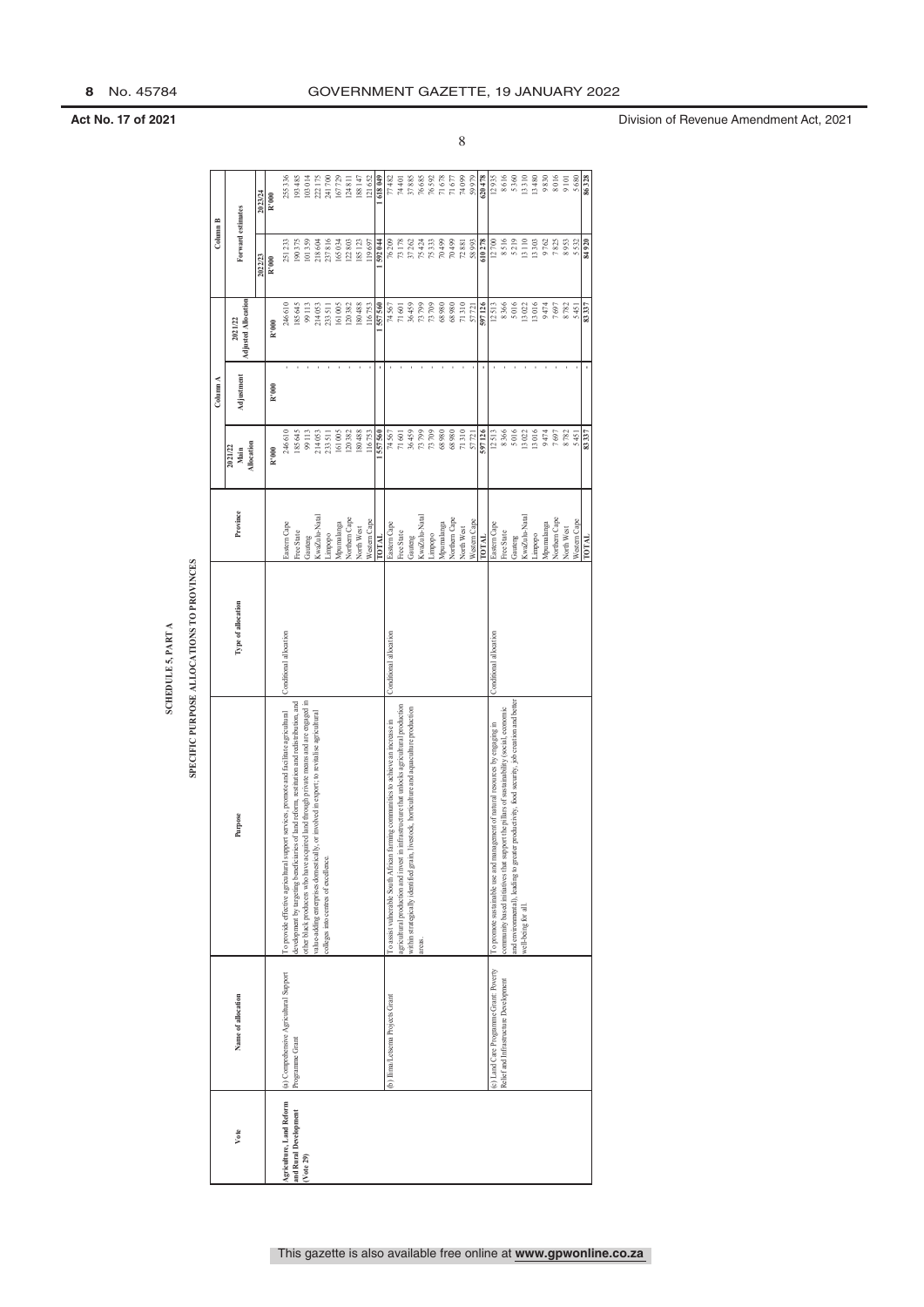### ISHEDYULI 5, INXALENYE A  **ISHEDYULI 5, INXALENYE A**

### IZABELO-MALI ZENJONGO EKHETHEKILEVO EZIYA KUMAPHONDO  **IZABELO-MALI ZENJONGO EKHETHEKILEYO EZIYA KUMAPHONDO**

|                        |                                        |                                                                                                                         |                                    |                      |                             | uMhlathi A      |                                | aNIhlathi B                   |                    |  |
|------------------------|----------------------------------------|-------------------------------------------------------------------------------------------------------------------------|------------------------------------|----------------------|-----------------------------|-----------------|--------------------------------|-------------------------------|--------------------|--|
|                        |                                        |                                                                                                                         |                                    |                      | 2021/22                     |                 | 2021/22                        |                               |                    |  |
| <b>Ivoti</b>           | Igama lesabelo-mali                    | Injongo                                                                                                                 | Uhlobo lwesabelo-mali              | Iphondo              | Isabelo-mali<br>esiyintloko | Uhlengahlengiso | esilungisiweyo<br>Isabelo-mali | Uqikelelo Phambili            |                    |  |
|                        |                                        |                                                                                                                         |                                    |                      |                             |                 |                                | 2022/23                       | 2023/24            |  |
|                        |                                        |                                                                                                                         |                                    |                      | R'000                       | R'000           | R'000                          | R'000                         | R'000              |  |
| iLimo, iNguqu kuMhlaba |                                        | (a) iSibonelelo sePhulo leNkxaso Epheleleyo Kukunika iinkonzo eziphumelelayo zokuxhasa ulimo, ukukhuthaza nokwenza lula | Isabelo-mali esixhomekeke kwiimeko | Mpuma-Koloni         | 246 610                     |                 | 246610                         | 251233                        | 255 336            |  |
| Nokuphuhliswa          | kuLimo                                 | ikuphuculwa kolimo ngokujolisa kwabaza kuzuza ekwenziweni kwenguqu kumhlaba                                             |                                    | Freyistata           | 185 645                     |                 | 185645                         | 190375                        | 193 485            |  |
| Kwamaphandle           |                                        | ekwenziweni kwembuyekezo nasekwabiweni kwawo ngokutsha,nabanye abavelisi                                                |                                    | Rhawuti              | 99 113                      |                 | 99113                          |                               | 103014             |  |
| (iVoti 29)             |                                        | ngeendlela zokuzenzela nabakumashishini awongeza<br>abantsundu abazuze umhlaba                                          |                                    | waZulu-Natal         | 214 053                     |                 | 214053                         | 101359<br>218 604<br>237 8 16 | 222 175<br>241 700 |  |
|                        |                                        | uncedo kweli lizwe, okanye abathumela kumazwe angaphandle; kukuvuselela iikholeji                                       |                                    | iLimpopo             | 233 511                     |                 | 233511                         |                               |                    |  |
|                        |                                        | zolimo zibe ngamaziko agqwesayo.                                                                                        |                                    | Mpumalanga           | 161 005                     |                 | 161005                         | 165034                        | 167729             |  |
|                        |                                        |                                                                                                                         |                                    | tMntla-Koloni        | 120382                      |                 | 120382                         | 122803                        | 124811             |  |
|                        |                                        |                                                                                                                         |                                    | aMntla-Ntshona       | 180 488                     |                 | 180488                         | 185123                        | 188 147            |  |
|                        |                                        |                                                                                                                         |                                    | Ntshona-Kolon        | 116753                      |                 | 116753                         | 19697                         | 121 652            |  |
|                        |                                        |                                                                                                                         |                                    | <b>YONKE</b>         | 557 560                     |                 | 557560                         | 592044                        | 618049             |  |
|                        | b) iSibonelelo saMaphulo eLima/Letsema | Kukuncedisa amafama ahluphekayo aseMzantsi-Afrika ukuze achume kwimveliso                                               | Isabelo-mali esixhomekeke kwiimeko | Mpuma-Koloni         | 74 567                      |                 | 74567                          | 76209                         | 77482              |  |
|                        |                                        | yawo yolimo kwaye atyale imali kushishino olukhulisa imveliso yolimo kwimimandla                                        |                                    | Freyistata           | 71 601                      |                 | 71601                          | 73178                         | 74 401             |  |
|                        |                                        | okulinywa kwezinto ezizinkozo, imfuyo, izityalo nezidalwa ezilotywa elwandle.                                           |                                    | Rhawuti              | 36 459                      |                 | 36459                          | 37262                         | 37885              |  |
|                        |                                        |                                                                                                                         |                                    | KwaZulu-Natal        | 73 799                      |                 | 73799                          | 75424                         | 76685              |  |
|                        |                                        |                                                                                                                         |                                    | iLimpopo             | 73 709                      |                 | 73709                          | 75333                         | 76592              |  |
|                        |                                        |                                                                                                                         |                                    | Mpumalanga           | 68980                       |                 | 68980                          | 70499                         | $71678$<br>71677   |  |
|                        |                                        |                                                                                                                         |                                    | aMntla-Koloni        | 68980                       |                 | 68980                          | 70499                         |                    |  |
|                        |                                        |                                                                                                                         |                                    | aMntla-Ntshona       | 71310                       |                 | 71310                          | 72881                         | 74099              |  |
|                        |                                        |                                                                                                                         |                                    | Ntshona-Kolon        | 57721                       |                 | 57721                          | 58993                         | 59979              |  |
|                        |                                        |                                                                                                                         |                                    | <b>INOVIKE</b>       | 597 126                     |                 | 597126                         | 510278                        | 620 478            |  |
|                        | c) iSibonelelo sePhulo Lokukhathalelwa | Kukukhuthaza ukusetyenziswa okuqhubekayo nokulawulwa kobuncwane bendalo                                                 | Isabelo-mali esixhomekeke kwiimeko | iMpuma-Koloni        | 12513                       |                 | 12513                          | 12700                         | 12935              |  |
|                        | Komhlaba: uNcedo kuBuhlwempu           | ngokubandakanyeka kumaphulo aseluntwini axhasa iintsika zokuya phambili                                                 |                                    | Freyistata           | 8 366                       |                 | 8366                           | 8516                          | 8616               |  |
|                        | Nokuphuculwa kweZiseko                 | entlalweni, kuqoqosho nakwindalo esingqongileyo), oko kukhokelele ekubeni                                               |                                    | Rhawuti              | 5016                        |                 | 5016                           | 5219                          | 5360               |  |
|                        |                                        | aemveliso ngakumbi, ukufumaneka kokutya, ukudalwa kwemisebenzi nokuphila                                                |                                    | <b>CwaZulu-Natal</b> | 13022                       |                 | 13022                          | 13110                         | 13310              |  |
|                        |                                        | cakuhle kwabantu bonke.                                                                                                 |                                    | Limpopo              | 13016                       |                 | 13016                          | 13303                         | 13480              |  |
|                        |                                        |                                                                                                                         |                                    | Apumalanga           | 9474                        |                 | 9474                           | 9762                          | 9830               |  |
|                        |                                        |                                                                                                                         |                                    | Vorthern Cape        | 7697                        |                 | 7697                           | 7825                          | 8016               |  |
|                        |                                        |                                                                                                                         |                                    | North West           | 8782                        |                 | 8782                           | 8953                          | 9101               |  |
|                        |                                        |                                                                                                                         |                                    | Western Cape         | 5451                        |                 | 5451                           | 5532                          | 5680               |  |
|                        |                                        |                                                                                                                         |                                    | <b>IMONKE</b>        | 83.337                      |                 | 83337                          | 84920                         | 86.328             |  |

9

Umthetho Wokwahlulwa-Hlulwa Kwengeniso, 2021

No. 45784 9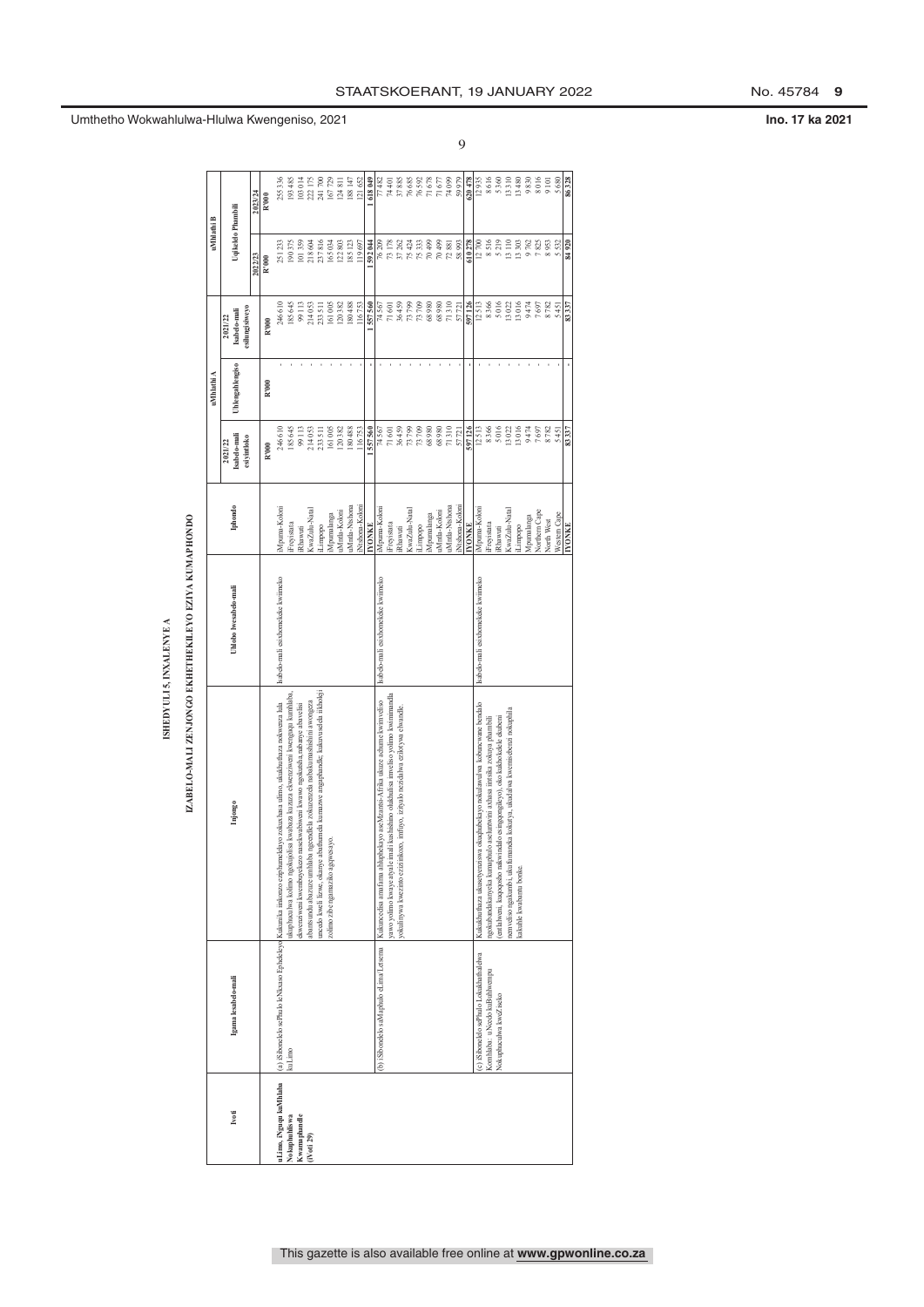| È |  |
|---|--|
|   |  |
| ś |  |
|   |  |
| u |  |
|   |  |
| i |  |
|   |  |
|   |  |
|   |  |
|   |  |
|   |  |
|   |  |
|   |  |
|   |  |
|   |  |

|                        |                                                               |                                                                                                                                                                                                                                                 | SPECIFIC PURPOSE ALLOCATIONS TO PROVINCES<br><b>SCHEDULE 5, PART A</b> |                             |                                      |                          |                                       |                   |                    |
|------------------------|---------------------------------------------------------------|-------------------------------------------------------------------------------------------------------------------------------------------------------------------------------------------------------------------------------------------------|------------------------------------------------------------------------|-----------------------------|--------------------------------------|--------------------------|---------------------------------------|-------------------|--------------------|
|                        |                                                               |                                                                                                                                                                                                                                                 |                                                                        |                             |                                      | Column A                 |                                       | Column B          |                    |
| Vote                   | Name of allocation                                            | Purpose                                                                                                                                                                                                                                         | Type of allocation                                                     | Province                    | <b>Allocation</b><br>2021/22<br>Main | Adjustment               | <b>Adjusted Allocation</b><br>2021/22 | Forward estimates |                    |
|                        |                                                               |                                                                                                                                                                                                                                                 |                                                                        |                             |                                      |                          |                                       | 2022/23           | 2023/24            |
|                        |                                                               |                                                                                                                                                                                                                                                 |                                                                        |                             | R'000                                | R'000                    | R'000                                 | $\rm R^*000$      | R'000              |
| <b>Basic Education</b> | (a) HIV and AIDS (Life Skills Education) $\rm{Gran}$          | To support South Africa's HIV prevention strategy by: providing comprehensive                                                                                                                                                                   | Conditional allocation                                                 | Eastern Cape                | 45 089                               |                          | 45 089                                | 44350             | 45077              |
| ( <i>Vect</i> 16)      |                                                               | sexuality education and access to sexual and reproductive health services to learners;                                                                                                                                                          |                                                                        | Free State                  | 10250                                |                          | 10250                                 | 11093             | 10700              |
|                        |                                                               | supporting the provision of employee health and wellness programmes for educators; to<br>mitigate the impact of HIV and TB by providing a caring, supportive and enabling                                                                       |                                                                        | Gauteng                     | 36 464                               |                          | 61 450<br>36 464                      | 37159<br>61095    | 36 385<br>62910    |
|                        |                                                               | environment for learners and educators; to reduce the vulnerability of children to HIV,                                                                                                                                                         |                                                                        | KwaZulu-Natal<br>Limpopo    | 61 450<br>26 552                     |                          | 26 552                                | 26358             | 27 036             |
|                        |                                                               | TB and sexually transmitted infections, with a particular focus on orphaned children and<br>girls.                                                                                                                                              |                                                                        | Mpumalanga                  | 19530                                |                          | 19530                                 | 19485             | 18586              |
|                        |                                                               |                                                                                                                                                                                                                                                 |                                                                        | Northern Cape               | 6302                                 |                          | 6302                                  | 6864              | 7234               |
|                        |                                                               |                                                                                                                                                                                                                                                 |                                                                        | <b>Vorth West</b>           | 15 909                               |                          | 15 909                                | 16931             | 15 654             |
|                        |                                                               |                                                                                                                                                                                                                                                 |                                                                        | Western Cape                | 20 368                               |                          | 20 368                                | 17719             | 18071              |
|                        |                                                               |                                                                                                                                                                                                                                                 |                                                                        | TOTAL                       | 241914                               |                          | 241914                                | 241054            | 241 653            |
|                        | (b) Learners With Profound Intellectual<br>Disabilities Grant | port, resources and equipment to identified care centres and<br>To provide the necessary support, resources and equipment to identified care centres<br>schools for the provision of education to children with severe to profound intellectual | Conditional allocation                                                 | Eastern Cape<br>Free State  | 27 004                               |                          | 27 004<br>$26\ 692$                   | 27908<br>27463    | 29334<br>29 070    |
|                        |                                                               | disabilities.                                                                                                                                                                                                                                   |                                                                        | Gauteng                     | 26 692<br>33 156                     |                          | 33 156                                | 34242             | 35 425             |
|                        |                                                               |                                                                                                                                                                                                                                                 |                                                                        | KwaZulu-Natal               | 32576                                |                          | 32576                                 | 33564             | 34 534             |
|                        |                                                               |                                                                                                                                                                                                                                                 |                                                                        | Limpopo                     | 32 666                               |                          | 32 666                                | 33436             | 34 228             |
|                        |                                                               |                                                                                                                                                                                                                                                 |                                                                        | Mpumalanga                  | 30 132                               |                          | 30 132                                | 30748             | 31354              |
|                        |                                                               |                                                                                                                                                                                                                                                 |                                                                        | Vorthern Cape               | 13664                                |                          | 13 664                                | 13773             | 15151              |
|                        |                                                               |                                                                                                                                                                                                                                                 |                                                                        | North West                  | 18317                                |                          | $\frac{18317}{28553}$                 | 19080             | 20259              |
|                        |                                                               |                                                                                                                                                                                                                                                 |                                                                        | Western Cape<br>TOTAL       | 28553                                |                          |                                       | 29216             | 31069              |
|                        | (c) Maths, Science and Technology Grant                       | To provide support and resources to schools, teachers and learners in line with the                                                                                                                                                             | Conditional allocation                                                 | Eastern Cape                | 52116<br>242760                      | $\overline{\phantom{a}}$ | 52 116<br>242 760                     | 249430<br>53844   | 260 424<br>54 793  |
|                        |                                                               | Curriculum Assessment Policy Statements for the improvement of mathematics, science                                                                                                                                                             |                                                                        | Free State                  | 38299                                |                          | 38 299                                | 39334             | 40 285             |
|                        |                                                               | and technology teaching and learning at selected public schools.                                                                                                                                                                                |                                                                        | Gauteng                     | 58 811                               |                          | 58 811                                | 60830             | $61\ 778$          |
|                        |                                                               |                                                                                                                                                                                                                                                 |                                                                        | KwaZulu-Natal               | 67855                                |                          | 67855                                 | 70244             | 71 193             |
|                        |                                                               |                                                                                                                                                                                                                                                 |                                                                        | Limpopo                     | 48143                                |                          | 48 143                                | 49 641            | 50 592             |
|                        |                                                               |                                                                                                                                                                                                                                                 |                                                                        | Mpumalanga                  | 42584                                |                          | 42 584                                | 43833             | 44 784             |
|                        |                                                               |                                                                                                                                                                                                                                                 |                                                                        | Northern Cape               | 27458                                |                          | 27 458                                | 27951             | 28 902             |
|                        |                                                               |                                                                                                                                                                                                                                                 |                                                                        | Western Cape<br>Vorth West  | 36347<br>40521                       |                          | 36 347<br>40 521                      | 41667<br>37184    | 42617<br>38 135    |
|                        |                                                               |                                                                                                                                                                                                                                                 |                                                                        | TOTAL                       | 412134                               |                          | 412 134                               | 424528            | 433 079            |
|                        | (d) National School Nutrition Programme<br>Grant              | To provide nutritious meals to targeted schools                                                                                                                                                                                                 | Conditional allocation                                                 | Eastern Cape                | 1443715                              |                          | 1443715                               | 1492183           | 1551943            |
|                        |                                                               |                                                                                                                                                                                                                                                 |                                                                        | Free State                  | 453516                               |                          | 453 516                               | 468320            | 486 382            |
|                        |                                                               |                                                                                                                                                                                                                                                 |                                                                        | Gauteng                     | 958730                               |                          | 958 730                               | 990902            | 030 565            |
|                        |                                                               |                                                                                                                                                                                                                                                 |                                                                        | KwaZulu-Natal               | 1831602                              |                          | 1831602                               | 1893312           | 967842             |
|                        |                                                               |                                                                                                                                                                                                                                                 |                                                                        | Limpopo                     | 1456918                              |                          | 1456918                               | 1505439           | 568 178            |
|                        |                                                               |                                                                                                                                                                                                                                                 |                                                                        | Mpumalanga                  | 777342                               |                          | 777 342                               | 803588            | 834 685            |
|                        |                                                               |                                                                                                                                                                                                                                                 |                                                                        | Northern Cape               | 213304                               |                          | 213 304                               | 219740            | 229 671            |
|                        |                                                               |                                                                                                                                                                                                                                                 |                                                                        | North West                  | 545 755<br>434387                    |                          | 545 755<br>434 387                    | 563137<br>448823  | 584 855<br>467 538 |
|                        |                                                               |                                                                                                                                                                                                                                                 |                                                                        | Western Cape<br>Unallocated |                                      |                          |                                       | 118688            | 157 283            |
|                        |                                                               |                                                                                                                                                                                                                                                 |                                                                        | <b>ТОТАL</b>                | 8115269                              |                          | 8 115 269                             | 8504132           | 8878942            |
|                        |                                                               |                                                                                                                                                                                                                                                 |                                                                        |                             |                                      |                          |                                       |                   |                    |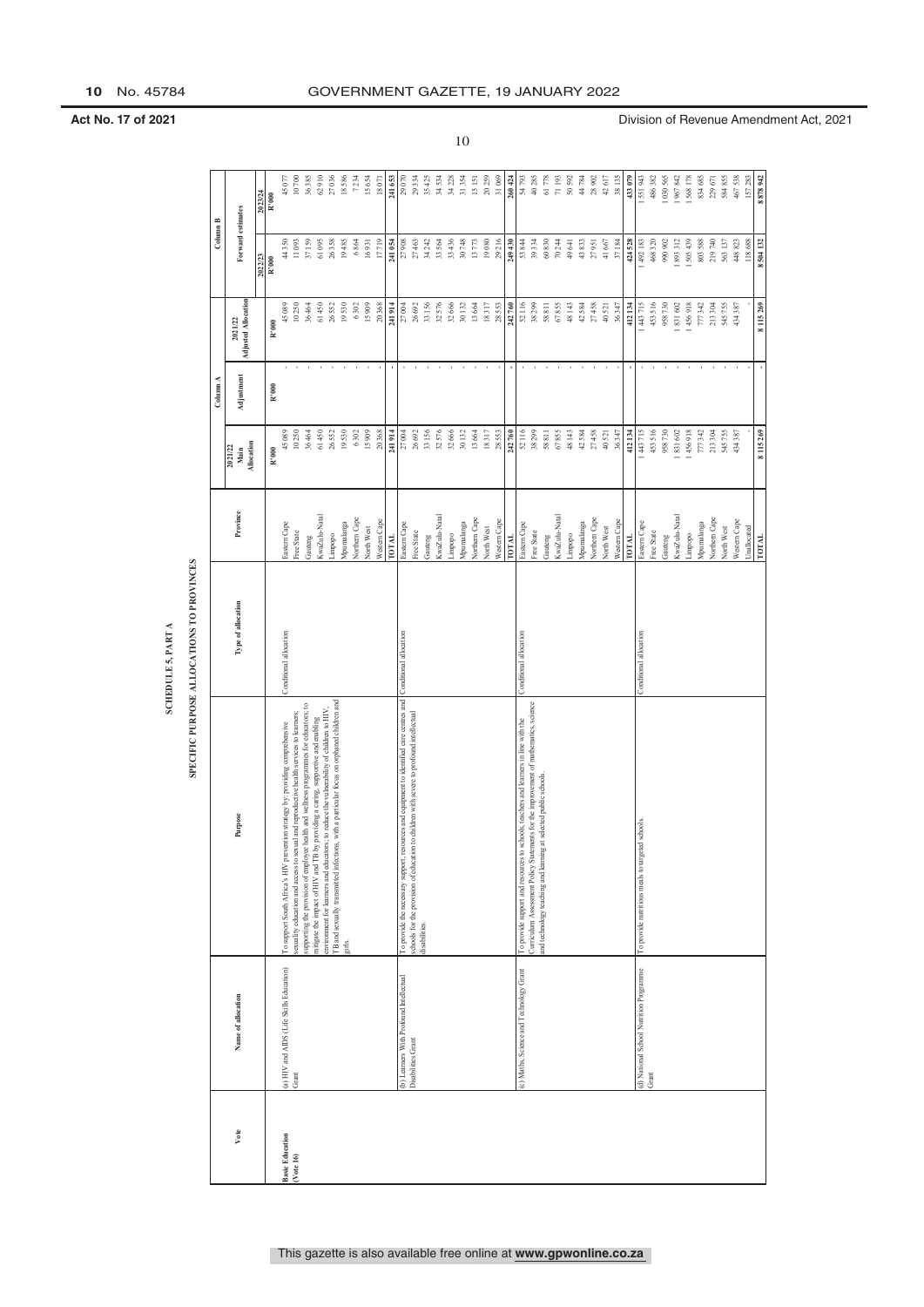| <b>NAME OF</b>  |  |
|-----------------|--|
|                 |  |
|                 |  |
|                 |  |
| í               |  |
|                 |  |
|                 |  |
|                 |  |
|                 |  |
| <b>NHEDYULA</b> |  |
|                 |  |
|                 |  |
|                 |  |
|                 |  |

|                   |                                         |                                                                                                                                                            | ISHEDYULI 5, INXALENYE 4                             |                                  |                                       |                 |                                           |                     |                  |
|-------------------|-----------------------------------------|------------------------------------------------------------------------------------------------------------------------------------------------------------|------------------------------------------------------|----------------------------------|---------------------------------------|-----------------|-------------------------------------------|---------------------|------------------|
|                   |                                         |                                                                                                                                                            | IZABELO-MALI ZENJONGO EKHETHEKILEYO EZIYA KUMAPHONDO |                                  |                                       |                 |                                           |                     |                  |
|                   |                                         |                                                                                                                                                            |                                                      |                                  |                                       | uMhlathi A      |                                           | uMhlathi B          |                  |
| Ivoti             | Igama lesabelo-mali                     | Injongo                                                                                                                                                    | Uhlobo lwesabelo-mali                                | Iphondo                          | sabelo-mali<br>esivintloko<br>2021/22 | Uhlengahlengiso | Isabelo-mali<br>esilungisiweyo<br>2021/22 | Uqikelelo Phambili  |                  |
|                   |                                         |                                                                                                                                                            |                                                      |                                  |                                       |                 |                                           | 2022/23             | 2023/24          |
|                   |                                         |                                                                                                                                                            |                                                      |                                  | R'000                                 | R'000           | R'000                                     | R'000               | R'000            |
| iMfundo esisiSeko | (a) iSibonelelo seHIV neAIDS            | Kukuxhasa icebo loMzantsi-Afrika lokuthintela iHIV ngokufundisa ngokupheleleyo                                                                             | Isabelo-mali esixhomekeke kwiimeko                   | iMpuma-Koloni                    | 45 089                                |                 | 45 089                                    | 44 350              | 45077            |
| (Vot16)           | (Ukufundiswa ngeZakhono zoBomi)         | ngesondo nangokufumana kwabafundi kwiinkonzo ezimalunganempilo engokwesondo;                                                                               |                                                      | Freyistata                       | 10 250                                |                 | 10250                                     | 11093               | 10700            |
|                   |                                         | akuxhasa ukufundiswa ngezempilo; ukunciphisa iziphumo ezibuhlungu zeHIV nesifo                                                                             |                                                      | <b>Rhawuti</b>                   | 36 464                                |                 | 36 464                                    | 37 159              | 36385            |
|                   |                                         | nakwabo babafundisayo; kukunciphisa ukuba zizisulu kwabantwana kwiHIV kwisifo<br>sephepha ngokwenza ukuba indawo esingqongileyo ibe yenenkathalo kubafundi |                                                      | KwaZulu-Natal                    | 61 450                                |                 | 61 450                                    | 61 095              | 62910            |
|                   |                                         | sephepha nakwizifo ezisulelwa nyesondo, kugxininiswe kakhulu kubantwana                                                                                    |                                                      | iLimpopo                         | 26 552                                |                 | 26 552                                    | 26358               | 27036            |
|                   |                                         | abaziinkedama nakumantombazana.                                                                                                                            |                                                      | aMntla-Koloni<br>iMpumalanga     | 19530<br>6302                         |                 | 19530<br>6302                             | 19485<br>6864       | 18586<br>7234    |
|                   |                                         |                                                                                                                                                            |                                                      | uMntla-Ntshona                   | 15 909                                |                 | 15 909                                    | 16931               | 15654            |
|                   |                                         |                                                                                                                                                            |                                                      | iNtshona-Koloni                  | 20 368                                |                 | 20368                                     | 17719               | 18071            |
|                   |                                         |                                                                                                                                                            |                                                      | <b>INONE</b>                     | 241914                                |                 | 241914                                    | 241054              | 241653           |
|                   | (b) iS ibonelelo saBafundi Abaneziphene | Ukunika inkxaso eyimfuneko, ubuncwane nezixhobo kumaziko enkathalelo athile                                                                                | Isabelo-mali esixhomekeke kwiimeko                   | iMpuma-Koloni                    | 27 004                                |                 | 27 004                                    | 27 908              | 29070            |
|                   | Ezinzulu Ngokwasengqondweni             | nakwizikolo ukuze kufundiswe abantwana abaneziphene ezinzulu<br>ngokwasengqondweni.                                                                        |                                                      | Freyistata                       | 26 692                                |                 | 26 692                                    | 27 463              | 29334            |
|                   |                                         |                                                                                                                                                            |                                                      | KwaZulu-Natal<br><b>iRhawuti</b> | 32576<br>33 156                       |                 | 33 156<br>32 576                          | $34\,242$<br>33 564 | 35425<br>34534   |
|                   |                                         |                                                                                                                                                            |                                                      | adodur <sub>11</sub>             | 32 666                                |                 | 32 666                                    | 33 436              | 34228            |
|                   |                                         |                                                                                                                                                            |                                                      | Mpumalanga                       | 30 132                                |                 | 30 132                                    | 30748               | 31354            |
|                   |                                         |                                                                                                                                                            |                                                      | uMntla-Koloni                    | 13 664                                |                 | 13664                                     | 13773               | 15151            |
|                   |                                         |                                                                                                                                                            |                                                      | aMntla-Ntshona                   | 18317                                 |                 | 18317                                     | 19080               | 20259            |
|                   |                                         |                                                                                                                                                            |                                                      | iNtshona-Koloni                  | 28 553                                |                 | 28 553                                    | 29 21 6             | 31069            |
|                   |                                         |                                                                                                                                                            |                                                      | <b>INONE</b>                     | 242 760                               |                 | 242760                                    | 249430              | 260 424          |
|                   | (c) iSibonelelo seMathematika           | Ukunika inkxaso nezinto zokunceda ezikolweni, kootitshala nakubafundi                                                                                      | Isabelo-mali esixhomekeke kwiimeko                   | iMpuma-Koloni                    | 52 116                                |                 | 52116                                     | 53 844              | 54793            |
|                   | neNzulululwazi neTeknoloji              | ukufundiswa nokufunwa kwemathem,atika, inzululwazi neteknoloji kwizkilo ezithile<br>ngokuvumelana neCurriculum Assessment Policy Statements yokuphuculwa   |                                                      | Freyistata                       | 38 299                                |                 | 38 299                                    | 39 334              | 40285            |
|                   |                                         | zikarhulumente.                                                                                                                                            |                                                      | <b>iRhawuti</b>                  | 58 811                                |                 | 58 811                                    | 60830               | 61778            |
|                   |                                         |                                                                                                                                                            |                                                      | KwaZulu-Natal                    | 67855                                 |                 | 67855                                     | 70 244              | 71193<br>50592   |
|                   |                                         |                                                                                                                                                            |                                                      | iLimpopo                         | 48 143<br>42584                       |                 | 48 143<br>42584                           | 43833<br>49 641     | 44784            |
|                   |                                         |                                                                                                                                                            |                                                      | uMntla-Koloni<br>Mpumalanga      | 27 458                                |                 | 27458                                     | 27951               | 28902            |
|                   |                                         |                                                                                                                                                            |                                                      | aMntla-Ntshona                   | 40 521                                |                 | 40 52 1                                   | 41 667              | 42617            |
|                   |                                         |                                                                                                                                                            |                                                      | iNtshona-Koloni                  | 36 347                                |                 | 36 347                                    | 37 184              | 38135            |
|                   |                                         |                                                                                                                                                            |                                                      | <b>INOMKE</b>                    | 412 134                               |                 | 412 134                                   | 424528              | 433079           |
|                   | (d) iSibonelelo sePhulo Lokutya         | Ukwenza kubekho ukutya okunesondlo kwizikolo ezithile                                                                                                      | Isabelo-mali esixhomekeke kwiimeko                   | iMpuma-Koloni                    | 1443715                               |                 | 1 443 715                                 | 1492183             | 551943           |
|                   | Okunesondlo Elizweni                    |                                                                                                                                                            |                                                      | iFreyistata                      | 453 516                               |                 | 453 516                                   | 468320              | 486382           |
|                   |                                         |                                                                                                                                                            |                                                      | <b>iRhawuti</b>                  | 958 730                               |                 | 958 730                                   | 990902              | .030565          |
|                   |                                         |                                                                                                                                                            |                                                      | KwaZulu-Natal                    | 831602                                |                 | 1831602                                   | 893312              | 1967842          |
|                   |                                         |                                                                                                                                                            |                                                      | plining opo                      | 1456918                               |                 | 1456918                                   | 505 439             | 1568178          |
|                   |                                         |                                                                                                                                                            |                                                      | iMpumalanga                      | 777 342                               |                 | 777 342                                   | 803588              | 834685           |
|                   |                                         |                                                                                                                                                            |                                                      | uMntla-Koloni                    | 213 304                               |                 | 213 304                                   | 219740              | 229671           |
|                   |                                         |                                                                                                                                                            |                                                      | uMntla-Ntshona                   | 545 755                               |                 | 545 755                                   | 563 137             | 584855           |
|                   |                                         |                                                                                                                                                            |                                                      | iNtshona-Koloni<br>Engabiwanga   | 434 387                               |                 | 434 387                                   | 118 688<br>448823   | 467538<br>157283 |
|                   |                                         |                                                                                                                                                            |                                                      | <b>YONKE</b>                     | 8115769                               |                 | 8115769                                   | 504.137             | 8878947          |

### STAATSKOERANT, 19 January 2022 No. 45784 **11**

11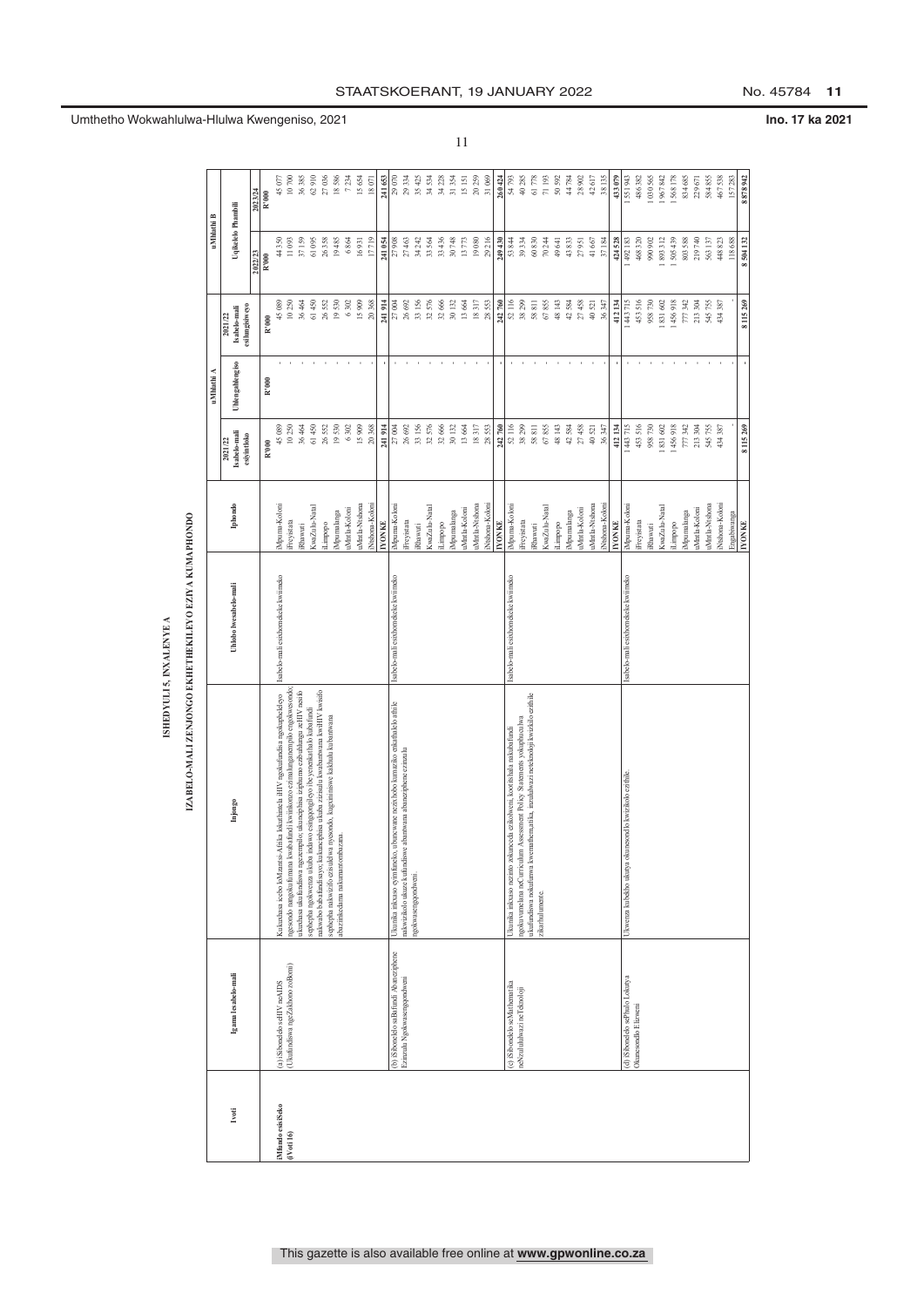| ł |   |
|---|---|
| ≾ |   |
|   |   |
| u | ł |
| Ê |   |
|   |   |
|   |   |
| Ē |   |
|   |   |
|   |   |
| ţ |   |
|   |   |

|           |                                                      |                                                                                                                                                                                      | SPECIFIC PURPOSE ALLOCATIONS TO PROVINCES<br>SCHEDULE 5, PART A |                             |                                      |                 |                                |                     |                    |
|-----------|------------------------------------------------------|--------------------------------------------------------------------------------------------------------------------------------------------------------------------------------------|-----------------------------------------------------------------|-----------------------------|--------------------------------------|-----------------|--------------------------------|---------------------|--------------------|
|           |                                                      |                                                                                                                                                                                      |                                                                 |                             |                                      | Column A        |                                | Column B            |                    |
| Vote      | Name of allocation                                   | Purpose                                                                                                                                                                              | Type of allocation                                              | Province                    | <b>Allocation</b><br>2021/22<br>Main | Adjustment      | Adjusted Allocation<br>2021/22 | Forward estimates   |                    |
|           |                                                      |                                                                                                                                                                                      |                                                                 |                             |                                      |                 |                                | 2022/23             | 2023/24            |
|           |                                                      |                                                                                                                                                                                      |                                                                 |                             | R'000                                | R'000           | R'000                          | R'000               | R'000              |
| Health    | (a) Health Facility Revitalisation Grant             | To help accelerate construction, maintenance, upgrading and rehabilitation of new and                                                                                                | Conditional allocation                                          | Eastern Cape                | 685 588                              |                 | 685 588                        | 676737              | 707462             |
| (Vote 18) |                                                      | existing infrastructure in health including, health technology, organisational development                                                                                           |                                                                 | Free State                  | 609 977                              |                 | 609 977                        | 586580              | 613141             |
|           |                                                      | ; to enhance capacity to deliver health infrastructure; to<br>requirements of occupational health and safety.<br>systems and quality assurance<br>accelerate the fulfilment of the   |                                                                 | Gauteng                     | 965 871                              |                 | 965 871                        | 1010976             | 1056727            |
|           |                                                      |                                                                                                                                                                                      |                                                                 | CwaZulu-Natal               | 247 730                              |                 | 1247730                        | 1347141             | 408 145            |
|           |                                                      |                                                                                                                                                                                      |                                                                 | Mpunalanga<br>Limpopo       | 755 533<br>457 065                   |                 | 755 533<br>457 065             | 544 205<br>404150   | 562 659<br>422 520 |
|           |                                                      |                                                                                                                                                                                      |                                                                 | Northern Cape               | 379 637                              |                 | 379 637                        | 452856              | 473 452            |
|           |                                                      |                                                                                                                                                                                      |                                                                 | North West                  | 618922                               |                 | 618922                         | 597118              | 624 202            |
|           |                                                      |                                                                                                                                                                                      |                                                                 | Western Cape                | 724 865                              | (10000)         | 714865                         | 742 492             | 819 190            |
|           |                                                      |                                                                                                                                                                                      |                                                                 | <b>Jnallocated</b>          |                                      |                 |                                | 523716              | 547 362            |
|           |                                                      |                                                                                                                                                                                      |                                                                 | <b>TOTAL</b>                | 6 445 188                            | 10000           | 6 435 188                      | 6885971             | 7234860            |
|           | (b) HIV, TB, Malaria and Community<br>Outreach Grant | AIDS; to enable the health sector to develop and implement an effective response to TB;<br>To enable the health sector to develop and implement an effective response to HIV and     | Conditional allocation                                          | Eastern Cape                | 3 062 784                            | 53 693          | 3 116 477                      | 3 093 381           | 3026917            |
|           |                                                      | community outreach services through Ward Based Primary<br>to ensure provision of quality                                                                                             |                                                                 | Free State                  | 1633 446                             | 3479            | 1636925                        | 1656958             | 1617125            |
|           |                                                      | to improve efficiencies of the Ward Based Primary Health<br>Health Care Outreach Teams:                                                                                              |                                                                 | Gauteng                     | 5 955 802                            | 7060            | 5 962 862                      | 6014176             | 5820120            |
|           |                                                      | strengthening performance monitoring; prevention and protection of health workers from<br>Care Outreach Teams programme by harmonising and standardising services and                |                                                                 | waZulu-Natal                | 7 160 537                            | 6045            | 7 166 582                      | 7276975             | 7118208            |
|           |                                                      | exposure to hazards in the work place; to enable the health sector to develop and                                                                                                    |                                                                 | Limpopo                     | 2 495 590                            | 23357           | 2518947                        | 2505174             | 2411860            |
|           |                                                      | Strategic Plan on Malaria Elimination 2019 - 2023; to enable the health sector to prevent<br>implement an effective response to support the effective implementation of the National |                                                                 | Mpumalanga                  | 2532773                              | 22878           | 2555 651                       | 2554973             | 2485920            |
|           |                                                      | cervical cancer by making available Human Papillomavirus vaccinations for                                                                                                            |                                                                 | Vorthern Cape               | 734 088                              | 649             | 734 737                        | 788066              | 736 343            |
|           |                                                      | grade seven school girls in all public and special schools and progressive integration of<br>Human Papillomavirus into the integrated school health programme.                       |                                                                 | North West                  | 1862 690                             | 27129           | 1889819                        | 1866142             | 1807722            |
|           |                                                      |                                                                                                                                                                                      |                                                                 | Western Cape                | 2 147 742                            | 23 134          | 2170876                        | 2154580             | 2065397            |
|           |                                                      |                                                                                                                                                                                      |                                                                 | тота                        | 27 585 452                           | 167424          | 27 752 876                     | 27910425            | 27089612           |
|           | (c) Human Resources and Training Grant               | To appoint statutory positions in the health sector for systematic realisation of the human                                                                                          | Conditional allocation                                          | Eastern Cape                | 426 081                              | 33 107          | 459 188                        | 365854              | 367 294            |
|           |                                                      | provinces to fund service costs associated with clinical training and supervision of health<br>esources for health strategy and the phase-in of National Health Insurance; support   |                                                                 | Free State                  | 186340                               | 20176           | 206 516                        | 182457              | 200648             |
|           |                                                      | science trainees on the public service platform.                                                                                                                                     |                                                                 | CwaZulu-Natal<br>Gauteng    | 1 342 762<br>562959                  | 113297<br>22627 | 1456059<br>585 586             | 1 295 178<br>571970 | 578935<br>1284827  |
|           |                                                      |                                                                                                                                                                                      |                                                                 | Limpopo                     | 230 320                              | 15771           | 246 091                        | 230279              | 230325             |
|           |                                                      |                                                                                                                                                                                      |                                                                 | Mpumalanga                  | 188 805                              | 12313           | 201 118                        | 188563              | 192578             |
|           |                                                      |                                                                                                                                                                                      |                                                                 | Northern Cape               | 128 149                              | 2724            | 130 873                        | 128443              | 121416             |
|           |                                                      |                                                                                                                                                                                      |                                                                 | North West                  | 193 113                              | 17761           | 210874                         | 193020              | 189 191            |
|           |                                                      |                                                                                                                                                                                      |                                                                 | Vestern Cape                | 795 929                              | 5447            | 801376                         | 818062<br>25149     | 26 255<br>805 331  |
|           |                                                      |                                                                                                                                                                                      |                                                                 | <b>Jnallocated</b><br>гота  | 4 054 458                            | 243 223         | 297 681                        | 3 998 975           | 3996800            |
|           | (d) National Health Insurance Grant                  | To expand the healthcare service benefits through the strategic purchasing of services                                                                                               | Nationally assigned function to provinces                       | Eastern Cape                | 41 272                               |                 | 41 272                         | 41621               | 41 635             |
|           |                                                      | from healthcare providers.                                                                                                                                                           |                                                                 | Free State                  | 19601                                |                 | 19601                          | 19767               | 19774              |
|           |                                                      |                                                                                                                                                                                      |                                                                 | Gauteng                     | 49859                                |                 | 49859                          | 50468               | 50 486             |
|           |                                                      |                                                                                                                                                                                      |                                                                 | CwaZulu-Natal               | 50 415                               |                 | 50 415                         | 50842               | 50 860             |
|           |                                                      |                                                                                                                                                                                      |                                                                 | Limpopo                     | 31952                                |                 | 31952                          | 32774               | 32784              |
|           |                                                      |                                                                                                                                                                                      |                                                                 | Northern Cape<br>Mpumalanga | 19 243<br>19233                      |                 | 19 243<br>19233                | 19406<br>19733      | 19413<br>19739     |
|           |                                                      |                                                                                                                                                                                      |                                                                 | North West                  | 19323                                |                 | 19323                          | 19487               | 19494              |
|           |                                                      |                                                                                                                                                                                      |                                                                 | Western Cape<br>TOTAL       | 17779                                |                 | 17779                          | 17933               | 17939              |
|           |                                                      |                                                                                                                                                                                      |                                                                 |                             | 268 677                              |                 | 268 677                        | 272031              | 272 124            |

**Act No. 17 of 2021 Division of Revenue Amendment Act, 2021**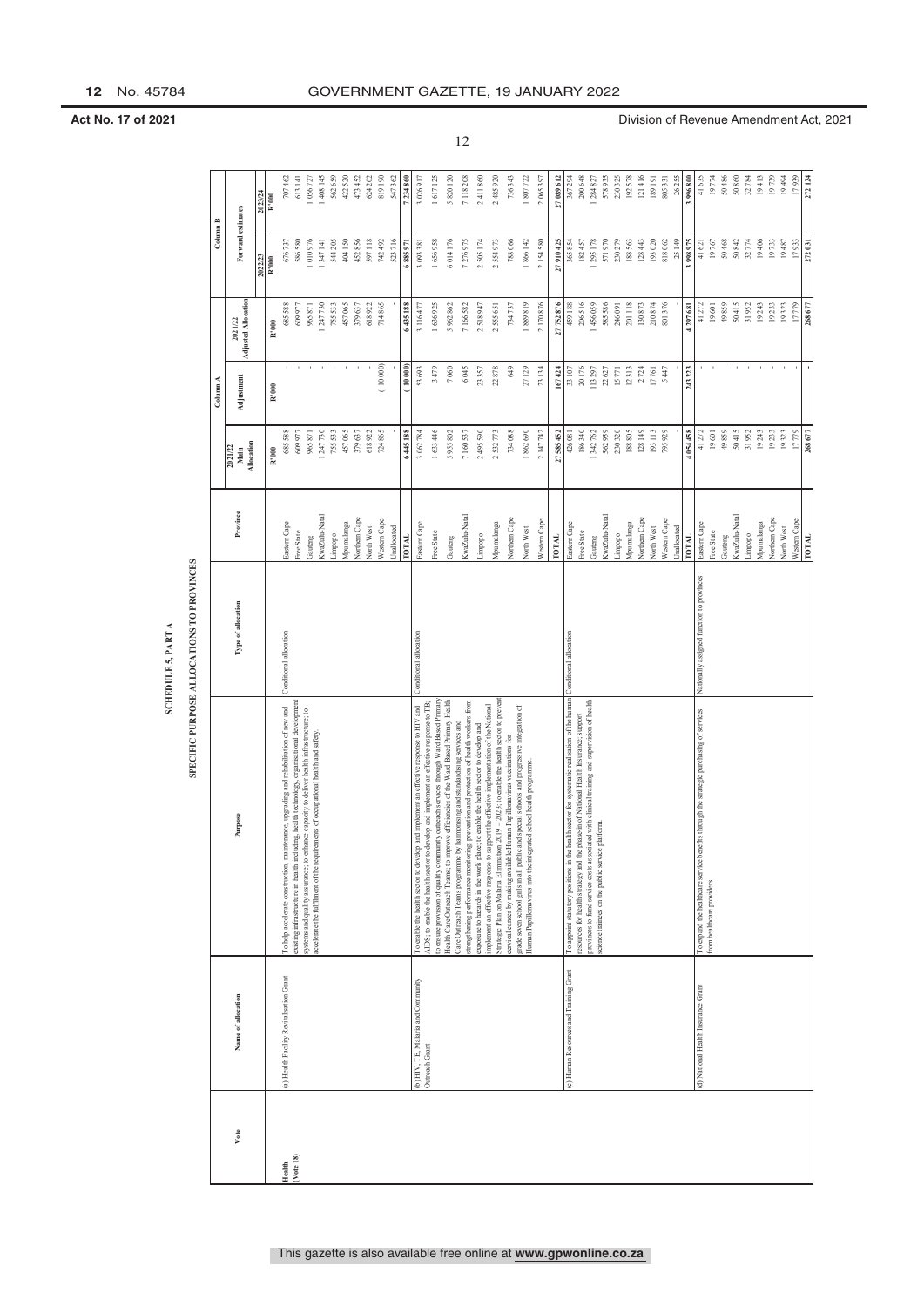| ï             |  |
|---------------|--|
|               |  |
| Ĭ             |  |
|               |  |
|               |  |
|               |  |
|               |  |
|               |  |
| ֚֡            |  |
|               |  |
| ֚֬֕<br>Į<br>í |  |
| ī             |  |
| i             |  |
|               |  |
|               |  |

| <b>The Second Second Second</b> |  |
|---------------------------------|--|
|                                 |  |
|                                 |  |
|                                 |  |
| j                               |  |
|                                 |  |
| :                               |  |
|                                 |  |
|                                 |  |
|                                 |  |
|                                 |  |
|                                 |  |
|                                 |  |
|                                 |  |
|                                 |  |
| ׇ֚֚֬֕                           |  |
|                                 |  |
|                                 |  |
|                                 |  |
| Š                               |  |
|                                 |  |
|                                 |  |
|                                 |  |
| <b>V Property Life</b>          |  |
|                                 |  |
|                                 |  |
|                                 |  |
|                                 |  |
|                                 |  |
|                                 |  |
|                                 |  |
|                                 |  |
|                                 |  |
|                                 |  |
| í                               |  |
|                                 |  |
|                                 |  |
|                                 |  |
|                                 |  |

|              |                                                             | SHEDYULI 5, INXALENYE A                                                                                                                                             |                                    |                                 |                                        |                 |                                           |                    |                    |
|--------------|-------------------------------------------------------------|---------------------------------------------------------------------------------------------------------------------------------------------------------------------|------------------------------------|---------------------------------|----------------------------------------|-----------------|-------------------------------------------|--------------------|--------------------|
|              |                                                             | IZABELO-MALI ZENJONGO EKHETHEKILEYO EZIYA KUMAPHONDO                                                                                                                |                                    |                                 |                                        |                 |                                           |                    |                    |
|              |                                                             |                                                                                                                                                                     |                                    |                                 |                                        | uMhlathi A      |                                           | uMhlathi B         |                    |
| <b>Ivoti</b> | Igama lesabelo-mali                                         | Injongo                                                                                                                                                             | Uhlobo lwesabelo-mali              | Iphondo                         | Isabelo-mali<br>esiyintloko<br>2021/22 | Uhlengahlengiso | esilungisiweyo<br>Isabelo-mali<br>2021/22 | Uqikelo Phambili   |                    |
|              |                                                             |                                                                                                                                                                     |                                    |                                 |                                        |                 |                                           | 20222              | 2023/24            |
|              |                                                             |                                                                                                                                                                     |                                    |                                 | R'000                                  | R'000           | R'000                                     | R'000              | R'000              |
| ezeMpilo     | (a) iSibonelelo Sokuvuselela iZakhiwo                       | Jkuncedisa ekukhawuleziseni ukwakhiwa, ukulondolozwa, ukuphuculwa                                                                                                   | Isabelo-mali esixhomekeke kwiimeko | Mpuma-Koloni                    | 685588                                 |                 | 685588                                    | 676737             | 707 462            |
| (Vot 18)     | zeMpilo                                                     | nokuvuselelwa kwezakliiwo ezintsha nezikhoyo zempilo, kuquka ezeteknoloji yempilo,                                                                                  |                                    | Freyistata                      | 609977                                 |                 | 609977                                    | 586 580            | 613 141            |
|              |                                                             | iinkqubozokuphucula nokwenziwa kwezintoi ngokusemgangathweni; ukuphucula                                                                                            |                                    | <b>Rhawuti</b>                  | 965871                                 | $\mathbf{r}$    | 965871                                    | 1010976            | $056\ 727$         |
|              |                                                             | ukukwazi izakhiwo zempilo ukukhawulezisa ukuzalisekiswa kweemfuneko zemp[ilo<br>nokhuseleko.                                                                        |                                    | KwaZulu-Natal                   | 247730                                 |                 | 247730                                    | 1347141            | 408 145            |
|              |                                                             |                                                                                                                                                                     |                                    | Limpopo                         | 755533                                 |                 | 755 533                                   | 544 205            | 562 659            |
|              |                                                             |                                                                                                                                                                     |                                    | ıMntla-Koloni<br>Mpumalanga     | 457065<br>379637                       |                 | 457065<br>379637                          | 452 856<br>404 150 | 422 520<br>473 452 |
|              |                                                             |                                                                                                                                                                     |                                    | ıMntla-Ntshona                  | 618922                                 |                 | 618922                                    | 597 118            | 624 202            |
|              |                                                             |                                                                                                                                                                     |                                    | Ntshona-Koloni                  | 724865                                 | (10000)         | 714865                                    | 742 492            | 819190             |
|              |                                                             |                                                                                                                                                                     |                                    | Engabiwanga                     |                                        |                 |                                           | 523716             | 547 362            |
|              |                                                             |                                                                                                                                                                     |                                    | <b>INONKE</b>                   | 6445188                                | (10000)         | 6435188                                   | 6885971            | 7234860            |
|              | (b) iSibonelelo seHIV, iTB, iMalariya<br>Nokuncedwa Koluntu | Kukwenza ukuba icandelo lempilo liphucuke lize lisabele ngendlela eyiyo kwiHIV                                                                                      | Isabelo-mali esixhomekeke kwiimeko | iMpuma-Koloni                   | 3 062 784                              | 53693           | 3116477                                   | 3 093 381          | 3026917            |
|              |                                                             | neAIDS; kukwenza ukuba icandelo lempilo liphucuke lize lisabele ngendlela eyiyo<br>kwiTB; kukuqinisekisa ukuba zisemgangathweni iinkonzo eziya eluntwini            |                                    | Freyistata                      | 1633446                                | 3479            | 1636925                                   | 1656958            | 1617125            |
|              |                                                             | ngokusebenzisa iWard Based Primary Health Care Outreach Team ; ukuphucula                                                                                           |                                    | <b>Rhawuti</b>                  | 5955802                                | 7060            | 5962862                                   | 6014176            | 5820120            |
|              |                                                             | ukusebenza ngempumelelo kweWard Based Primary Health Care Outreach Team<br>ngokuvisisanisa nangokomeleza ukubekwa eswenim kokusebenza; ukuthintela                  |                                    | CwaZulu-Natal                   | 7 160 537                              | 6045            | 7166582                                   | 7276975            | 7118208            |
|              |                                                             | nokukhusela abasebenzi bempilo bangachanabeki ezingozini kwindawo abaphangela                                                                                       |                                    | iLimpopo                        | 2 495 590                              | 23357           | 2518947                                   | 2505174            | 2411860            |
|              |                                                             | ekusetyenzisweni kweNational Strateic Plan on Malaria Elimination 2019 - 2-23;<br>kuyo; ukwenza ukuba icandelo lempilo likhule lize lisabele ngokukuko              |                                    | Mpumalanga                      | 2532773                                | 22878           | 2555651                                   | 2554973            | 2485920            |
|              |                                                             | ukunceda icandelo lempilo lithintele umhlaza wesibeleko ngokuyenza ifumaneke                                                                                        |                                    | Mntla-Koloni                    | 734088                                 | 649             | 734737                                    | 788066             | 736 343            |
|              |                                                             | imighomo yeHuman Papillomavirus kubantwana besikolo abangamantombazana kuzo                                                                                         |                                    | aMntla-Ntshona                  | 1862690                                | 27129           | 1889819                                   | 1866142            | 1807722            |
|              |                                                             | zonke izikolo zikarhulumente nezizimeleyo nokudiyaniswa okuqhubekayo kweHuman<br>Papillomavirus nephulo lempilo lezikolo.                                           |                                    | Ntshona-Koloni                  | 2 147 742                              | 23134           | 2170876                                   | 2154580            | 2065397            |
|              |                                                             |                                                                                                                                                                     |                                    | <b>INONE</b>                    | 27 585 452                             | 167424          | 27752876                                  | 27910425           | 27089612           |
|              | (c) iSibonelelo Sokuqeqeshwa<br>Kwabasebenzi                | Kukwenza ukuba kubekho izikhundla kwicandelo lempilo ezidalwe ngokomthetho                                                                                          | Isabelo-mali esixhomekeke kwiimeko | iMpuma-Koloni                   | 426081                                 | 33107           | 459188                                    | 365854             | 367 294            |
|              |                                                             | amaphondo ukuba ahlawule iindleko zeenkonzo ezinxu lumene<br>wepalamente lokuba kusebenze icebo lempilo lokungeniswa kwelnshorensi yeMpilo<br>yeZwelonke; kukuxhasa |                                    | Freyistata                      | 186340                                 | 20176           | 206516                                    | 182457             | 200648             |
|              |                                                             | noqeqesho nokongamelwa kwabaqeqeshelwa umsebenzi wempilo kwicandelo                                                                                                 |                                    | CwaZulu-Natal<br><b>Rhawuti</b> | 342762<br>562959                       | 113297<br>22627 | 1456059<br>585586                         | 295178<br>571970   | 578935<br>284827   |
|              |                                                             | lezibhedlele zikarhulumente.                                                                                                                                        |                                    | iLimpopo                        | 230320                                 | 15771           | 246091                                    | 230 279            | 230 325            |
|              |                                                             |                                                                                                                                                                     |                                    | Mpumalanga                      | 188805                                 | 12313           | 201118                                    | 188563             | 192578             |
|              |                                                             |                                                                                                                                                                     |                                    | ıMntla-Koloni                   | 128 149                                | 2724            | 130873                                    | 128443             | 121416             |
|              |                                                             |                                                                                                                                                                     |                                    | aMntla-Ntshona                  | 193113<br>795929                       | 5447<br>17761   | 210874                                    | 818062<br>193020   | 189191<br>805 331  |
|              |                                                             |                                                                                                                                                                     |                                    | Ntshona-Koloni<br>3ngabiwanga   |                                        |                 | 801376                                    | 25149              | 26 255             |
|              |                                                             |                                                                                                                                                                     |                                    | <b>YONKE</b>                    | 4054458                                | 243 223         | 4297681                                   | 3998975            | 3996800            |
|              | (d) iSibonelelo seInshorensi yeMpilo                        | Kukwandisa iinzuzuo zokunonophelwa kwempilo ngokuthenga iinkonzo kwabo bonga                                                                                        | Umsebenzi owabelwe amaphondo       | iMpuma-Koloni                   | 41272                                  |                 | 41272                                     | 41621              | 41 635             |
|              | yeZwelonke                                                  | nguZwelonke<br>impilo.                                                                                                                                              |                                    | Freyistata                      | 19601                                  |                 | 19601                                     | 19767              | 19774              |
|              |                                                             |                                                                                                                                                                     |                                    | <b>Rhawuti</b>                  | 49859                                  |                 | 49859                                     | 50468              | 50 486             |
|              |                                                             |                                                                                                                                                                     |                                    | KwaZulu-Natal                   | 50415<br>31952                         |                 | 50415<br>31952                            | 50842<br>32774     | 50 860<br>32 784   |
|              |                                                             |                                                                                                                                                                     |                                    | Mpumalanga<br>iLimpopo          | 19243                                  | $\bar{1}$       | 19243                                     | 19406              | 19413              |
|              |                                                             |                                                                                                                                                                     |                                    | aMntla-Koloni                   | 19233                                  |                 | 19233                                     | 19733              | 19739              |
|              |                                                             |                                                                                                                                                                     |                                    | uMntla-Ntshona                  | 19323                                  |                 | 19323                                     | 19487              | 19494              |
|              |                                                             |                                                                                                                                                                     |                                    | iNtshona-Koloni                 | 17779                                  |                 | 17779                                     | 17933              | 17939              |
|              |                                                             |                                                                                                                                                                     |                                    | <b>INONKE</b>                   | 268677                                 |                 | 268677                                    | 272 031            | 272 124            |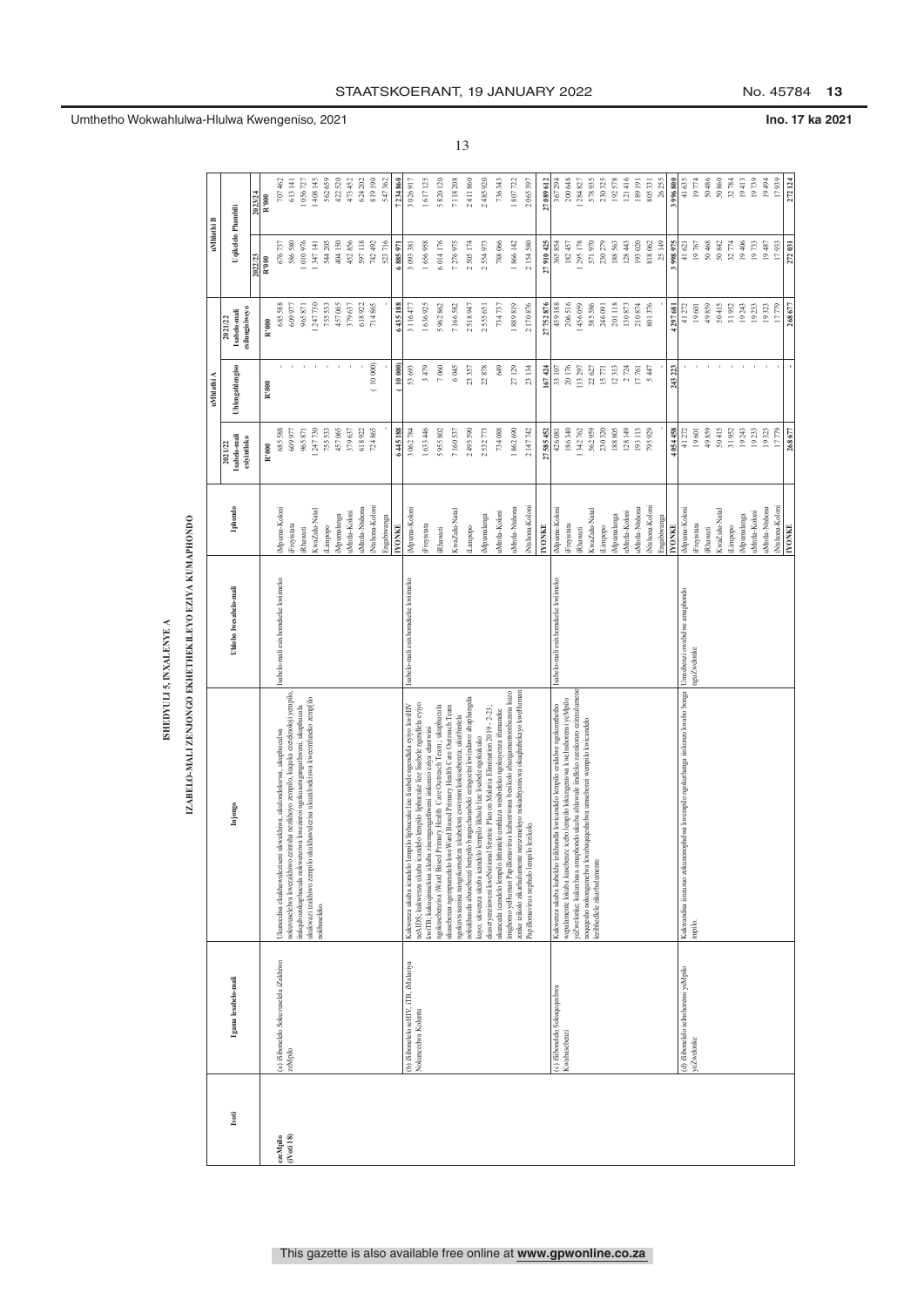|                                    |                                                                                    |                                                                                                                                                                                           | <b>SCHEDULE 5, PART A</b>                 |                             |                                      |            |                                                   |                   |                   |
|------------------------------------|------------------------------------------------------------------------------------|-------------------------------------------------------------------------------------------------------------------------------------------------------------------------------------------|-------------------------------------------|-----------------------------|--------------------------------------|------------|---------------------------------------------------|-------------------|-------------------|
|                                    |                                                                                    |                                                                                                                                                                                           | SPECIFIC PURPOSE ALLOCATIONS TO PROVINCES |                             |                                      |            |                                                   |                   |                   |
|                                    |                                                                                    |                                                                                                                                                                                           |                                           |                             |                                      | Column A   |                                                   | Column B          |                   |
| Vote                               | Name of allocation                                                                 | Purpose                                                                                                                                                                                   | Type of allocation                        | Province                    | <b>Allocation</b><br>2021/22<br>Main | Adjustment | <b>Adjusted Allocation</b><br>2021/22             | Forward estimates |                   |
|                                    |                                                                                    |                                                                                                                                                                                           |                                           |                             |                                      |            |                                                   | 2022/23           | 2023/24           |
|                                    |                                                                                    |                                                                                                                                                                                           |                                           |                             | R'000                                | R'000      | R'000                                             | R'000             | R'000             |
| Human Settlements                  | (a) Human Settlements Development Grant                                            | To provide funding for the progressive realisation of access to adequate housing through Conditional allocation                                                                           |                                           | Eastern Cape                | 1491219                              |            | 1491219                                           | 1542022           | 1 608 515         |
| $($ Vote 33 $)$                    |                                                                                    | the creation of sustainable and integrated human settlements.                                                                                                                             |                                           | Free State                  | 786 254                              |            | 786 254                                           | 813041            | 848099            |
|                                    |                                                                                    |                                                                                                                                                                                           |                                           | Gauteng                     | 3 824 974                            |            | 3 824 974                                         | 3955283           | 4 125 835         |
|                                    |                                                                                    |                                                                                                                                                                                           |                                           | KwaZulu-Natal               | 2 455 021                            |            | 2 455 021                                         | 2537519           | 2657279           |
|                                    |                                                                                    |                                                                                                                                                                                           |                                           | Limpopo                     | 877072                               |            | 877 072                                           | 906953            | 946060            |
|                                    |                                                                                    |                                                                                                                                                                                           |                                           | Northern Cape<br>Mpunalanga | 893 960<br>264 528                   |            | 893 960<br>264 528                                | 924416<br>273541  | 285 336<br>964277 |
|                                    |                                                                                    |                                                                                                                                                                                           |                                           | North West                  | 1 234 648                            |            | 1 234 648                                         | 1276712           | 1331763           |
|                                    |                                                                                    |                                                                                                                                                                                           |                                           | Western Cape                | 1 575 285                            |            | 1575285                                           | 1628418           | 1701511           |
|                                    |                                                                                    |                                                                                                                                                                                           |                                           | TOTAL                       | 13 402 961                           |            | 13 402 961                                        | 13857905          | 14 468 675        |
|                                    | (b) Informal Settlements Upgrading                                                 | To provide funding to facilitate a programmatic and inclusive approach to upgrading<br>informal settlements.                                                                              | Conditional allocation                    | Eastern Cape                | 432 428                              |            | 432 428                                           | 458151            | 478 343           |
|                                    | Partnership Grant: Provinces                                                       |                                                                                                                                                                                           |                                           | Free State                  | 228 001                              |            | 228 001                                           | 241563            | 252 209           |
|                                    |                                                                                    |                                                                                                                                                                                           |                                           | Gauteng                     | 1109179                              |            | 1109179                                           | 1175155           | 1 226 949         |
|                                    |                                                                                    |                                                                                                                                                                                           |                                           | KwaZulu-Natal               | 714375                               |            | 714 375                                           | 756868            | 790 226           |
|                                    |                                                                                    |                                                                                                                                                                                           |                                           | Limpopo                     | 254 336                              |            | 254 336                                           | 269 465           | 281341            |
|                                    |                                                                                    |                                                                                                                                                                                           |                                           | Mpumalanga                  | 259 233                              |            | 259 233                                           | 274653            | 286 758           |
|                                    |                                                                                    |                                                                                                                                                                                           |                                           | Northern Cape               | $76\ 709$                            |            | $76\ 709$                                         | 81272             | 84855             |
|                                    |                                                                                    |                                                                                                                                                                                           |                                           | North West                  | 358 028                              |            | 358 028                                           | 379324            | 396 042           |
|                                    |                                                                                    |                                                                                                                                                                                           |                                           | Western Cape                | 457 429                              |            | 457 429                                           | 484638            | 505 998           |
|                                    |                                                                                    |                                                                                                                                                                                           |                                           | TOTAL                       | 3 889 718                            |            | 889718                                            | 4121089           | 4302721           |
| Public Works and<br>Infrastructure | (a) Expanded Public Works Programme<br>Integrated Grant for Provinces              | artments to expand work creation efforts through the use of<br>labour intensive delivery methods in the following identified focus areas, in compliance<br>To incentivise provincial dep- | Conditional allocation                    | Eastern Cape                | 102099                               |            | 102 099                                           |                   |                   |
| (Vote 13)                          |                                                                                    | with the Expanded Public Works Programme guidelines: road maintenance and the                                                                                                             |                                           | Free State                  | 21651                                |            | 21651                                             |                   |                   |
|                                    |                                                                                    | maintenance of buildings; low traffic volume roads and rural roads; other economic and                                                                                                    |                                           | KwaZulu-Natal<br>Gauteng    | 48838<br>114398                      |            | 48838<br>114398                                   |                   |                   |
|                                    |                                                                                    | and cultural industries; sustainable land based livelihoods;<br>social infrastructure; tourism                                                                                            |                                           | Limpopo                     | 33 749                               |            | 33 749                                            |                   |                   |
|                                    |                                                                                    | waste management.                                                                                                                                                                         |                                           | Mpumalanga                  | 22736                                |            | 22736                                             |                   |                   |
|                                    |                                                                                    |                                                                                                                                                                                           |                                           | Northern Cape               | 16390                                |            | 16 390                                            |                   |                   |
|                                    |                                                                                    |                                                                                                                                                                                           |                                           | North West                  | 32852                                |            | $\begin{array}{c} 32\ 852 \\ 29\ 773 \end{array}$ |                   |                   |
|                                    |                                                                                    |                                                                                                                                                                                           |                                           | Western Cape                | 29 773                               |            |                                                   |                   |                   |
|                                    |                                                                                    |                                                                                                                                                                                           |                                           | Jnallocated                 |                                      |            |                                                   | 433098            | 434 762           |
|                                    |                                                                                    |                                                                                                                                                                                           |                                           | TOTAL                       | 422 486                              |            | 422 486                                           | 433098            | 434 762           |
|                                    | (b) Social Sector Expanded Public Works<br>Programme Incentive Grant for Provinces | Expanded Public Works Programme log-frame, to increase job creation by focusing on<br>To incentivise provincial social sector departments, identified in the social sector                | Conditional allocation                    | Eastern Cape                | 51825                                |            | 51825                                             |                   |                   |
|                                    |                                                                                    | the strengthening and expansion of social sector programmes that have employment                                                                                                          |                                           | Free State                  | 37,600                               |            | 37,600                                            |                   |                   |
|                                    |                                                                                    | potential.                                                                                                                                                                                |                                           | Gauteng                     | 98 599<br>44 721                     |            | 98 599<br>$44$ $721$                              |                   |                   |
|                                    |                                                                                    |                                                                                                                                                                                           |                                           | KwaZulu-Natal<br>Limpopo    | $67\ 687$                            |            | $67\;687$                                         | ٠                 |                   |
|                                    |                                                                                    |                                                                                                                                                                                           |                                           | Mpumalanga                  | 26824                                |            | 26824                                             |                   |                   |
|                                    |                                                                                    |                                                                                                                                                                                           |                                           | Northern Cape               | $17.277$                             |            | 17277                                             |                   |                   |
|                                    |                                                                                    |                                                                                                                                                                                           |                                           | North West                  | 30884                                |            | 30 884                                            |                   |                   |
|                                    |                                                                                    |                                                                                                                                                                                           |                                           | Western Cape                | 39 027                               |            | 39 027                                            |                   |                   |
|                                    |                                                                                    |                                                                                                                                                                                           |                                           | Unallocated                 |                                      |            |                                                   | 424848            | 426 480           |
|                                    |                                                                                    |                                                                                                                                                                                           |                                           | <b>TOTAL</b>                | 414 444                              |            | 414 444                                           | 424848            | 426 480           |

**Act No. 17 of 2021 Division of Revenue Amendment Act, 2021**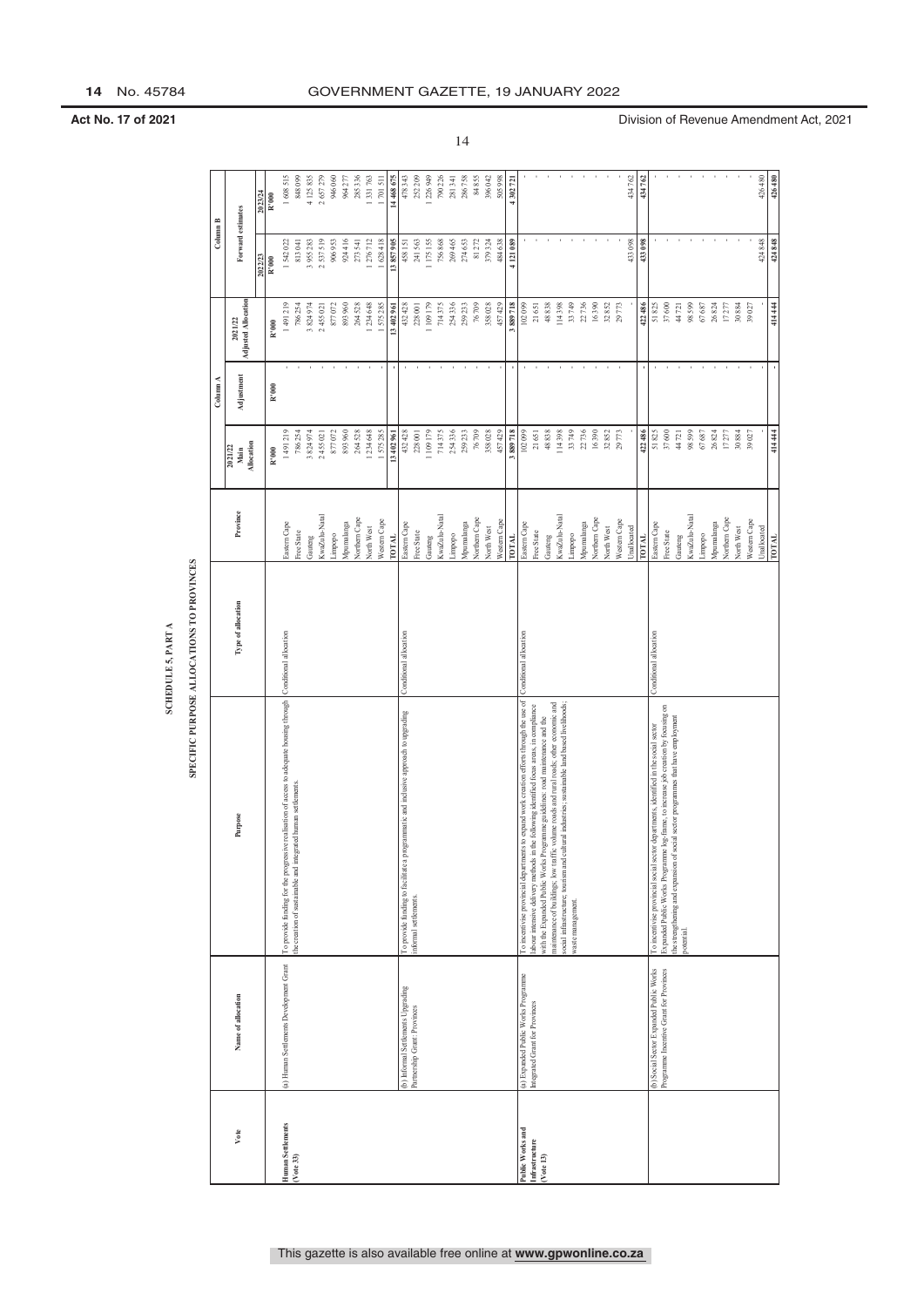| ٦                                                                                             |  |
|-----------------------------------------------------------------------------------------------|--|
|                                                                                               |  |
|                                                                                               |  |
|                                                                                               |  |
| <b>ANALISY</b>                                                                                |  |
|                                                                                               |  |
| ֦                                                                                             |  |
|                                                                                               |  |
|                                                                                               |  |
| ֚֚֚֬                                                                                          |  |
|                                                                                               |  |
| ֧֖֖֖֖֪֪֖֧֖֧֪֪֧֧֧֪֧֧֧֧֪֧֧֧֧֧֚֚֚֚֚֚֚֚֚֚֚֚֝֝֝֝֓֝֝֬֝֓֞֝֬֝֓֝֓֝֬֓֝֬֝֬֓֝֓֝֬֝֓֬֝֓֬֝֓֬֝֓֝֬֝֬֝֬֝֬֝֬֝֬֝֬ |  |
|                                                                                               |  |
|                                                                                               |  |
|                                                                                               |  |

|                         |                                                   |                                                                                                                                                             | ISHEDYULLI 5. INXAL ENYE A                           |                                   |                                        |                 |                                          |                    |                    |
|-------------------------|---------------------------------------------------|-------------------------------------------------------------------------------------------------------------------------------------------------------------|------------------------------------------------------|-----------------------------------|----------------------------------------|-----------------|------------------------------------------|--------------------|--------------------|
|                         |                                                   |                                                                                                                                                             | IZABELO-MALI ZENJONGO EKHETHEKILEYO EZIYA KUMAPHONDO |                                   |                                        |                 |                                          |                    |                    |
|                         |                                                   |                                                                                                                                                             |                                                      |                                   |                                        | uMhlathi A      |                                          | uMhlathi B         |                    |
| Ivoti                   | Igama lesabelo-mali                               | Injongo                                                                                                                                                     | Uhlobo lwesabelo-mali                                | Iphondo                           | Isabelo-mali<br>esiyintloko<br>2021/22 | Uhlengahlengiso | silungisiweyo<br>Isabelo-mali<br>2021/22 | Uqikelelo Phambili |                    |
|                         |                                                   |                                                                                                                                                             |                                                      |                                   |                                        |                 |                                          | 2022/23            | 2023/24            |
|                         |                                                   |                                                                                                                                                             |                                                      |                                   | $\mathbb{R}^{*}000$                    | R'000           | R'000                                    | R'000              | R'000              |
| Ukuhlaliswa Kwabantu    | (a) iSibonelelo Sokuphucula Ukuhlaliswa           | imali yokuhlaliswa kwbantu ngokuqhubekayo<br>Kukwenza ukuba kubekho                                                                                         | Isabelo-mali esixhomekeke kwiimeko                   | iMpuma-Koloni                     | 1491219                                |                 | 1491219                                  | 1542022            | 1608 515           |
| $($ i $Voti$ 33)        | Kwabantu                                          |                                                                                                                                                             |                                                      | iFreyistata                       | 786 254                                |                 | 786254                                   | 813041             | 848 099            |
|                         |                                                   |                                                                                                                                                             |                                                      | KwaZulu-Natal<br><b>Rhawuti</b>   | 3 824 974<br>2 455 021                 |                 | 3824974<br>2455021                       | 2537519<br>3955283 | 4125835<br>2657279 |
|                         |                                                   |                                                                                                                                                             |                                                      | iLimpopo                          | 877072                                 |                 | 877072                                   | 906953             | 946 060            |
|                         |                                                   |                                                                                                                                                             |                                                      | Mpumalanga                        | 893 960                                |                 | 893960                                   | 924416             | 964 277            |
|                         |                                                   |                                                                                                                                                             |                                                      | aMntla-Koloni                     | 264 528                                |                 | 264528                                   | 273541             | 285 336            |
|                         |                                                   |                                                                                                                                                             |                                                      | uMntla-Ntshona<br>iNtshona-Koloni | 1 234 648<br>1575285                   |                 | 1234648<br>1575285                       | 1276712<br>1628418 | 1331763<br>170151  |
|                         |                                                   |                                                                                                                                                             |                                                      | <b>IYONKE</b>                     | 13 402 961                             |                 | 13402961                                 | 13857905           | 14468675           |
|                         | (b) iSibonelelo Sobuqabane Ekuphuculeni           | Kukwenza ukuba kubekho imali yokuhlaliswa kwbantu ngokuqhubekayo                                                                                            | Isabelo-mali esixhomekeke kwiimeko                   | iMpuma-Koloni                     | 432 428                                |                 | 432428                                   | 458151             | 478 343            |
|                         | Ukuhlaliswa Kwabantu : Kumaphondo                 |                                                                                                                                                             |                                                      | Freyistata                        | 228 001                                |                 | 228001                                   | 241563             | 252 209            |
|                         |                                                   |                                                                                                                                                             |                                                      | iRhawuti                          | 1 109 179                              |                 | 1109179                                  | 1175155            | 1226949            |
|                         |                                                   |                                                                                                                                                             |                                                      | KwaZulu-Natal                     | 714375<br>254 336                      |                 | 714375<br>254336                         | 756868<br>269 465  | 790 226<br>281341  |
|                         |                                                   |                                                                                                                                                             |                                                      | iMpumalanga<br>I iL impopo        | 259 233                                |                 | 259233                                   | 274653             | 286 758            |
|                         |                                                   |                                                                                                                                                             |                                                      | uMntla-Koloni                     | $76\ 709$                              |                 | 76709                                    | 81272              | 84855              |
|                         |                                                   |                                                                                                                                                             |                                                      | ıMntla-Ntshona                    | 358028                                 |                 | 358028                                   | 379324             | 396 042            |
|                         |                                                   |                                                                                                                                                             |                                                      | Ntshona-Koloni                    | 457 429                                |                 | 457429                                   | 484638             | 505 998            |
|                         |                                                   |                                                                                                                                                             |                                                      | <b>INONE</b>                      | 3 889 718                              |                 | 3889718                                  | 4121089            | 430272             |
| Imisebenzi kaRhulumente | (a) iSibonelelo sePhulo leMisebenzi               | Kukukhuthaza amasebe amaphondo ukuba akunwebe ukudalwa kwemisebenzi                                                                                         | sabelo-mali esixhomekeke kwiimeko                    | iMpuma-Koloni                     | 102 099                                |                 | 102099                                   |                    |                    |
| neZiseko                | kaRhulumente Eyandisiweyo kumaPhondo              | kwimimandla elandelayo, ngokuvisisana nezikhokelo ze-<br>ngokusebenzisa izkhuthazi                                                                          |                                                      | Freyistata                        | 21651                                  |                 | 21651                                    |                    |                    |
| $(Voti 13)$             |                                                   | nokwakhiwa kwezakhiwo; iindlela ezinomthamo ophungukileyo wezithuthi neendlela<br>Expanded Public Works Programme: ukulondolozwa kweendlela zikwimeko entle |                                                      | iRhawuti                          | 48838                                  |                 | 48838                                    |                    |                    |
|                         |                                                   | zasemaphandleni; ezinye iziseko zoqoqosho nezasentlalweni; ukhenketho namashishini                                                                          |                                                      | KwaZulu-Natal                     | 114398                                 |                 | 114398                                   |                    |                    |
|                         |                                                   | enkcubeko, iindlela zokuziphilisa ngomhlaba; ukulawulwa kwenkunkuma.                                                                                        |                                                      | iMpumalanga<br>iLimpopo           | 33 749<br>22736                        |                 | 33749<br>22736                           |                    |                    |
|                         |                                                   |                                                                                                                                                             |                                                      | aMntla-Koloni                     | 16390                                  |                 | 16390                                    |                    |                    |
|                         |                                                   |                                                                                                                                                             |                                                      | aMntla-Ntshona                    | 32852                                  |                 | 32852                                    |                    |                    |
|                         |                                                   |                                                                                                                                                             |                                                      | Ntshona-Koloni                    | 29773                                  |                 | 29773                                    |                    |                    |
|                         |                                                   |                                                                                                                                                             |                                                      | Engabiwanga                       |                                        |                 |                                          | 433 098            | 434 762            |
|                         |                                                   |                                                                                                                                                             |                                                      | <b>INONE</b>                      | 422 486                                |                 | 422486                                   | 433 098            | 434 762            |
|                         | (b) iSibonelelo seMisebenzi kaRhulumente          | Kukukhuthaza amasebe amaphondo ecandelo laseluntwini, aphawulwe kwicandelo<br>laseluntwini kuliPhulo keMisebenzi kaRhulumente Eyandisiweyo; kukwandisa      | Isabelo-mali esixhomekeke kwiimeko                   | iMpuma-Koloni                     | 51825                                  |                 | 51825                                    |                    |                    |
|                         | Eyandisiweyo yeCandelo laseLuntwini<br>kumaPhondo | ukudalwa kwemisebenzi ngokugxininisa ekomelezweni nasekwandisweni kwamaphulo                                                                                |                                                      | iFreyistata                       | 37600                                  |                 | 37600                                    |                    |                    |
|                         |                                                   | ecandelo lase; luntwini athembisa ukuqesha abantu.                                                                                                          |                                                      | <b>Rhawuti</b>                    | 44 72 1                                |                 | 44721                                    |                    |                    |
|                         |                                                   |                                                                                                                                                             |                                                      | KwaZulu-Natal                     | 98 599                                 |                 | 98599                                    |                    |                    |
|                         |                                                   |                                                                                                                                                             |                                                      | iMpumalanga<br>iLimpopo           | 67687<br>26824                         |                 | 67687<br>26824                           |                    |                    |
|                         |                                                   |                                                                                                                                                             |                                                      | uMntla-Koloni                     | 17277                                  |                 | 17277                                    |                    |                    |
|                         |                                                   |                                                                                                                                                             |                                                      | uMntla-Ntshona                    | 30884                                  |                 | 30884                                    |                    |                    |
|                         |                                                   |                                                                                                                                                             |                                                      | iNtshona-Koloni                   | 39027                                  |                 | 39027                                    |                    |                    |
|                         |                                                   |                                                                                                                                                             |                                                      | Engabiwanga                       |                                        |                 |                                          | 424848             | 426 480            |
|                         |                                                   |                                                                                                                                                             |                                                      | <b>INONKE</b>                     | 414 44                                 |                 | 414444                                   | 424848             | 426 480            |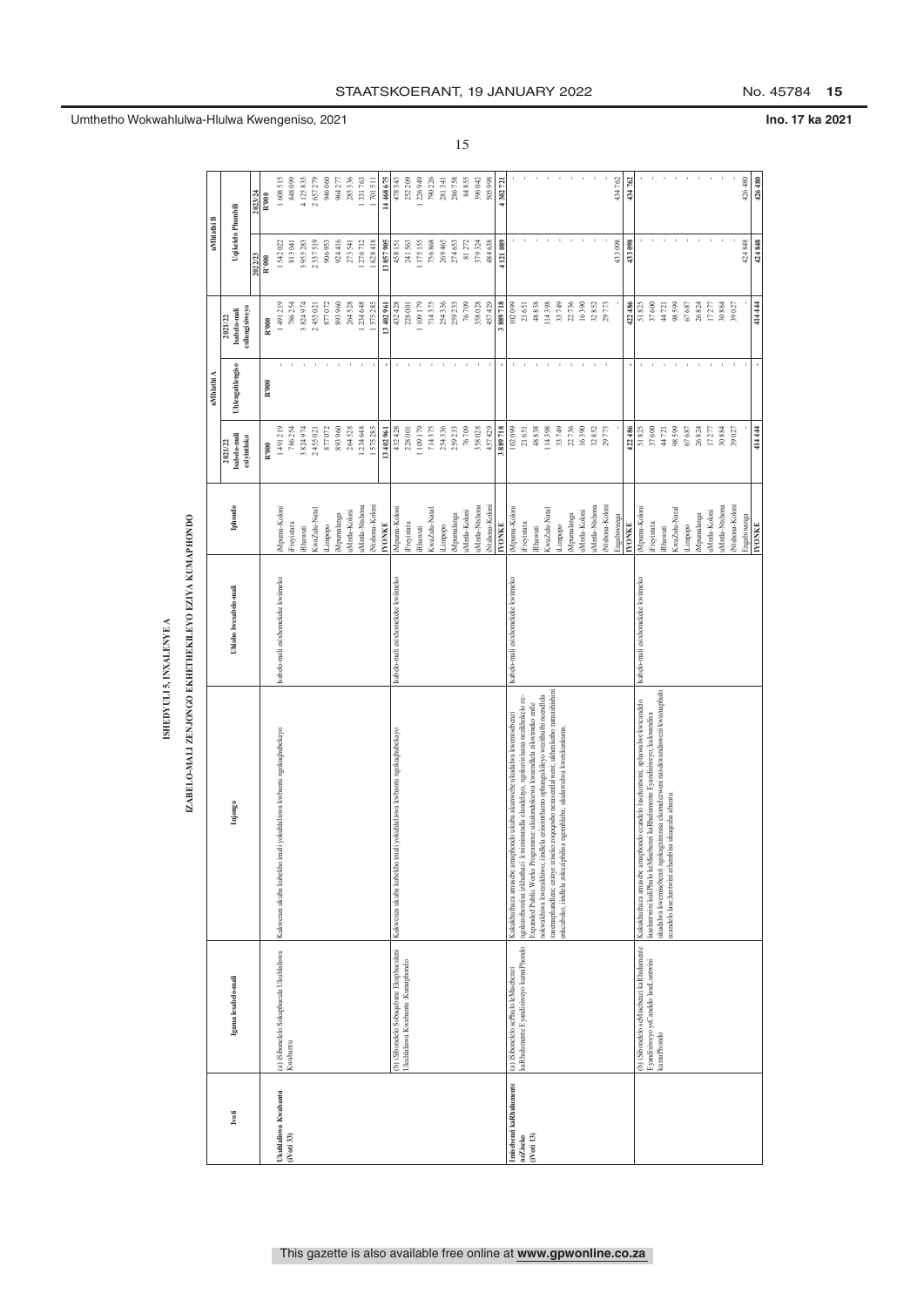|                           |                                      |                                                                                                                        | <b>SCHEDULE 5, PART A</b>                 |                     |                                    |              |                                       |                   |           |
|---------------------------|--------------------------------------|------------------------------------------------------------------------------------------------------------------------|-------------------------------------------|---------------------|------------------------------------|--------------|---------------------------------------|-------------------|-----------|
|                           |                                      |                                                                                                                        | SPECIFIC PURPOSE ALLOCATIONS TO PROVINCES |                     |                                    |              |                                       |                   |           |
|                           |                                      |                                                                                                                        |                                           |                     |                                    | Column A     |                                       | Column B          |           |
| Vote                      | Name of allocation                   | Purpose                                                                                                                | Type of allocation                        | Province            | <b>Mocation</b><br>2021/22<br>Main | Adjustment   | <b>Adjusted Allocation</b><br>2021/22 | Forward estimates |           |
|                           |                                      |                                                                                                                        |                                           |                     |                                    |              |                                       | 2022/23           | 2023/24   |
|                           |                                      |                                                                                                                        |                                           |                     | R'000                              | R'000        | R'000                                 | R'000             | R'000     |
| <b>Social Development</b> | Early Childhood Development Grant    | To increase the number of poor children accessing subsidised early childhood                                           | Conditional allocation                    | Eastern Cape        | 157 970                            | 26611        | 581<br>184                            | 172974            | 180313    |
| (Vote 19)                 |                                      | development services through centre and non-centre based programmes; to support early                                  |                                           | Free State          | 63 533                             | 10702        | 74 235                                | 57703             | 60151     |
|                           |                                      | childhood development providers delivering an early childhood development programme<br>to meet basic health and safety |                                           | Gauteng             | 152 107                            | 25623        | 177 730                               | 166961            | 74044     |
|                           |                                      | requirements for registration; to pilot the construction of<br>new low-cost early childhood development centres.       |                                           | KwaZulu-Natal       | 227 031                            | 38245        | 265 276                               | 246758            | 257227    |
|                           |                                      |                                                                                                                        |                                           | Limpopo             | 143 443                            | 24164        | $167\ 607$                            | 146231            | 152435    |
|                           |                                      |                                                                                                                        |                                           | Mpumalanga          | 96 251                             | 16214        | 112 465                               | 95254             | 99 295    |
|                           |                                      |                                                                                                                        |                                           | Northern Cape       | 25 302                             | 4262         | 29 564                                | 24196             | 25 223    |
|                           |                                      |                                                                                                                        |                                           | North West          | 88751                              | 14951        | 103 702                               | 101924            | 106 249   |
|                           |                                      |                                                                                                                        |                                           | Western Cape        | 102 273                            | 17228        | 119501                                | 101631            | 105 943   |
|                           |                                      |                                                                                                                        |                                           | Jnallocated         |                                    |              |                                       | 78286             | $81\ 607$ |
|                           |                                      |                                                                                                                        |                                           | тота                | 199961                             | 178000       | 234 661                               | 191918            | 1242487   |
| sport, Arts and Culture   | (a) Community Library Services Grant | To transform urban and rural community library infrastructure, facilities and services                                 | Conditional allocation                    | Eastern Cape        | 169 310                            |              | 169 310                               | 178199            | 178089    |
| (Vote 37)                 |                                      | disadvantaged communities) through a recapitalised<br>primarily targeting previously                                   |                                           | Free State          | 168 771                            | ٠            | 168 771                               | 178609            | 178472    |
|                           |                                      | rogramme at provincial level in support of local government and national initiatives.                                  |                                           | Gauteng             | 167899                             | ï            | 167899                                | 174050            | 176 522   |
|                           |                                      |                                                                                                                        |                                           | KwaZulu-Natal       | 185 572                            | $\mathbf{r}$ | 185 572                               | 186505            | 189 050   |
|                           |                                      |                                                                                                                        |                                           | Limpopo             | 140 606                            |              | 140 606                               | 150846            | 153 597   |
|                           |                                      |                                                                                                                        |                                           | Mpumalanga          | 165 056                            |              | 165 056                               | 166623            | 170726    |
|                           |                                      |                                                                                                                        |                                           | Vorthern Cape       | 168855                             |              | 168855                                | 178695            | 178 562   |
|                           |                                      |                                                                                                                        |                                           | North West          | 140 905                            |              | 140 905                               | 150190            | 152 451   |
|                           |                                      |                                                                                                                        |                                           | <b>Nestern</b> Cape | 188 862                            |              | 188 862                               | 190 102           | 193331    |
|                           |                                      |                                                                                                                        |                                           | TOTAL               | 495836                             |              | 495836                                | 553819            | 570 800   |
|                           | (b) Mass Participation and Sport     | To facilitate sport and active recreation participation and empowerment in partnership                                 | Conditional allocation                    | Eastern Cape        | 69 310                             |              | 69310                                 | 67515             | 63 343    |
|                           | Development Grant                    | with relevant stakeholders.                                                                                            |                                           | Free State          | 41 155                             |              | 41 155                                | 68258             | 100 351   |
|                           |                                      |                                                                                                                        |                                           | Gauteng             | 102018                             |              | 102018                                | 97854             | 90 841    |
|                           |                                      |                                                                                                                        |                                           | KwaZulu-Natal       | 94 208                             |              | 94 208                                | 92726             | 86 105    |
|                           |                                      |                                                                                                                        |                                           | Limpopo             | 63 148                             |              | 63 148                                | 61650             | 58 112    |
|                           |                                      |                                                                                                                        |                                           | Mpumalanga          | 50864                              |              | 50 864                                | 48772             | 46 601    |
|                           |                                      |                                                                                                                        |                                           | Northern Cape       | 35 038                             |              | 35 038                                | 32625             | 31918     |
|                           |                                      |                                                                                                                        |                                           | North West          | 46 424                             |              | 46 424                                | 44757             | 42415     |
|                           |                                      |                                                                                                                        |                                           | Western Cape        | 88884                              |              | 88884                                 | 87762             | 84 274    |
|                           |                                      |                                                                                                                        |                                           | <b>FOTAL</b>        | 501 049                            |              | 501 049                               | 601919            | 603 960   |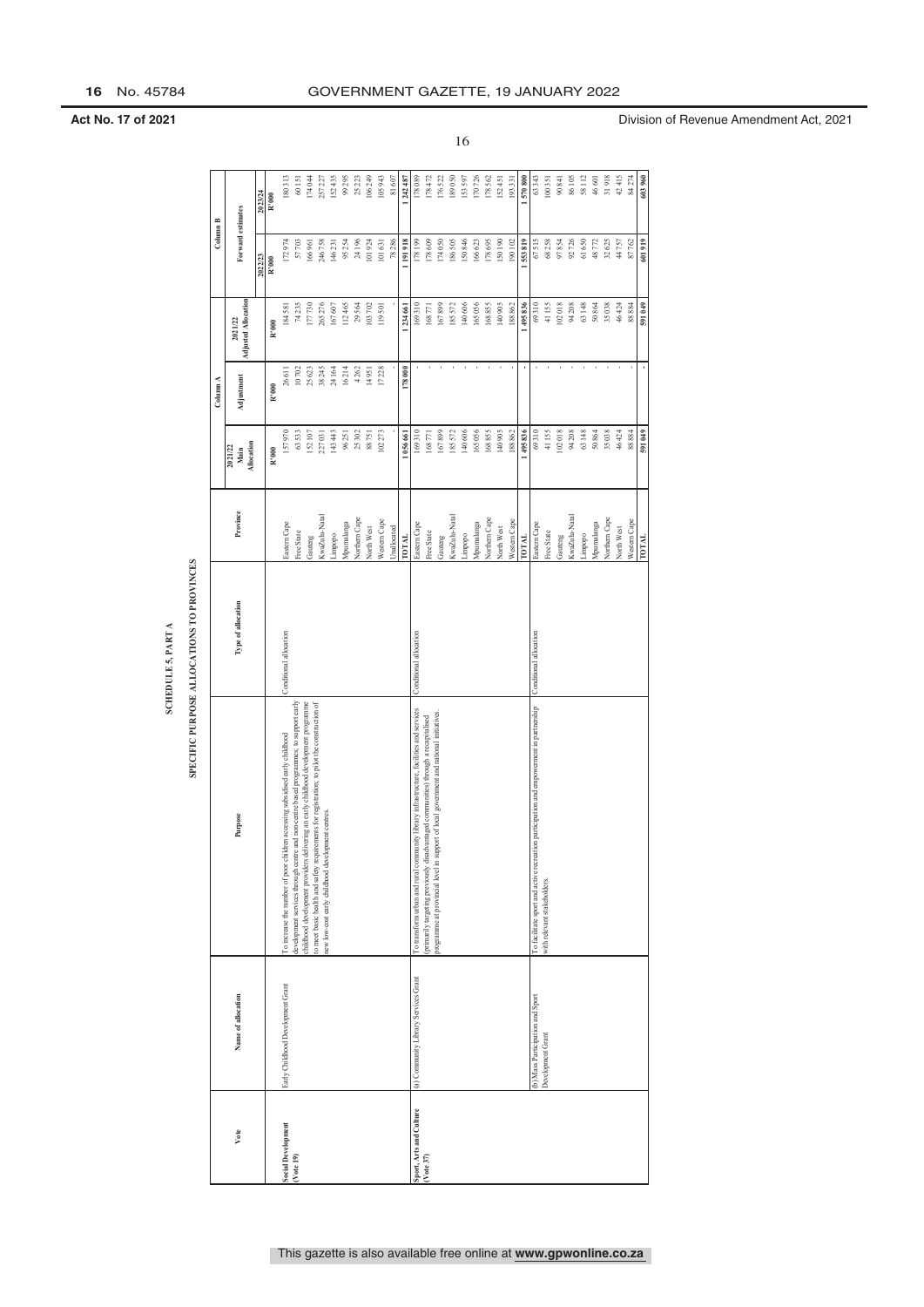| :                  |  |
|--------------------|--|
| ۶                  |  |
| Į                  |  |
| ֡֡֡֡֡֡֡֡           |  |
| ֡֡֡֡֡֡֡֡֡          |  |
|                    |  |
| i                  |  |
|                    |  |
|                    |  |
| ֚֬֓֓֡֡֡֡֡֡         |  |
|                    |  |
| $\frac{1}{2}$<br>í |  |
|                    |  |
|                    |  |
|                    |  |
|                    |  |

|                                   |                                       |                                                                                                                                                     | ISHEDYULI 5. INXALENYE A           |                |                                       |                        |                         |                    |           |  |
|-----------------------------------|---------------------------------------|-----------------------------------------------------------------------------------------------------------------------------------------------------|------------------------------------|----------------|---------------------------------------|------------------------|-------------------------|--------------------|-----------|--|
|                                   |                                       | IZABELO-MALI ZENJONGO EKHETHEKILEYO EZIYA KUMAPHONDO                                                                                                |                                    |                |                                       |                        |                         |                    |           |  |
|                                   |                                       |                                                                                                                                                     |                                    |                |                                       | uMhlathi A             |                         | uMhlathi B         |           |  |
| Ivoti                             | Igama lesabelo-mali                   | Injongo                                                                                                                                             | Uhlobo lwesabelo-mali              | Iphondo        | sabelo-mali<br>esiyintloko<br>2021/22 | <b>Uhlengahlengiso</b> | Isabelo-mali<br>2021/22 | Uqikelelo Phambili |           |  |
|                                   |                                       |                                                                                                                                                     |                                    |                |                                       |                        | silungisiweyo           | 2022/23            | 2023/24   |  |
|                                   |                                       |                                                                                                                                                     |                                    |                | R'000                                 | R'000                  | R'000                   | R'000              | R'000     |  |
| Ukuphuculwa Koluntu<br>(iVoti 37) | Sibonelelo Sokuphuculwa Kwabantwana   | Kukwandisa inani labantwana abangamahlwempu abazifumanayo iinkonzo ezixhaswe [Isabelo-mali esixhomekeke kwiimeko                                    |                                    | iMpuma-Koloni  | 157970                                | 26611                  | 184581                  | 172974             | 180313    |  |
|                                   | Beselula                              | ngemali zokuphuculwa kwabantwana beselula ngokusebenzisa amaphulo akwiziko                                                                          |                                    | Freyistata     | 63533                                 | 10702                  | 74235                   | 57 703             | 60 151    |  |
|                                   |                                       | nangekhoyo kwiziko; kukuxhasa abanika inkonzo yokuphucula abantwana beselula                                                                        |                                    | <b>Rhawuti</b> | 152107                                | 25623                  | 177730                  | 166961             | 174 044   |  |
|                                   |                                       | ukuze bahlangabezane neemfuneko ezisisiseko zempilo zokubhaliswa; ukuqalisa<br>ukwakhiwa kwamaziko amatsha okuphuculwa kwabantwana abiza kancinane. |                                    | CwaZulu-Natal  | 227031                                | 38245                  | 265276                  | 246758             | 257 227   |  |
|                                   |                                       |                                                                                                                                                     |                                    | iLimpopo       | 143 443                               | 24164                  | 167607                  | 146231             | 152 435   |  |
|                                   |                                       |                                                                                                                                                     |                                    | Mpumalanga     | 96251                                 | 16214                  | 112465                  | 95 254             | 99 295    |  |
|                                   |                                       |                                                                                                                                                     |                                    | aMntla-Koloni  | 25302                                 | 4262                   | 29564                   | 24196              | $25\ 223$ |  |
|                                   |                                       |                                                                                                                                                     |                                    | aMntla-Ntshona | 88751                                 | 14951                  | 103702                  | 101924             | 106249    |  |
|                                   |                                       |                                                                                                                                                     |                                    | Ntshona-Koloni | 102273                                | 17228                  | 119501                  | 101631             | 105 943   |  |
|                                   |                                       |                                                                                                                                                     |                                    | ingabiwanga    |                                       |                        |                         | 78286              | $81\,607$ |  |
|                                   |                                       |                                                                                                                                                     |                                    | <b>IYONKE</b>  | 056 661                               | 178000                 | 234 661                 | 191918             | 142.487   |  |
| iMidlalo, ubuGcisa                | (a) iSibonelelo seeNkonzo zamaThala   | Kukuguqula amathala eencwadi asezidolophini nawasemaphandleni neenkonzo                                                                             | Isabelo-mali esixhomekeke kwiimeko | iMpuma-Koloni  | 169310                                |                        | 169310                  | 178 199            | 178 089   |  |
| neNkcubeko                        | eeNcwadi                              | (kugcinini wa ngakumbi kubantu abebehlelelekile ngaphambili) ngephulo                                                                               |                                    | Freyistata     | 168771                                |                        | 168771                  | 178 609            | 178 472   |  |
| (Voti 37)                         |                                       | elivuselelweyo kumaphondo kuxhaswa urhulumente wasekuhlaleni namacebo<br>ezwelonke.                                                                 |                                    | Rhawuti        | 167899                                |                        | 167899                  | 174 050            | 176 522   |  |
|                                   |                                       |                                                                                                                                                     |                                    | KwaZulu-Natal  | 185572                                |                        | 185572                  | 186 505            | 189 050   |  |
|                                   |                                       |                                                                                                                                                     |                                    | Limpopo        | 140606                                |                        | 140606                  | 150846             | 153 597   |  |
|                                   |                                       |                                                                                                                                                     |                                    | Mpumalanga     | 165056                                |                        | 165056                  | 166 623            | 170726    |  |
|                                   |                                       |                                                                                                                                                     |                                    | ıMntla-Koloni  | 168855                                |                        | 168855                  | 178 695            | 178 562   |  |
|                                   |                                       |                                                                                                                                                     |                                    | ıMntla-Ntshona | 140905                                |                        | 140905                  | 150 190            | 152 451   |  |
|                                   |                                       |                                                                                                                                                     |                                    | Ntshona-Koloni | 188862                                |                        | 188862                  | 190 102            | 193 331   |  |
|                                   |                                       |                                                                                                                                                     |                                    | <b>IYONKE</b>  | 495836                                |                        | 495836                  | 553819             | 570 800   |  |
|                                   | (b) iSibonelelo Sokuthabathi-nxaxheba | inxaxheba ekuzihlaziyeni nakwimidlalo ngokubambisana<br>Kukwenza lula ukuthabatha                                                                   | Isabelo-mali esixhomekeke kwiimeko | Mpuma-Koloni   | 69310                                 |                        | 69310                   | 67515              | 63 343    |  |
|                                   | Nokuyphuculwa Kwemidlalo              | nabo babandkaanyekileyo.                                                                                                                            |                                    | Freyistata     | 41155                                 |                        | 41155                   | 68258              | 100 351   |  |
|                                   |                                       |                                                                                                                                                     |                                    | Rhawuti        | 102018                                |                        | 02018                   | 97854              | 90 841    |  |
|                                   |                                       |                                                                                                                                                     |                                    | KwaZulu-Natal  | 94 208                                |                        | 94208                   | 92726              | 86 105    |  |
|                                   |                                       |                                                                                                                                                     |                                    | iLimpopo       | 63148                                 |                        | 63148                   | 61650              | 58 112    |  |
|                                   |                                       |                                                                                                                                                     |                                    | iMpumalanga    | 50864                                 |                        | 50864                   | 48772              | 46 601    |  |
|                                   |                                       |                                                                                                                                                     |                                    | uMntla-Koloni  | 35038                                 |                        | 35038                   | 32625              | 31918     |  |
|                                   |                                       |                                                                                                                                                     |                                    | aMntla-Ntshona | 46424                                 |                        | 46424                   | 44757              | 42415     |  |
|                                   |                                       |                                                                                                                                                     |                                    | Ntshona-Koloni | 88884                                 |                        | 88884                   | 87762              | 84 274    |  |
|                                   |                                       |                                                                                                                                                     |                                    | <b>YONKE</b>   | 501 ft4                               |                        | 670.102                 | 601 919            | 603 960   |  |

### STAATSKOERANT, 19 JANUARY 2022 No. 45784 17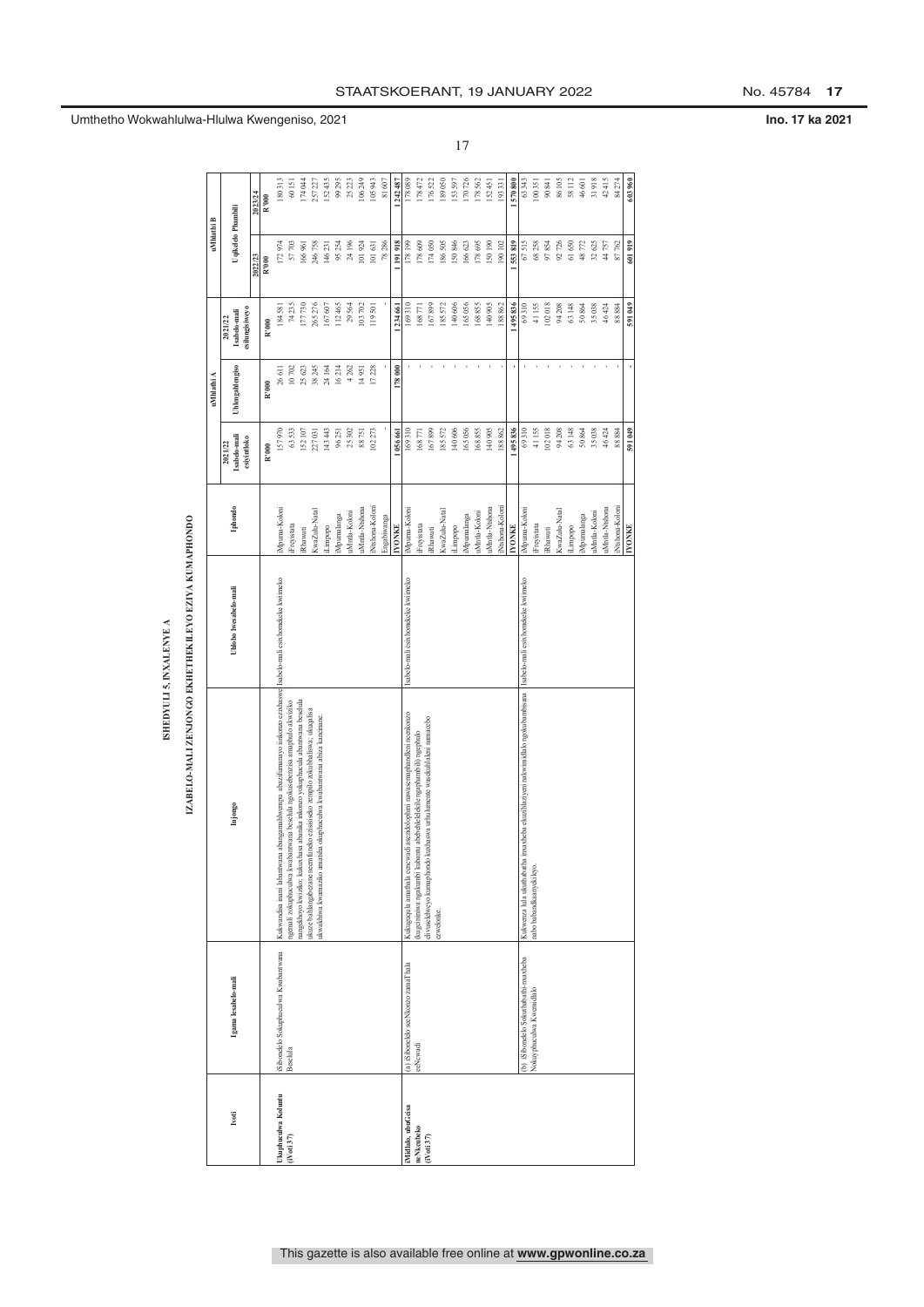| Ξ       |
|---------|
| Ę       |
|         |
|         |
|         |
| ı,<br>đ |
| Ġ,      |
|         |
|         |
|         |
| ć       |
|         |
|         |
|         |

|                           |                                                |          |                    |                    |            |       |                  |                                                                                                                                                                                                |                                                                                                                                                                                                                                                                                                                                         |                                                                                                                                                                                                                                          |                                                                                                                                     | 18                                                                                                                                                                                                                                                                                                                                                                                                                                                                                                                                                                                                                                                                 |        |
|---------------------------|------------------------------------------------|----------|--------------------|--------------------|------------|-------|------------------|------------------------------------------------------------------------------------------------------------------------------------------------------------------------------------------------|-----------------------------------------------------------------------------------------------------------------------------------------------------------------------------------------------------------------------------------------------------------------------------------------------------------------------------------------|------------------------------------------------------------------------------------------------------------------------------------------------------------------------------------------------------------------------------------------|-------------------------------------------------------------------------------------------------------------------------------------|--------------------------------------------------------------------------------------------------------------------------------------------------------------------------------------------------------------------------------------------------------------------------------------------------------------------------------------------------------------------------------------------------------------------------------------------------------------------------------------------------------------------------------------------------------------------------------------------------------------------------------------------------------------------|--------|
|                           |                                                |          | 2021/22            | Adjusted           | Allocation | R'000 |                  |                                                                                                                                                                                                | 341312                                                                                                                                                                                                                                                                                                                                  | 155217                                                                                                                                                                                                                                   | 552061                                                                                                                              | 758693                                                                                                                                                                                                                                                                                                                                                                                                                                                                                                                                                                                                                                                             | 807283 |
|                           |                                                | Column A |                    | Adjustment         |            | R'000 |                  |                                                                                                                                                                                                | ï                                                                                                                                                                                                                                                                                                                                       | 1                                                                                                                                                                                                                                        |                                                                                                                                     |                                                                                                                                                                                                                                                                                                                                                                                                                                                                                                                                                                                                                                                                    |        |
|                           |                                                |          | 2021/22            | Allocation<br>Main |            | R'000 |                  |                                                                                                                                                                                                | 341312                                                                                                                                                                                                                                                                                                                                  | 155217                                                                                                                                                                                                                                   | 552061                                                                                                                              | 758693                                                                                                                                                                                                                                                                                                                                                                                                                                                                                                                                                                                                                                                             | 807283 |
| <b>SCHEDULE 5, PART B</b> | SPECIFIC-PURPOSE ALLOCATIONS TO MUNICIPALITIES |          | Purpose            |                    |            |       |                  | To assist municipalities to perform their functions and stabilise institutional and governance systems as required in the Municipal Systems<br>local government legislation<br>Act and related | ppolitan municipalities to develop a pipeline of investment ready capital programmes and projects through establishing and<br>an effective and efficient system of programme and project preparation and the allocation of a growing level of municipal<br>resources to preparation activities<br>To support metro<br>nstitutionalising | (b) Infrastructure Skills Development Grant  To recruit unemployed graduates into municipalities to be trained and professionally registered, as per the requirements of the relevant<br>tatutory councils within the built environment. | support reforms in financial management by building capacity in municipalities to implement the Municipal Finance<br>Management Act | focus areas, in compliance with the Expanded Public Works Programme guidelines: road maintenance and the maintenance of buildings; low<br>To incentivise municipalities to expand work creation efforts through the use of labour intensive delivery methods in the following identified<br>other economic and social infrastructuretourism and cultural industries; waste management; parks and beautification; sustainable land-based<br>raffic volume roads and rural roadsbasic services infrastructure, including water and sanitation reticulation (excluding bulk infrastructure);<br>livelihoods; social services programmes; community safety programmes. |        |
|                           |                                                |          | Name of allocation |                    |            |       |                  | Municipal Systems Improvement Grant                                                                                                                                                            | (a) Programme and Project Preparation<br><b>Support Grant</b>                                                                                                                                                                                                                                                                           |                                                                                                                                                                                                                                          | (c) Local Government Financial Management To promote and<br>Grant                                                                   | Expanded Public Works Programme<br>ntegrated Grant for Municipalities                                                                                                                                                                                                                                                                                                                                                                                                                                                                                                                                                                                              |        |
|                           |                                                |          | Vote               |                    |            |       | RECURRENT GRANTS | Cooperative Governance<br>(Vote 3)                                                                                                                                                             | National Treasury<br>(Vote 8)                                                                                                                                                                                                                                                                                                           |                                                                                                                                                                                                                                          |                                                                                                                                     | Public Works and<br>Infrastructure<br>$($ $Vote 13)$                                                                                                                                                                                                                                                                                                                                                                                                                                                                                                                                                                                                               |        |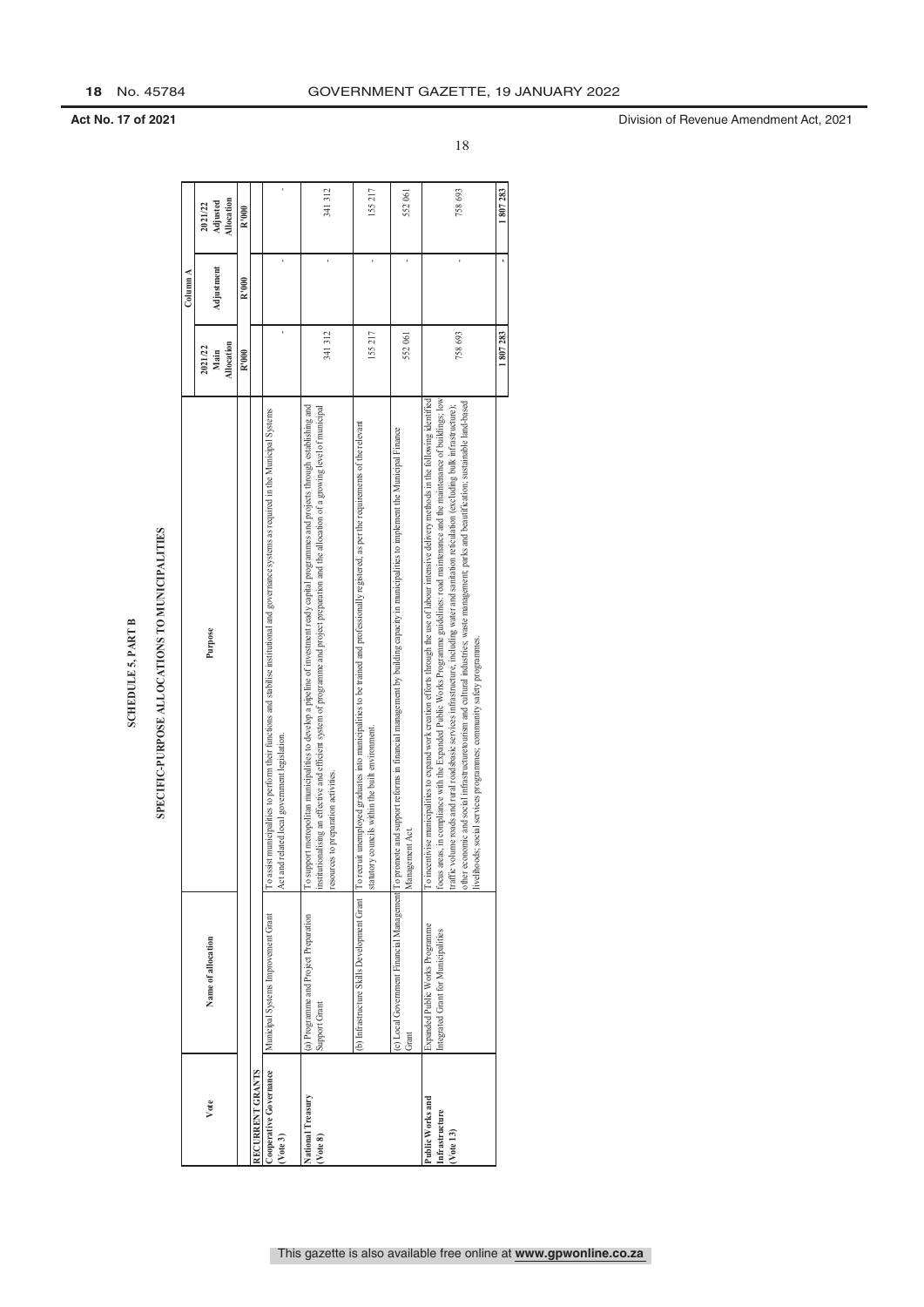### ISHEDYULI 5, INXALENYE B

## IZABELO-MALI ZENJONGO EKHETHEKILEYO EZIYA KOOMASIPALA

|                       |                                                                    | IZABELO-MALI ZENJONGO EKHETHEKILEYO EZIYA KOOMASIPALA<br>ISHEDYULI 5, INXALENYE B                                                                                                                                                                                                                                                                                                                                                                                                                                                                                                                                                                                                                                                                                                             |                                        |                 |                                           |
|-----------------------|--------------------------------------------------------------------|-----------------------------------------------------------------------------------------------------------------------------------------------------------------------------------------------------------------------------------------------------------------------------------------------------------------------------------------------------------------------------------------------------------------------------------------------------------------------------------------------------------------------------------------------------------------------------------------------------------------------------------------------------------------------------------------------------------------------------------------------------------------------------------------------|----------------------------------------|-----------------|-------------------------------------------|
|                       |                                                                    |                                                                                                                                                                                                                                                                                                                                                                                                                                                                                                                                                                                                                                                                                                                                                                                               |                                        | uMhlathi A      |                                           |
|                       | Igama lesabelo-mali                                                | Injongo                                                                                                                                                                                                                                                                                                                                                                                                                                                                                                                                                                                                                                                                                                                                                                                       | Isabelo-mali<br>esiyintloko<br>2021/22 | Uhlengahlengiso | esilungisiweyo<br>Isabelo-mali<br>2021/22 |
|                       |                                                                    |                                                                                                                                                                                                                                                                                                                                                                                                                                                                                                                                                                                                                                                                                                                                                                                               | R'000                                  | R'000           | R'000                                     |
|                       |                                                                    |                                                                                                                                                                                                                                                                                                                                                                                                                                                                                                                                                                                                                                                                                                                                                                                               |                                        |                 |                                           |
|                       | iSibonelelo Sokuphuculwa Kweenkqubo<br>Zoomasipala                 | Kukuncedisa oomasipala benze imisebenzi yabo nokuba bomeleze iinkqubo zolawulo njengoko kufunwa yiMunicipal Systems Act<br>ayeminye imithetho yepalamente emalunga noomasipala.                                                                                                                                                                                                                                                                                                                                                                                                                                                                                                                                                                                                               |                                        |                 |                                           |
| uVimba weMali weLizwe | Ukulungiselelwa Kwamaphulo<br>(a) iSibonelelo Sokuncedisa          | Jkuxhasa oomasipala abambaxa ukuba babe notyalo-mali olusisiseko ngokuba nekqubo esebenza ngempumelelo yokulungiselelwa<br>kwamaphulo nangokwabiwa okukhulayo kobuncwane boomasipala ukuya kwimisebenzi yokulungiselela.                                                                                                                                                                                                                                                                                                                                                                                                                                                                                                                                                                      | 341 312                                |                 | 341312                                    |
|                       | kwiZiseko                                                          | (b) iSibonelelo Sokuphuculwa kweZakhono   Kukuqesha abaphumelele imfundo yesidanga bangene koomasipala baqeqeshwe baze babhaliswe ngokweemfuno zamaqumrhu<br>awongamele imisebenzi abayifundeleyo                                                                                                                                                                                                                                                                                                                                                                                                                                                                                                                                                                                             | 155217                                 |                 | 155217                                    |
|                       | (c) iSibonelelo Sokulawulwa Kwezimali<br>kooMasipala Basekuhlaleni | Kukukhuthaza nokuxhasa ukwenziwa kwenguqu ekuphathweni kweemali ngokwenza ukuba bakwazi oomasipala ukuyenza isebenze<br>Municipal Finance Management Act.                                                                                                                                                                                                                                                                                                                                                                                                                                                                                                                                                                                                                                     | 552 061                                |                 | 552061                                    |
|                       | iSibonelelo sePhulo leMisebenzi                                    | Ukukhuthaza oomasipala ukuba bandise imigudu yokudala imisebenzi ngokunikezela iinkonzo kusetyenziswa abasebenzi kwimimandla<br>kwezakhiwo; iindlela ezinciphisa ukuxinana kwezithuthi neendlela zasemaphandleni; iimfuneko-ngqangi zeenkonzo ezisisiseko, kuquka<br>kaRhulumente Eyandisiweyo kooMasipala   danddayo, ngokuvisisana nezikhokelo zePhulo Lemisebenzi Karhulumente Eyandisiweyo: ukulungiswa kweendlela nokulungiswa<br>nezaseluntwini; amashishini okhenketho nawenkcubeko; ukulawulwa kwenkunkuma; iipaki nokuhonjiswa; iindlela zokuziphilisa<br>amanzi nogutyulo-lindle (zingaqukwanga iimfuneko-ngqangi ezihamba ngobuninzi); ezinye iimfuneko-ngqangi zoqoqosho<br>ezinokuqhubeka njalo ezisebenzisa umhlaba; amaphulo okuncedwa koluntu; amaphulo okukhuseleka koluntu. | 758 693                                |                 | 758693                                    |
|                       |                                                                    |                                                                                                                                                                                                                                                                                                                                                                                                                                                                                                                                                                                                                                                                                                                                                                                               | 1807283                                |                 | 1807283                                   |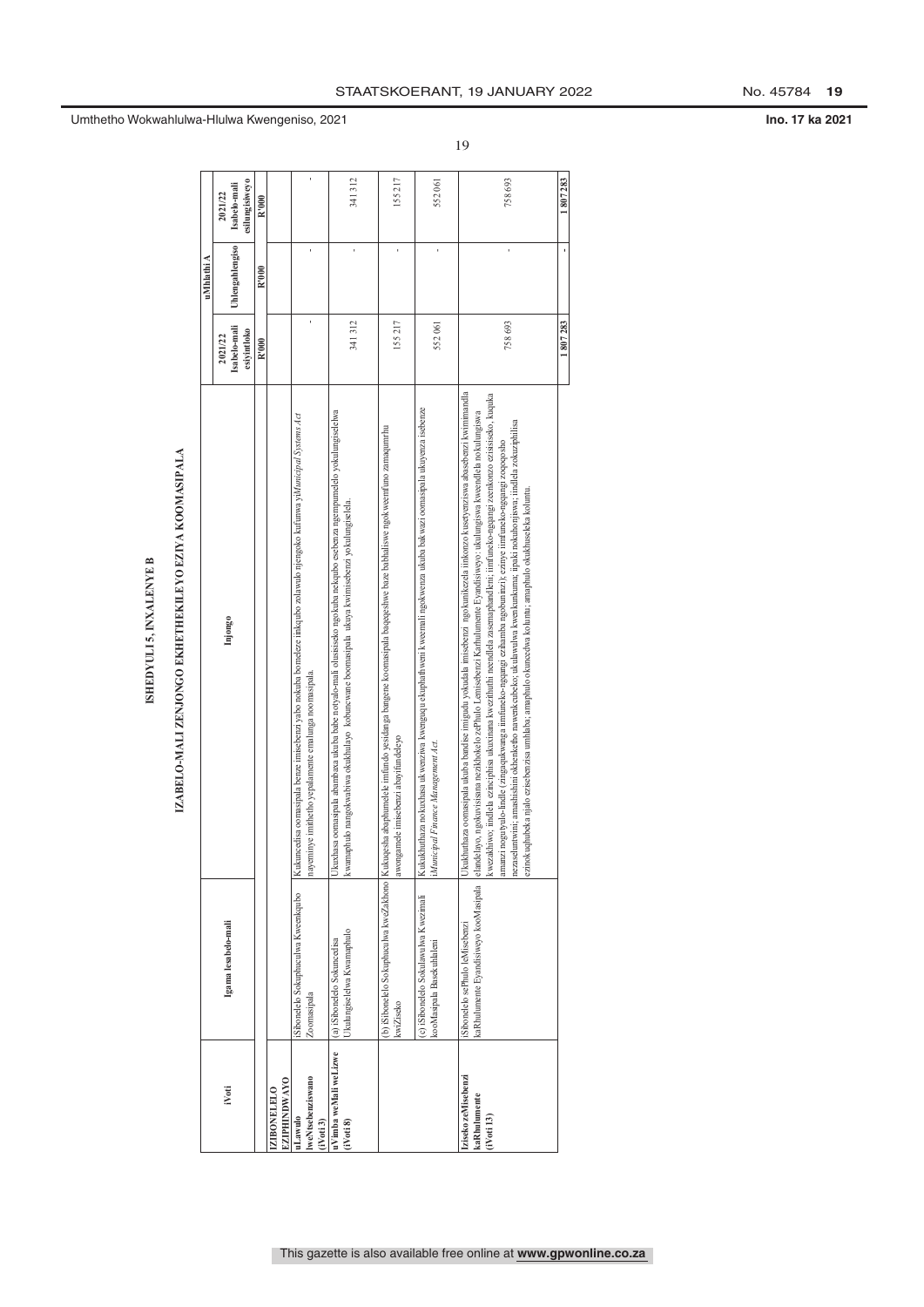| ≏              |  |
|----------------|--|
|                |  |
| ٨PT            |  |
| ≏              |  |
| ທ່             |  |
| Ë              |  |
|                |  |
| $\overline{1}$ |  |
|                |  |
|                |  |

### SPECIFIC-PURPOSE ALLOCATIONS TO MUNICIPALITIES

|                                                             |                                                                        | SPECIFIC-PURPOSE ALLOCATIONS TO MUNICIPALITIES<br>SCHEDULE 5, PART B                                                                                                                                                                                                                                                                                                                                                                                                                                                                                                                                                                                                                         |                               |              |                                          |
|-------------------------------------------------------------|------------------------------------------------------------------------|----------------------------------------------------------------------------------------------------------------------------------------------------------------------------------------------------------------------------------------------------------------------------------------------------------------------------------------------------------------------------------------------------------------------------------------------------------------------------------------------------------------------------------------------------------------------------------------------------------------------------------------------------------------------------------------------|-------------------------------|--------------|------------------------------------------|
|                                                             |                                                                        |                                                                                                                                                                                                                                                                                                                                                                                                                                                                                                                                                                                                                                                                                              |                               | Column A     |                                          |
| Vote                                                        | Name of allocation                                                     | Purpose                                                                                                                                                                                                                                                                                                                                                                                                                                                                                                                                                                                                                                                                                      | Allocation<br>2021/22<br>Main | Adjustment   | <b>Allocation</b><br>Adjusted<br>2021/22 |
|                                                             |                                                                        |                                                                                                                                                                                                                                                                                                                                                                                                                                                                                                                                                                                                                                                                                              | R'000                         | R'000        | $\overline{\mathbb{R}^{1000}}$           |
| INFRASTRUCTURE GRANTS<br>Cooperative Governance<br>(Vote 3) | (a) Integrated Urban Development Grant                                 | To provide funding for public investment in infrastructure for the poor and to promote increased access to municipal own sources of capital<br>finance in order to increase funding for public investment in economic infrastructure; to ensure that public investments are spatially aligned<br>and to promote the sound management of the assets delivered.                                                                                                                                                                                                                                                                                                                                | 1009068                       |              | 1 009 068                                |
|                                                             | (b) Municipal Infrastructure Grant                                     | To provide specific capital finance for endicating basic municipal infrastructure backlogs for poor households, microenterprises and social<br>institutions servicing poor communities; to provide specific funding for the devel<br>; the poor.<br>servicing                                                                                                                                                                                                                                                                                                                                                                                                                                | 15592748                      | $\mathbf{r}$ | 15 592 748                               |
| Human Settlements<br>( <i>Note</i> 33)                      | Informal Settlements Upgrading Partnership<br>Grant: Municipalities    | To provide funding to facilitate a programmatic, inclusive and municipality-wide approach to upgrading informal settlements.                                                                                                                                                                                                                                                                                                                                                                                                                                                                                                                                                                 | 3945447                       |              | 3 945 447                                |
| Mineral Resources and<br>(Vote 34)<br>Energy                | (a) Energy Efficiency and Demand Side<br>Management Grant              | To provide subsidies to municipalities to implement energy efficiency and demand side management initiatives within municipal<br>infrastructure in order to reduce electricity consumption and improve energy efficiency.                                                                                                                                                                                                                                                                                                                                                                                                                                                                    | 220874                        | $\mathbf{r}$ | 220874                                   |
|                                                             | (b) Integrated National Electrification<br>Programme (Municipal) Grant | electrification backlog of all existing and planned residential dwellings (including informal settlements, farm dwellers, new and existing<br>To implement the Integrated National Electrification Programme by providing capital subsidies to municipalities to address the<br>dwellings) and the installation of relevant bulk infrastructure.                                                                                                                                                                                                                                                                                                                                             | 2003157                       |              | 2 003 157                                |
| National Treasury<br>(Vote 8)                               | Neighbourhood Development Partnership<br>Grant (Capital)               | transformation that will improve the quality of life and access to opportunities for residents in South Africa's targeted locations, under-<br>To plan, catalyse, and invest in targeted locations in order to attract and sustain third party capital investments aimed at spatial<br>sighbourhoods, townships and rural towns.<br>served ne                                                                                                                                                                                                                                                                                                                                                | 566611                        | 751000       | 1317611                                  |
| <b>Transport</b><br>( <i>Note</i> 40)                       | (a) Public Transport Network Grant                                     | To provide funding for accelerated construction and improvement of public and non-motorised transport infrastructure that form part of a<br>municipal integrated public transport network and to support the planning, regulation<br>financially sustainable municipal public transport network services.                                                                                                                                                                                                                                                                                                                                                                                    | 6514533                       | (1340000)    | 5174533                                  |
|                                                             | (b) Rural Roads Asset Management Systems<br>Grant                      | To assist district municipalities to set up rural roads and asset management systems and collect road, bridges and traffic data on municipal<br>road networks in line with the Road Infrastructure Strategic Framework for South<br>To assist                                                                                                                                                                                                                                                                                                                                                                                                                                                | 109870                        |              | 109870                                   |
| Water and Sanitation<br>( <i>Note</i> 41)                   | (a) Regional Bulk Infrastructure Grant                                 | communities over a large area within a municipality; to implement bulk infrastructure with a potential of addressing water conservation and<br>To develop new, refurbish, upgrade and replace ageing bulk water and sanitation infrastructure of regional significance that connects water<br>resources to infrastructure serving extensive areas across municipal boundaries or large regional bulk infrastructure serving numerous<br>water demand management projects or facilitate and contribute to the implementation of local water conservation and water demand<br>nanagement projects that will directly impact on bulk infrastructure requirements.                               | 2156025                       | 81345        | 2237370                                  |
|                                                             | (b) Water Services Infrastructure Grant                                | sustainability of services especially in rural municipalities; provide basic and intermittent water and sanitation supply that ensures provision<br>of services to identified and prioritised communities, including spring protection and groundwater development; support municipalities in<br>implementing water conservation and water demand management projects; support the close-out of the existing Bucket Eradication<br>the planning and implementation of various water and sanitation projects to accelerate backlog reduction and enhance the<br>Programme intervention in formal residential areas; support drought relief projects in affected municipalities.<br>Facilitate | 3620327                       |              | 3620327                                  |
|                                                             |                                                                        |                                                                                                                                                                                                                                                                                                                                                                                                                                                                                                                                                                                                                                                                                              | 35738660                      | 5076551      | 35231005                                 |

20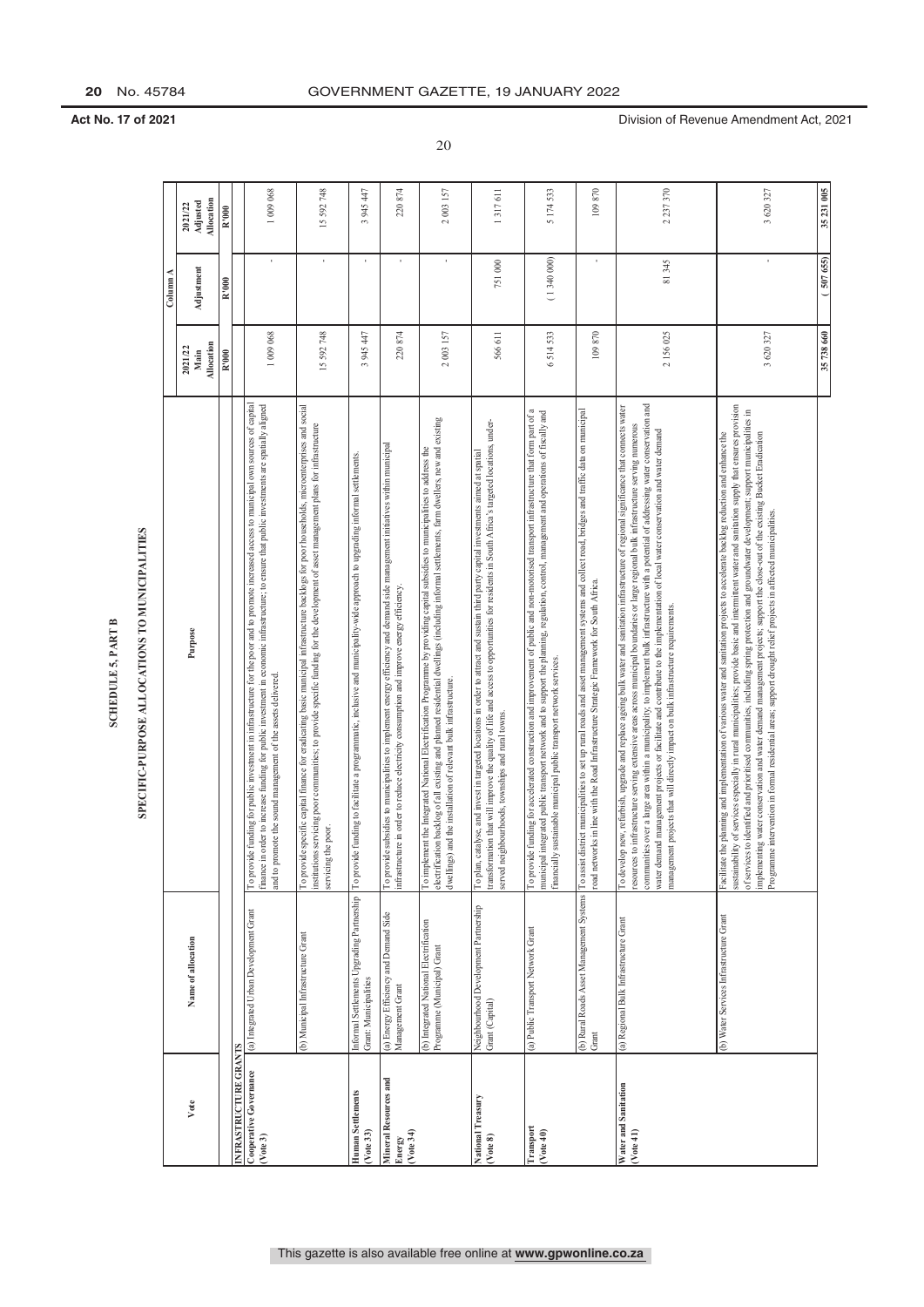ISHEDYULI 5, INXALENYE B

**iVoti IZIBONELELO ZEZISEKO uLawulo lweNtsebenziswano (iVoti 3)** (a) iSibonelelo Sokuphuculwa Kwemimandla Yasezidolophini Kukunika inkxaso-mali yokuba urhulumente atyale imali esenzela amahlwempu nokukhuthaza ukuba kufikelelwe ngakumbi kwimithombo kamasipala yeemali ukuze yande inkxaso-mali yokutyalwa kwemali ngurhulumente kwiziseko zoqoqosho; kukuqinisekisa ukuba utyalo-mali lukarhulumente lulungelelaniswe kakuhle nokukhuthaza ukuphathwa kakuhle kwempahla enikezelweyo. 1 009 068 - 1 009 068 (b) iSibonelelo seZiseko zooMasipala Kukunika imali esisiseko yokuphelisa ukuxinga kweziseko zoomasipala, kulungiselelwa imizi ekuhluphekwayo kuyo, amashishini amancinane kwakunye namaziko aseluntwini asebenzela uluntu oluhlwempuzeklileyo. 15 592 748 - 15 592 748 **Ukuhlaliswa Kwabantu (iVoti 33)** iSibonelelo sobuQabane Sokuphuculwa kwamaTyotyombe kooMasipala Kukunika inkxaso-mali yokwenza lula indlela yokuphuculwa kwamatyotyombe. 3 945 447 - 3 945 447 **iZimbiwa naMandla (iVoti 34)** (a) iSibonelelo Sokusebenza Kakuhle Kwamandla Nokufunwa Kwawo Kukunika inkxaso-mali koomasipala yokwenza ukuba usebenze kakuhle umbane ukuze kuncitshiswe ukusetyenziswa kombane, kuphuculwe nokusetyenziswa kwawo kakuhle. 220 874 - 220 874 (b) iSibonelelo sePhulo Lokufakelwa Kombane Elizweni Lonke (ngoomasipala) Kukulenza lisebenze iPhulo Lokufakwa Kombane Elizweni Lonke ngokunika oomasipala inkxaso-mali ukuqubisana nengxaki yokuxinga kokufakwa kombane kuyo yonke imimandla esekuhlalwa kuyo nesacetywayo (kuquka imimandla yamatyotyombe, abantu abahlala emaplasini, izindlu eziseza kwakhiwa nezisele zikho) nokufakelwa kwezisko ezinkulu ezifunekayo. 2 003 157 - 2 003 157 **uVimba weMali weLizwe (iVoti 8)** iSibonelelo sobuQabane Sokuphuculwa Komelwane Kukucwangcisa nokutyala imali kwiindawo ezithile ezalathiweyo ukuze utyalo-mali lwabanye abantu abanjongo yalo ikukwenza inguqu kwisithuba somhlaba esikhoyo okuya kuthi kuphucule umgangatho wobomi nokufikelela kwabahlali baseMzantsi-Afrika kumathuba, ezilokishini nasezidolophini ezisemaphandleni. 566 611 751 000 1 317 611 **Izithuthi (iVoti 40)** (a) iSibonelelo seZithuthi zikaWonkewonke Kukunika inkxaso-mali yokwakhiwa okukhawulezayo nokuphuculiweyo kwezithuthi zikawonkewonke ezingasebenzisi njini eziyinxalenye yezithuthi zikamasipala, nokucetywa, ukulawulwa, ukuphahwa nokusebenza kwezithuthi zikawonkewonke zikamasipala. 6 514 533 ( 1 340 000) 5 174 533 (b) iSibonelelo Sobuxhakaxhaka Bokulawulwa Kweendlela Zasemaphandleni Kukuncedisa oomasipala besithili ukuba babe nobuXhakaxhaka Bokulawulwa Kwendlela nokuqokelela ingcombolo emalunga neendlela, iibhulorhu nezithuthi kwiindlela zoomasipala ngokuvumelana neRoad Infrastructure Strategic Framework for South Africa. 109 870 - 109 870 **Amanzi Nogutyulo (iVoti 41)** (a) iSibonelelo seZiseko Ezinkulu zeNgingqi Ukuzenza ntsha, ukuzihlaziya nokuziphucula, nokuzitshintsha iziseko zamanzi nogutyulo ezibalulekileyo kwingingqi ezinxibelelanisa imithombo yamanzi neziseko ezisebenza kwimimandla emikhulu egqithela ngaphaya kwemida yoomasipala okanye esebenzela imimandla yoluntu emininzi; kukuzenza zisebenze iziseko ezinokuqubisana nengxaki yamanzi. 2 156 025 81 345 2 237 370 (b) iSibonelelo seeNkonzo zaManzi Kukwenza lula ukucwangcisa nokusebenzisa amaphulo ngamaphulo amanzi nogutyulo ukuze kukhawulezwe kuncitshiswe ukuxinga kweenkonzo, kuphuculwe neenkonzo ngakumbi koomasipala basemaphandleni; kukuba abantu bamane ukufumana amanzi nogutyulo kwimimandla yoluntu ekufanele kuqalwe ngalo, kuquka nokukhuselwa kwemithombo nokukhuliswa kwamanzi aphantsi komhlaba; kukuxhasa oomasipala ekongeni amanzi; kukuncedisa ekupheliseni inkqubo yhamabhakethi kwiindawo zamatyotyombe, kuxhaswe namacebo okulwa nembalela koomasipala abachaphazelekileyo. 3 620 327 - 3 620 327 **35 738 660 ( 507 655) 35 231 005**  ISHEDVULI 5, INXALENYE B<br>IZABELO-MALI ZENJONGO EKHETHEKILEYO EZIYA KOOMASIPALA<br>Injongo<br>Injongo<br>Injongo Injongo Injongo Romani (Dhengahengšo Isabelani Ulikogahengšo Isabelani uMhlathi **Igama lesabelo-mali**

### IZABELO-MALI ZENJONGO EKHETHEKILEYO EZIYA KOOMASIPALA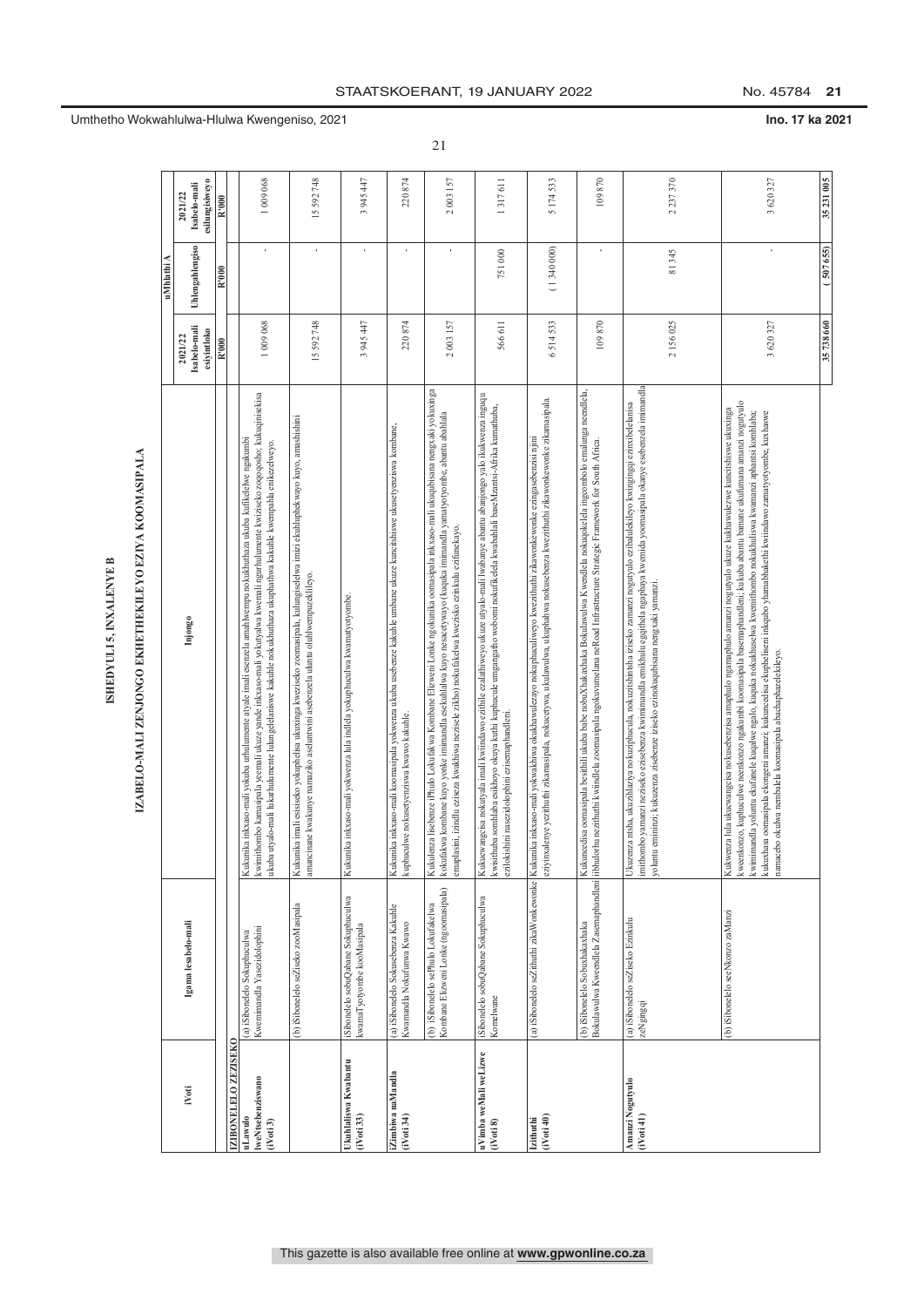| т      |  |
|--------|--|
|        |  |
| ś<br>٥ |  |
| ŗ<br>ċ |  |
|        |  |

## ALLOCATIONS-IN-KIND TO PROVINCES FOR DESIGNATED SPECIAL PROGRAMMES

|                                    | ₫                                        | LLOCATIONS-IN-KIND TO PROVINCES FOR DESIGNATED SPECIAL PROGRAMMES                                                                                                                                                                                                                                                                                                                                                                                                                                                                                                                                                                                                                                                                                                                                                                                                              |                               |                   |                                   |
|------------------------------------|------------------------------------------|--------------------------------------------------------------------------------------------------------------------------------------------------------------------------------------------------------------------------------------------------------------------------------------------------------------------------------------------------------------------------------------------------------------------------------------------------------------------------------------------------------------------------------------------------------------------------------------------------------------------------------------------------------------------------------------------------------------------------------------------------------------------------------------------------------------------------------------------------------------------------------|-------------------------------|-------------------|-----------------------------------|
|                                    |                                          |                                                                                                                                                                                                                                                                                                                                                                                                                                                                                                                                                                                                                                                                                                                                                                                                                                                                                |                               | $_{\rm Column A}$ |                                   |
| Vote                               | Name of allocation                       | Purpose                                                                                                                                                                                                                                                                                                                                                                                                                                                                                                                                                                                                                                                                                                                                                                                                                                                                        | Allocation<br>2021/22<br>Main | Adjustment        | Allocation<br>Adjusted<br>2021/22 |
|                                    |                                          |                                                                                                                                                                                                                                                                                                                                                                                                                                                                                                                                                                                                                                                                                                                                                                                                                                                                                | R'000                         | R'000             | R'000                             |
| <b>Basic Education</b><br>Vote 16) | School Infrastructure Backlogs Grant     | Eradication of all inappropriate school infrastructure; provision of water, sanitation and electricity to schools.                                                                                                                                                                                                                                                                                                                                                                                                                                                                                                                                                                                                                                                                                                                                                             | 2283564                       | 113000            | 2 396 564                         |
| Vote 18)<br>Health                 | National Health Insurance Indirect Grant | Health Insurance; Enable the health sector to address the deficiencies in the primary health care facilities systematically to yield fast<br>dispensing and distribution of chronic medication; develop and roll-out new health information systems in preparation for National<br>Insurance; to accelerate the fulfilment of the requirements of occupational health and safety; expand the alternative models for the<br>results through the implementation of the Ideal Clinic programme; to expand the healthcare service benefits through the strategic<br>preparation for National Health Insurance; to enhance capacity and capability to deliver infrastructure for National Health<br>l'o create an alternative track to improve spending, performance as well as monitoring and evaluation on infrastructure in<br>purchasing of services from healthcare providers. | 2117705                       | (560647)          | 1557058                           |
|                                    |                                          | <b>INIOL</b>                                                                                                                                                                                                                                                                                                                                                                                                                                                                                                                                                                                                                                                                                                                                                                                                                                                                   | 4401269                       | (447647)          | 3953622                           |

**Act No. 17 of 2021 Division of Revenue Amendment Act, 2021**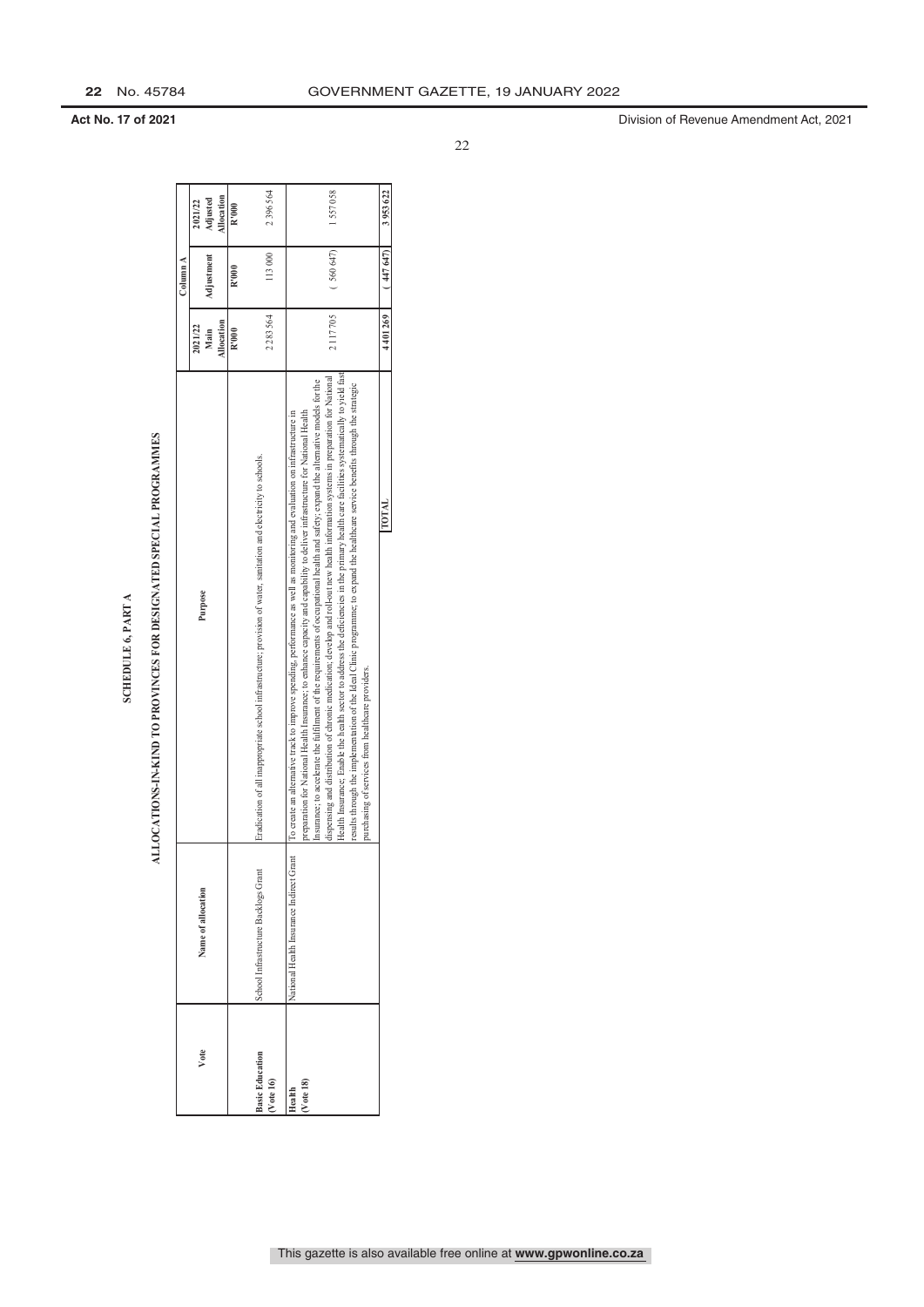| ٥      |
|--------|
|        |
|        |
| ś<br>6 |
| i      |
|        |
| ֠      |
|        |

# IZABBLO EZINGEYOMALI EZIYA KUMAPHONDO IZEZAMAPHULO AKHETHEKILEYO AXELIWEYO

|                               |                                              | ISHEDYULI 6, INXALENYE A                                                                                                                                                                                                                                                                                                                                                                                                                                                                                                                                                                                                                                                                                                                                                                                                                                        |             |                                          |                |
|-------------------------------|----------------------------------------------|-----------------------------------------------------------------------------------------------------------------------------------------------------------------------------------------------------------------------------------------------------------------------------------------------------------------------------------------------------------------------------------------------------------------------------------------------------------------------------------------------------------------------------------------------------------------------------------------------------------------------------------------------------------------------------------------------------------------------------------------------------------------------------------------------------------------------------------------------------------------|-------------|------------------------------------------|----------------|
|                               |                                              | IZABELO EZINGEYOMALI EZIYA KUMAPHONDO IZEZAMAPHULO AKHETHEKILEYO AXELIWEYO                                                                                                                                                                                                                                                                                                                                                                                                                                                                                                                                                                                                                                                                                                                                                                                      |             |                                          |                |
|                               |                                              |                                                                                                                                                                                                                                                                                                                                                                                                                                                                                                                                                                                                                                                                                                                                                                                                                                                                 |             | uMhlathi A                               |                |
| iVoti                         | Igama lesabelo-mali                          | Injongo                                                                                                                                                                                                                                                                                                                                                                                                                                                                                                                                                                                                                                                                                                                                                                                                                                                         | 2021/22     |                                          | 2021/22        |
|                               |                                              |                                                                                                                                                                                                                                                                                                                                                                                                                                                                                                                                                                                                                                                                                                                                                                                                                                                                 |             | Isabelo-mali Uhlengahlengis Isabelo-mali |                |
|                               |                                              |                                                                                                                                                                                                                                                                                                                                                                                                                                                                                                                                                                                                                                                                                                                                                                                                                                                                 | esivintloko |                                          | esilungisiwevo |
|                               |                                              |                                                                                                                                                                                                                                                                                                                                                                                                                                                                                                                                                                                                                                                                                                                                                                                                                                                                 | R'000       | R'000                                    | R'000          |
| Mfundo esiSiseko<br>iVoti 16) | Sibonelelo Sokuxinga Kokwakhiwa<br>Kwezikolo | Kukuphelisa zonke izakhiwo zezikolo ezingafanelekanga, kubekho amanzi, ugutyulo nombane, ezikolweni.                                                                                                                                                                                                                                                                                                                                                                                                                                                                                                                                                                                                                                                                                                                                                            | 2 283 564   | 113000                                   | 2 396 564      |
| liMpilo<br>(iVoti 18)         | Yempilo                                      | nobuxhakaxhaka obutsha nokubuphucula, ibobeengxaki zempilo nokulungiselela i-Inshorensi yeMpilo; kukwenza ukuba icandelo<br>iSibonelelo Esingangqalanga Se-Inshorensi  Kukudala indlela eyahlukileyo yokuphucula ukusetyernziswa kwemali, indlela yokusebenza kwakunye nokuzibeka esweni iZiseko<br>emsebenzini; kukwandisa iindlela ezizezinye zokuwenza nokuwahambisa amayeza ezigulo ezingoomahlalekhona; kukuthi gqi<br>lempilo likwazi  ukuqubisana nokunqongophala okukumaziko empilo okuqala ukuze kubekho iziphumio ezikhawulezileyo<br>ngokusebenzisa icebo ekuthiwa ziiKliniki Ezingumzekelo; kukuzandisa iinzuzo ezifumaneka ngokunonophelwa kwempilo<br>ukulungiselela i-Inshorensi Yempilo, kukukhawulezisa ukuzalisekiswa kweemfuneko zokuba sempilweni nokukhuseleka<br>ngokuthengwa kweenkonzo kwabo abamsebenzi wabo ukukunonophelwa kwempilo. | 2117705     | (560647)                                 | 1557058        |
|                               |                                              | <b>INONKE</b>                                                                                                                                                                                                                                                                                                                                                                                                                                                                                                                                                                                                                                                                                                                                                                                                                                                   | 4401269     | (447647)                                 | 3953622        |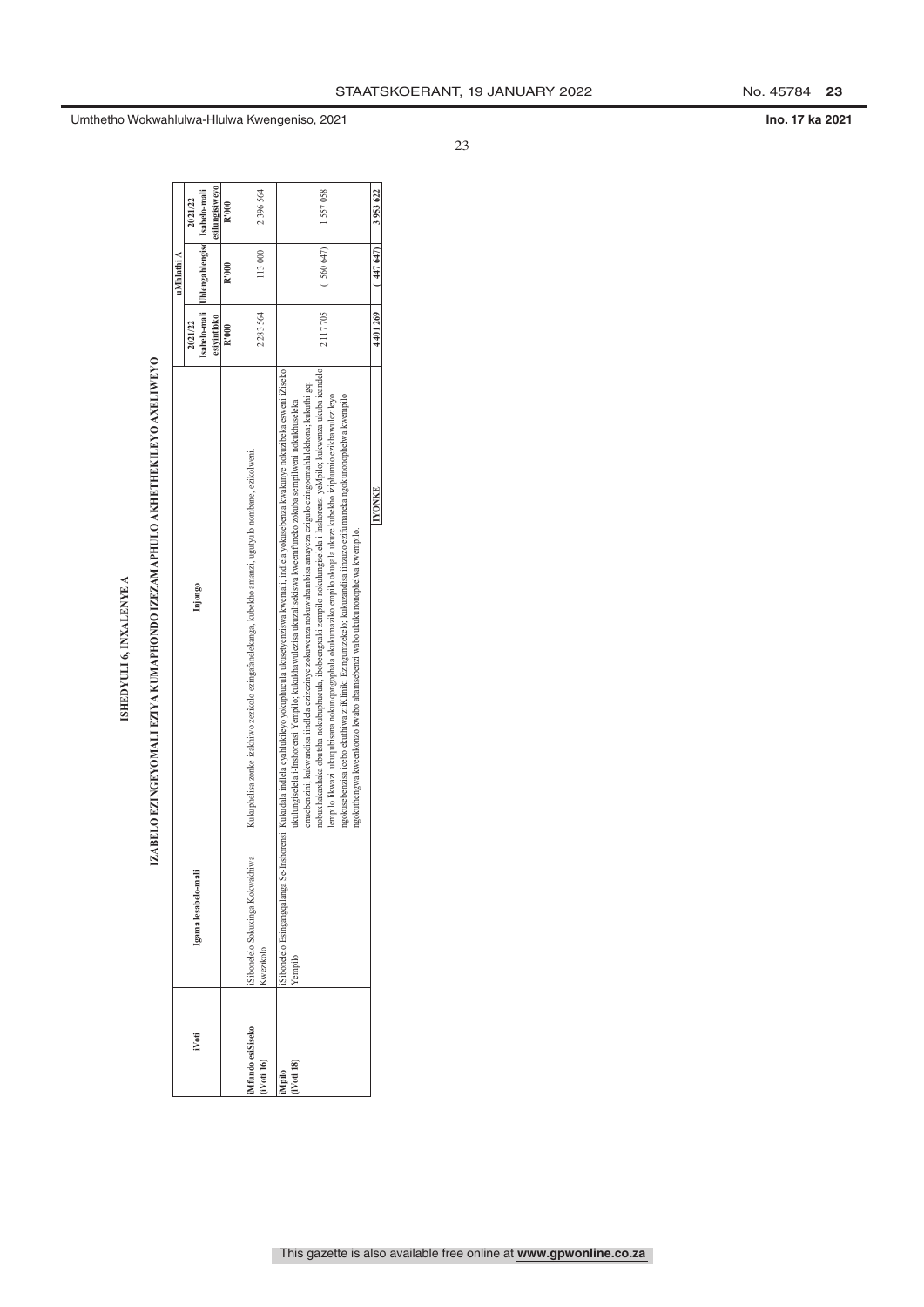# ALLOCATIONS-IN-KIND TO MUNICIPALITIES FOR DESIGNATED SPECIAL PROGRAMMES

|                                            |                                                                       | <b>SCHEDULE 6, PART B</b>                                                                                                                                                                                                                                                                                                                                                                                                                                                                                                                                                                                                                                                                 |                               |            |                                 |    |
|--------------------------------------------|-----------------------------------------------------------------------|-------------------------------------------------------------------------------------------------------------------------------------------------------------------------------------------------------------------------------------------------------------------------------------------------------------------------------------------------------------------------------------------------------------------------------------------------------------------------------------------------------------------------------------------------------------------------------------------------------------------------------------------------------------------------------------------|-------------------------------|------------|---------------------------------|----|
|                                            |                                                                       | ALLOCATIONS-IN-KIND TO MUNICIPALITIES FOR DESIGNATED SPECIAL PROGRAMMES                                                                                                                                                                                                                                                                                                                                                                                                                                                                                                                                                                                                                   |                               |            |                                 |    |
|                                            |                                                                       |                                                                                                                                                                                                                                                                                                                                                                                                                                                                                                                                                                                                                                                                                           |                               | Column A   |                                 |    |
| Vote                                       | Name of allocation                                                    | Purpose                                                                                                                                                                                                                                                                                                                                                                                                                                                                                                                                                                                                                                                                                   | Allocation<br>2021/22<br>Main | Adjustment | Mocation<br>Adjusted<br>2021/22 |    |
|                                            |                                                                       |                                                                                                                                                                                                                                                                                                                                                                                                                                                                                                                                                                                                                                                                                           | R'000                         | R'000      | R'000                           |    |
| Cooperative Governance<br>(Vote 3)         | Municipal Systems Improvement Grant                                   | Io assist municipalities to perform their functions and stabilise institutional and governance systems as required in the Municipal<br>Systems Act and related local government legislation.                                                                                                                                                                                                                                                                                                                                                                                                                                                                                              | 135 302                       |            | 135302                          |    |
| Mineral Resources and<br>Note 34<br>Energy | Integrated National Electrification<br>Programme (Eskom) Grant        | electrification backlog of all existing and planned residential dwellings (including informal settlements, farm dwellers, new and<br>To implement the Integrated National Electrification Programme by providing capital subsidies to Eskom to address the<br>existing dwellings) and the installation of relevant bulk infrastructure in Eskom licenced areas.                                                                                                                                                                                                                                                                                                                           | 2824257                       |            | 2824257                         |    |
| National Treasury<br>(Vote 8)              | Neighbourhood Development Partnership<br>Grant (Technical Assistance) | transformation, that will improve the quality of life and access to opportunities for residents in South Africa's targeted locations,<br>To plan, catalyse, and invest in targeted locations in order to attract and sustain third party capital investments aimed at spatial<br>under-served neighbourhoods, townships and rural towns.                                                                                                                                                                                                                                                                                                                                                  | 90755                         | 90000      | 180755                          |    |
| Water and Sanitation<br>( <i>Note</i> 41)  | (a) Regional Bulk Infrastructure Grant                                | To develop new, refurbish, upgrade and replace ageing bulk water and sanitation infrastructure of regional significance that connects<br>communities over a large area within a municipality; to implement bulk infrastructure with a potential of addressing water<br>conservation and water demand management projects or facilitate and contribute to the implementation of local water conservation<br>water resources to infrastructure serving extensive areas across municipal boundaries or large regional bulk infrastructure serving<br>demand management projects that will directly impact on bulk infrastructure requirements.<br>numerous<br>and water                      | 3274930                       | 582 200    | 3857130                         |    |
|                                            | (b) Water Services Infrastructure Grant                               | Facilitate the planning and implementation of various water and sanitation projects to accelerate backlog reduction and enhance the<br>provision of services to identified and prioritised communities, including spring protection and groundwater development; support<br>sustainability of services especially in rural municipalities; provide basic and intermittent water and sanitation supply that ensures<br>municipalities in implementing water conservation and water demand management projects; support the close-out of the existing<br>Bucket Eradication Programme intervention in formal residential areas; support drought relief projects in affected municipalities. | 729 692                       |            | 729692                          | 24 |
|                                            |                                                                       | <b>TOTAL</b>                                                                                                                                                                                                                                                                                                                                                                                                                                                                                                                                                                                                                                                                              | 7054936                       | 672200     | 7727136                         |    |